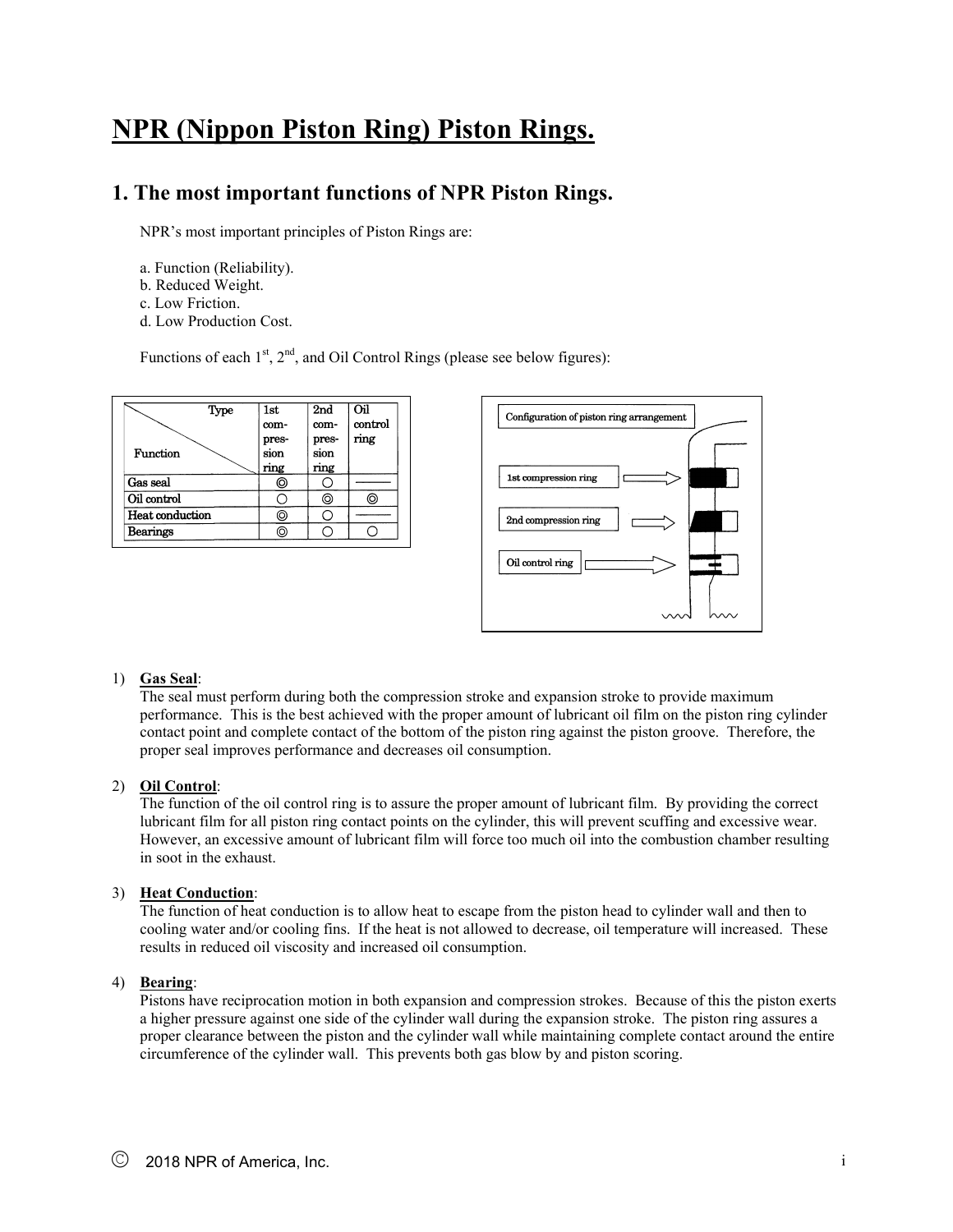### **2. The quality advantages of NPR Steel Rings.**

NPR's unrivaled Piston Rings and Pistons will satisfy the needs of today's higher performance engine. All Piston Rings and Pistons listed in this catalog are the results of NPR's many years of engineering knowledge and experience taking into consideration material composition and surface treatment design.

#### **Material – Steel vs. Cast Iron vs. Ductile Iron.**

Today's modern engines have higher operating temperatures, higher compression, higher stress and higher restrictions on emissions. These conditions have put greater demands on piston rings. Steel rings outperform their cast iron predecessors in reduced oil consumption, reduced blow by, reduced wear, reduced breakage, and reduced friction.

#### **Oil consumption**

Steel piston rings allow for a reduction in the radial wall thickness. This (thinner) and lighter design seals more completely against the ring groove. Also, NPR's steel ring designs with greater material strength, reduced width and radial wall dimensions conform better to less than perfect cylinder bores. These two advantages can reduce oil consumption by more than 30%.

#### **Durability of Steel**

The inherent strength of high alloy steel dramatically reduces the chance of ring breakage. Late model engines have reduced their ring thickness from 2.0 to 1.2 and 1.0 mm. Steel also provides for longer service life because ring wear is reduced by over 60%. Simply stated steel rings last 50% longer.

| Steel Piston Rings<br><b>Advantages:</b> | Higher tensile strength.<br>Higher yield strength.                                                                                                                                                             |            |          | <b>Material of Piston Rings</b><br>vs Wear Ratio |                     |
|------------------------------------------|----------------------------------------------------------------------------------------------------------------------------------------------------------------------------------------------------------------|------------|----------|--------------------------------------------------|---------------------|
|                                          | Greater fatigue life.<br>Greater hardness.<br>Lower ring mass.                                                                                                                                                 |            | 1.0      |                                                  |                     |
| <b>Benefits:</b>                         | Better stress resistance.<br>Reduced rings side wear.<br>Reduced grooves pound out.<br>Longer service life.<br>Better conformability.<br>Superior oil economy.<br>Superior blow-by control.<br>Lower friction. | Wear Ratio | 0.5<br>0 | <b>Cast Iron</b>                                 | <b>NPR</b><br>Steel |

#### **Surface Treatment**

NPR's surface treatment is also very high quality, and the result of our technology. The chart below shows surface treatment comparison.

| <b>Surface</b><br>Treatment | IAnti<br>Scuffing | <b>Anti</b><br>Wearing | lAnti<br>Damage to<br>other parts. | IAnti<br><b>Corrosion</b> | <b>Cost</b> |
|-----------------------------|-------------------|------------------------|------------------------------------|---------------------------|-------------|
| IChrome                     | lGood             | Good                   | lGood                              | lGood                     | Very Good   |
| Moly                        | lGood             | <b>Poor</b>            | Very Poor                          | <b>I</b> Poor             | lGood       |
| <b>I</b> Gas Nitride        | lGood             | <b>Very Good</b>       | Very Good                          | Very Good                 | Good        |
| <b>PVD</b>                  | <b>Excellent</b>  | <b>Excellent</b>       | <b>Excellent</b>                   | <b>IExcellent</b>         | <b>High</b> |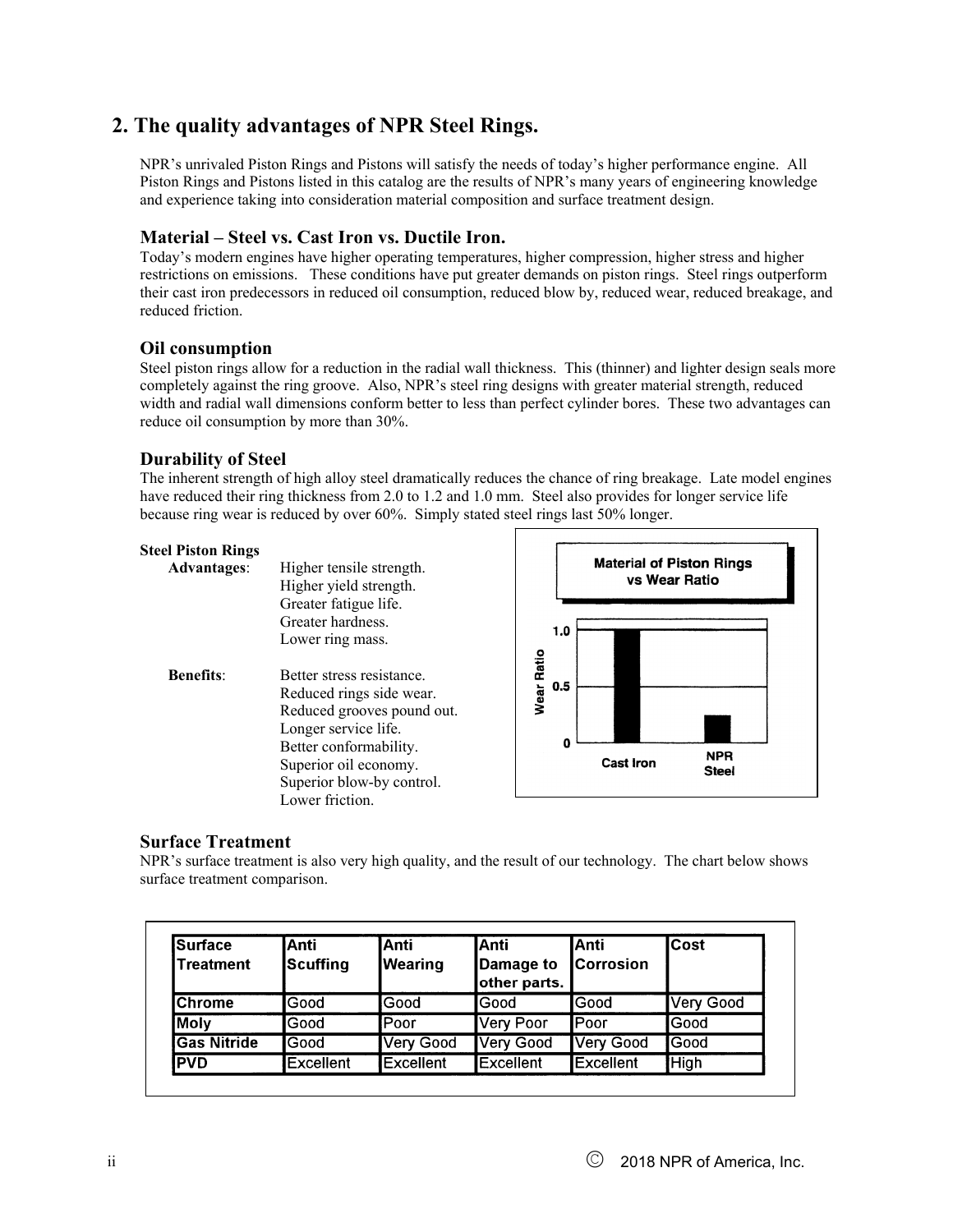### **3. Piston Ring – Name of Parts**

### **Free (Unstressed) Ring**

- 1. Ring face or Periphery.
- 2. Total free gap (m).
- 3. **T**: Radial wall thickness (ai).
- 4. Butt ends.
- 5. Inside Surface.
- 6. Back of the ring.
- 7. **B**: Ring width (h1)
- 8. Side Face.
- 9. Peripheral edges.



### **Closed Gap**

- 10. Closed gap (S1).
- 11. Cylinder Bore (H). Nominal ring diameter (d1).

**Symbols in ( ) are as given in : ISO6621/1 SAE J1588 JIS B 8032** 



#### **Recommended Closed Ring Gap**

NPR generally manufacturers its rings to meet the JIS (Japanese Industrial Standard) B8032-6-1998. It is important to recognize that some end gaps for individual engines may vary from this standard because of the original engine manufacturer's requirements. The table appearing below is for reference only. All sizes are in millimeters. See page #xi for more information.

#### **Recomendacion De Cierre Del Espacio Final Del Anillo (End Gap)**

NPR generalmente fabrica sus anillos para piston siempre siguiendo las normas del FIS (El estandar industrial Japones) B8032-6-1998. Es importante reconocer que en algunos motores, el espacio final del anillo puede variar del JIS a causa de los requerimientos del fabricante. La tabla que aparece debajo es de referencia solamente. Todas las medidas son en milimetros.

| Cylinder             | Compression      | 2pc. Oil         | 3 <sub>pc</sub> . Oil |
|----------------------|------------------|------------------|-----------------------|
| <b>Bore Size</b>     | <b>Ring Gap</b>  | <b>Ring Gap</b>  | <b>Ring Gap</b>       |
|                      |                  |                  |                       |
| $40.00 \sim 59.00$   | $0.15 \sim 0.35$ | $0.15 \sim 0.35$ |                       |
| $60.00 \sim 74.00$   | $0.20 \sim 0.40$ | $0.20 - 0.40$    | $0.20 \sim 0.95$      |
| $75.00 \sim 89.00$   | $0.25 - 0.50$    | $0.25 \sim 0.50$ | $0.25 - 1.00$         |
| $90.00 - 109.00$     | $0.30 \sim 0.55$ | $0.30 - 0.50$    | $0.30 \sim 1.05$      |
| $110.00 \sim 120.00$ | $0.35 - 0.60$    | $0.35 \sim 0.60$ | $0.35 - 1.10$         |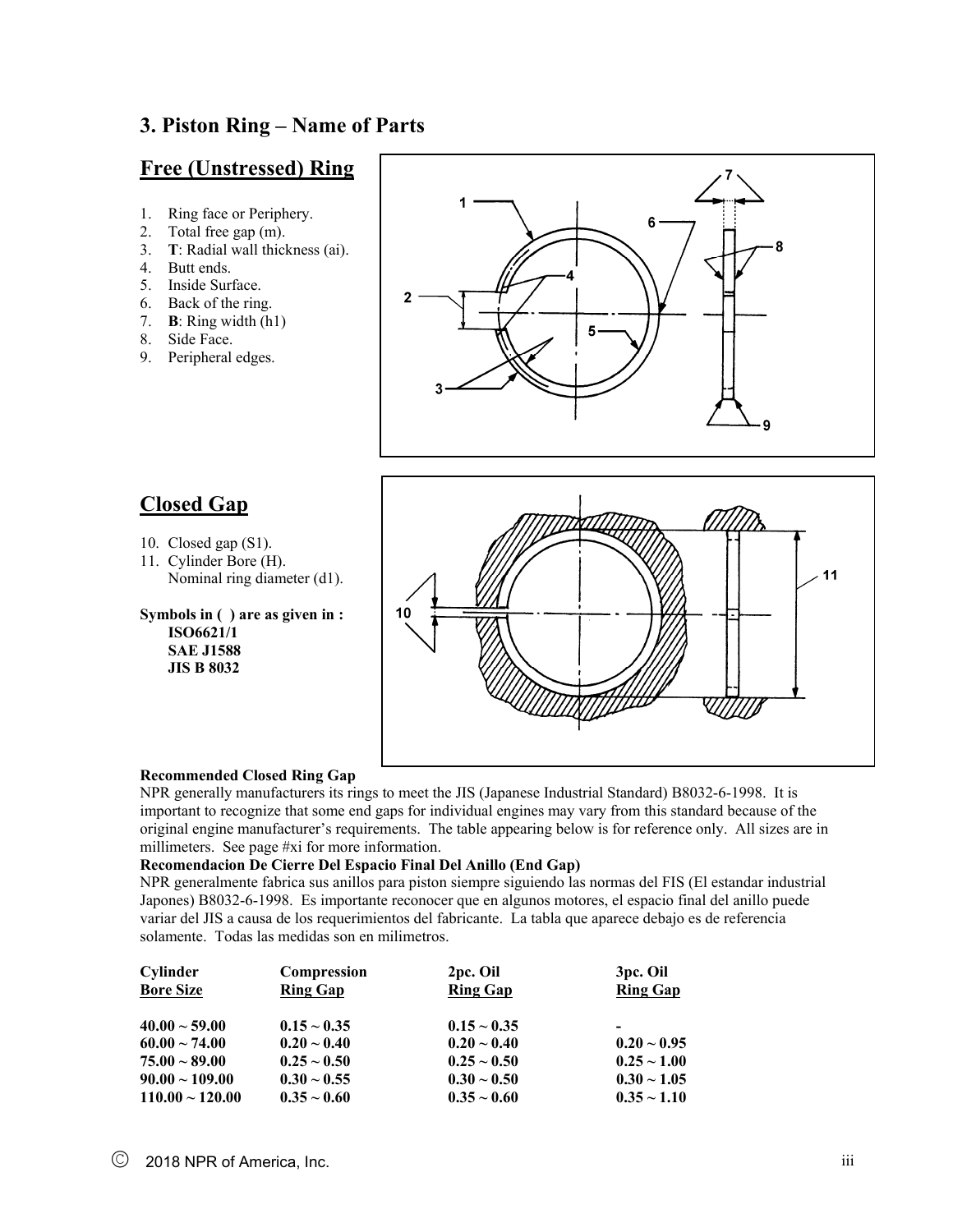### **4. Explanation of NPR Ring set Code.**



#### **1) Type of Set.**

- **S:** Eleven digits code started with S represents a complete set of piston rings for an engine model S assigned by Make and Model codes. For instance, TOYOTA 22RE (4 cylinder) has been assigned as T10103. In this case, SWT10103ZZ-2 represents four sets of each  $1<sup>st</sup>$ ,  $2<sup>nd</sup>$ , and oil rings.
- **Y:** Eleven digits code started with Y represents only one cylinder set of piston ring. In case of TOYOTA 22RE, YWT10103ZZ-2 represents one set of  $1<sup>st</sup>$ ,  $2<sup>nd</sup>$ , and oil rings.
- **Note:** NPR has both engine set (S-) and cylinder set (Y-) code in the same Make, Model and Application for some makes (HONDA / ISUZU / SUZUKI / YAMAHA etc.).
- **Note 2:** Since a cylinder set code (Y-) represents a piston ring set for only one cylinder, an engine requires a cylinder set multiplied by the number of cylinders of the engine.

#### **2) Series Marks**

| <b>Series Series</b> |        | <b>Series Series</b> |         |
|----------------------|--------|----------------------|---------|
| <b>Mark</b>          | #      | Mark                 | #       |
| A                    | 100    |                      | 100X    |
| в                    | 300    | М                    | 300X    |
| C                    | 500    | N                    | 500X    |
| D                    | 555    | R                    | Mt.100X |
| F                    | Mt.100 | S                    | Mt.300X |
| G                    | Mt.300 | т                    | Mt.500X |
| н                    | Mt.500 | W                    | 777     |
|                      | Mt.555 | x                    | Mt.777  |

#### **US Application**

Most of Piston Rings for Gas Engine: Mt.777 or 777. Most of Piston Rings for Diesel Engine: Mt.555 or 555.

#### **Export Piston Rings**

There are varieties of Piston Ring Series. Please see above.

## **Important Note!**

From time to time the surface treatment specifications may be changed. Contact NPR, if you have questions on individual engine applications.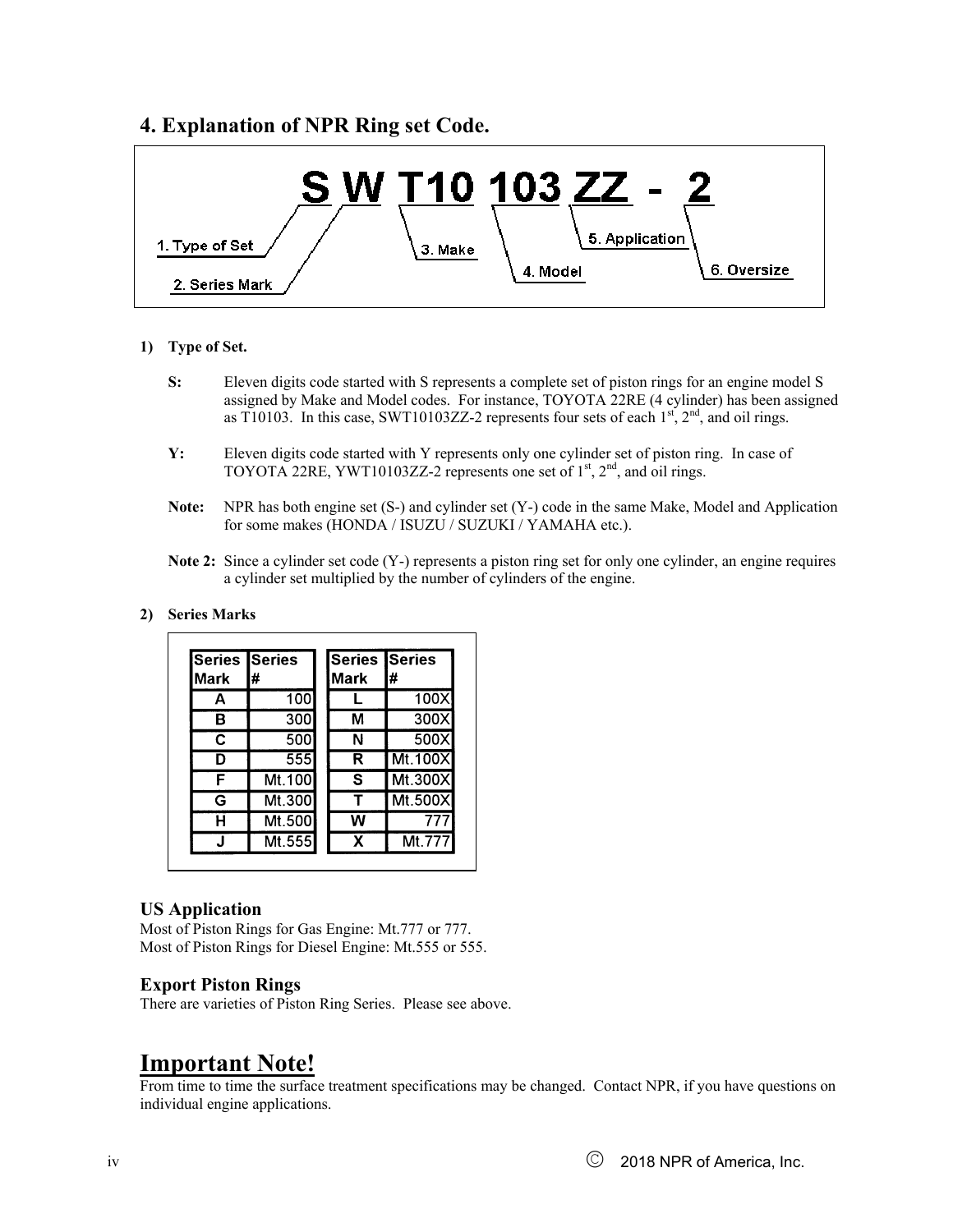#### **Explanation of Series #**

There are various combinations of piston rings to make the set suitable to the engine. Using a ring set containing three rings per cylinder, we explain our basic Series #'s as under:



 **Mt.:** Top and bottom sides of the ring are Chrome Plated.  **X:** Plate expander is coupled with oil control ring.

## **Important Note!**

#### **Diesel Ring 555 Series:**

Because Diesel Cylinders may have different inside Cylinder wall surfaces, NPR ring surface treatments on Top and Oil Control Ring will change:

| <u>Ring Type</u> | Surface Treatment                                                                                                                    |
|------------------|--------------------------------------------------------------------------------------------------------------------------------------|
| 555              | Chrome on outside contact surface.                                                                                                   |
| Mt.555           | Chrome on Top, Bottom and Outside contact surface. There may be Chrome on<br>the inside surface depending on individual application. |
| <b>Mt.555F</b>   | Chrome on Top and Bottom surfaces, but no Chrome on outside contact surfaces.<br>Typically used in Chromard Liner applications.      |

From time to time the surface treatment specifications may be changed. Contact NPR, if you have questions on individual engine applications.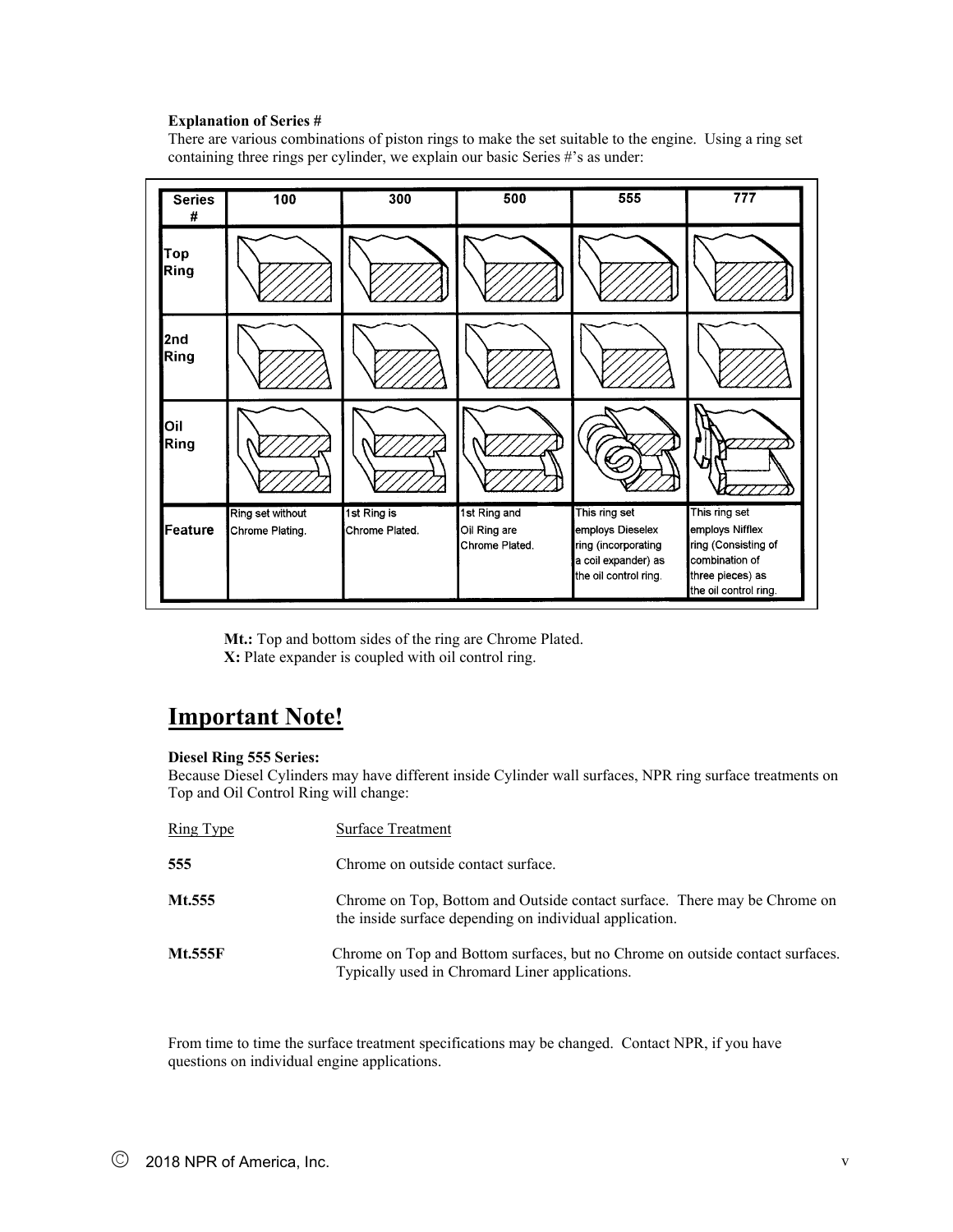- **3) NPR Part Number Codes for Vehicle / Engine Manufacturers.** 
	- **Code Make**
	- **A10 ASIA**
	- **C10 CHRYSLER**
	- D10 DAIHATSU
	- **D20 DAWEOO**
	- E10 EUROPAN APPLICATION
	- **F30 FORD**
	- F20 SUBARU
	- **G10 GMC**
	- **G30 HYUNDAI**
	- H20 HINO
	- H30 ACURA, HONDA
	- I10 ISUZU, (GM, CHEVROLET, GEO)
	- K04 KOMATSU
	- **K30 KIA**
	- M30 MITSUBISHI, (CHRYSLER, DODGE, EAGLE, PLYMOUTH, HYUNDAI)
	- M31 MITSUBISHI, (HYUNDAI)
	- N30 INFINITI, NISSAN, (FORD MERCURY)
	- N31 UD TRUCK NISSAN (NISSAN DIESEL)
	- S20 SUZUKI, (GM, CHEVROLET, GEO)
	- T10 LEXUS, TOYOTA, (GM, CHEVROLET, GEO)
	- T20 MAZDA (FORD, MERCURY)

#### **NOTE:** EXPLANATION OF MAKES IN PARENTHESIS ( ) When engines are out-sourced, you may find some set codes which have a make code assigned for an engine manufacturer other than the vehicle manufacturer (For example: SWM31047 is used for Chrysler engine).

#### **4) Model**

A three digit number is uniquely assigned by an engine model connected with a make code.

#### **5) Serial Code for Application**

Assigned by engineer.

#### **6) Oversize Code for Nifflex Expander.**

| $\mathbf{0}$ : | Standard.          | No Color |              |
|----------------|--------------------|----------|--------------|
| 1:             | Oversize (0.25mm). |          | White        |
| 2:             | Oversize (0.50mm). |          | Blue         |
| 3:             | Oversize (0.75mm). |          | <b>Black</b> |
| 4:             | Oversize (1.00mm). |          | Yellow       |
| 5:             | Oversize (1.25mm). |          | Orange       |
| 6:             | Oversize (1.50mm). |          | Green        |



\* Indication is only for **Nifflex** type expander rings. \*

\* Please note that there may be some exceptions for this color code depending on the original manufacturers requirement. \*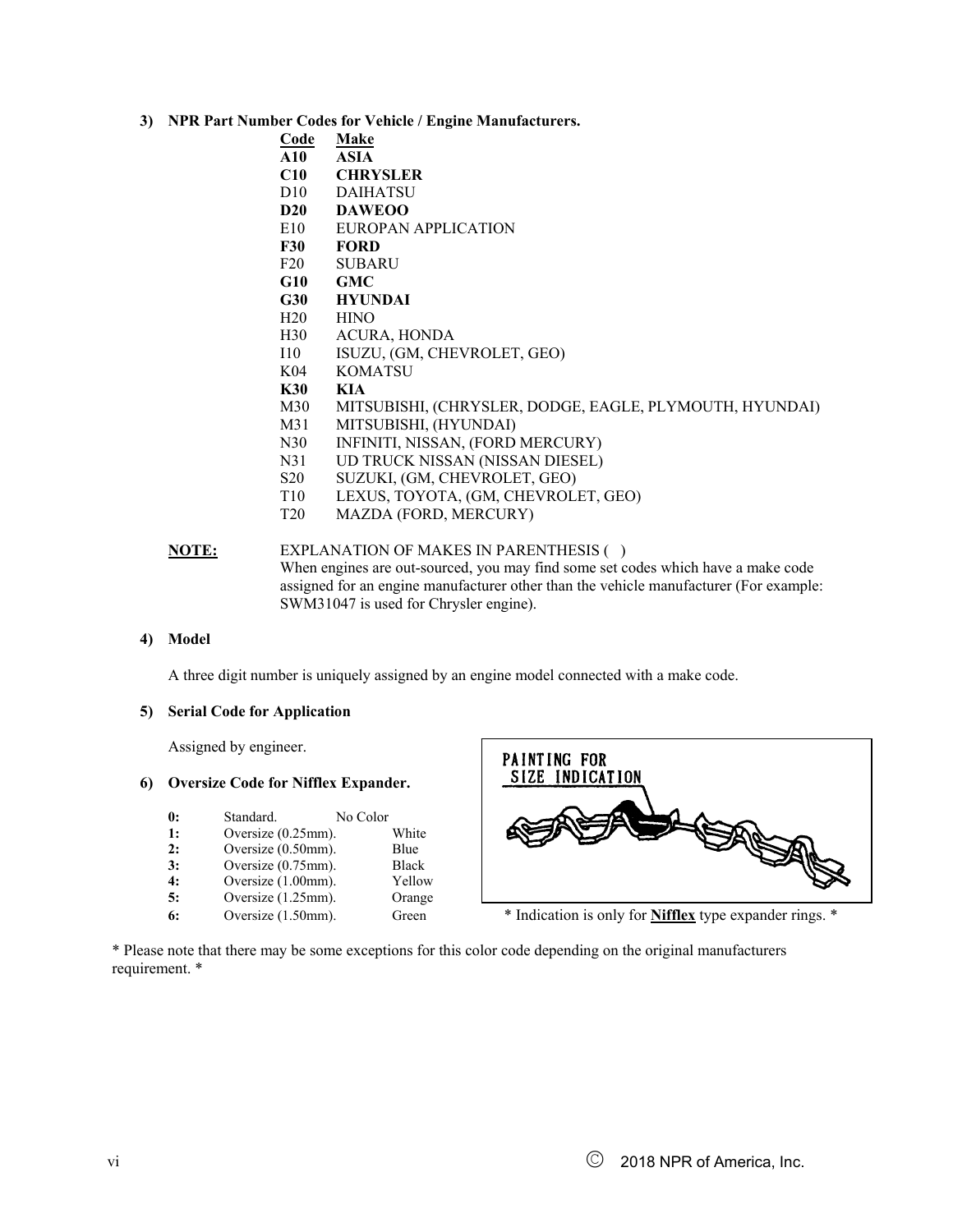## **Installation Instruction of Oil Rings. (Instalacion del Anillo de Control de Aceite)**

## **1. Series 777 Oil Rings. (Anillo de Aceite Serie 777)**

Fit the spacer expander into the ring groove, and ensure that the ends are butting as shown in the illustration.

Acomodar el espaciador dentro de la ranura y asegurarse que las orillas se lleguen a juntar, sin encimarse. Como se muestra en la ilustracion donde las orillas del espaciador se juntan.

Hold with thumb the spacer expander with its ends completely butting. Install the upper side rail with its gap approximately 45 Degree left of Spacer Expander end.

Con el dedo pulgar sostener el espaciador donde se juntan ambas orillas. Installar primero la lamina o riel superior con una distancia de una pulgada o' 45 grados a la izquierda donde se juntaron las orillas del espaciador.

Install the lower side rail with its gap approximately 45 Degree right of the expander ends.

Posteriormente de la misma manera a como se menciono anteriormente se instala la lamina o riel inferior con una distancia de una pulgada o' 45 grados hacia la derecha de donde se juntaron las orillas del espaciador.

If you have followed these instructions, this ring will Be installed as illustrated on the right. Make sure each gap is located as illustration to the right demonstrates.

Si usted ha seguido estas instrucciones como la ilustracion que aparece de lado derecho. Tiene que asegurarse que los huecos (Gap) sean colocados como se muestra en el dibujo.









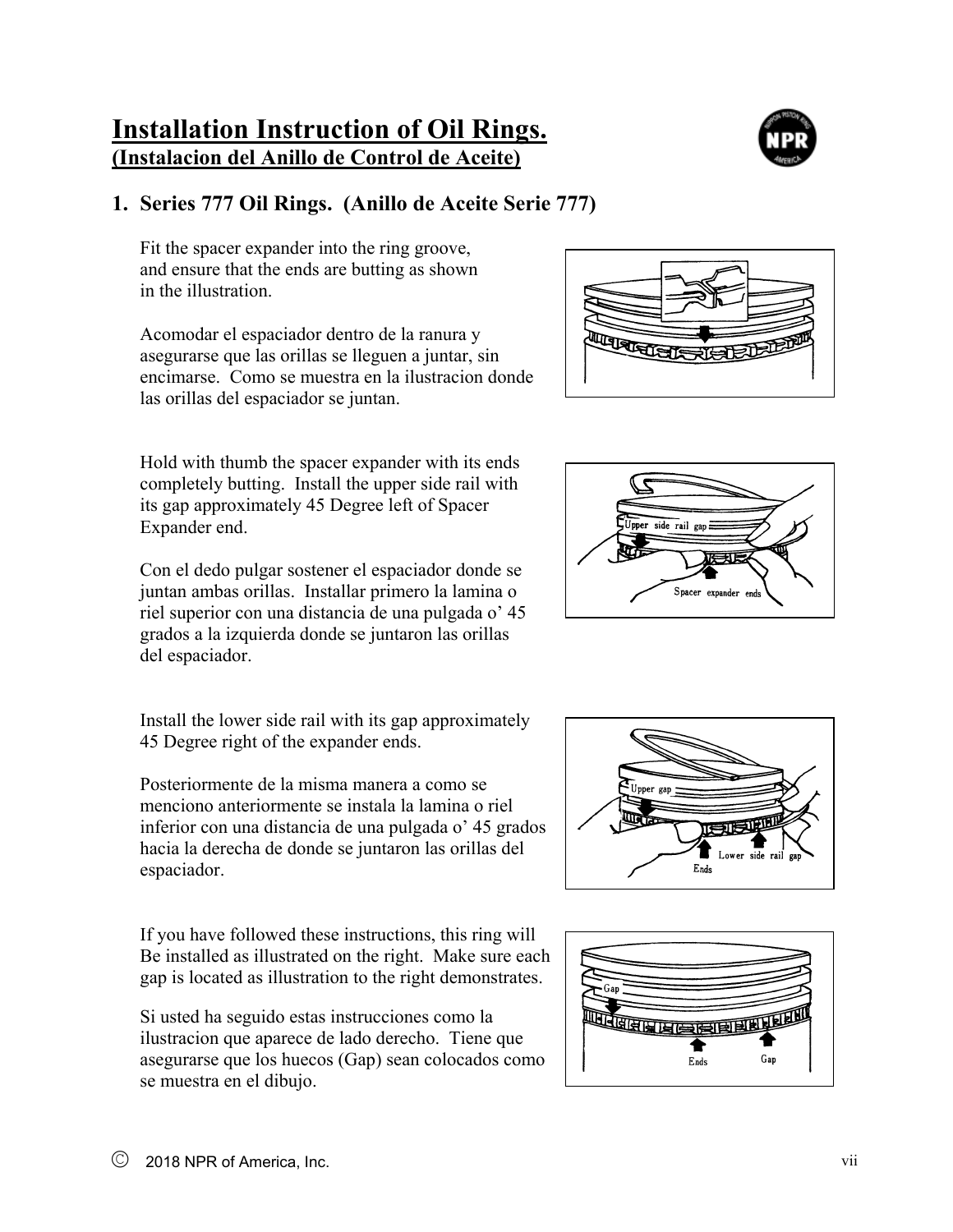## **Installation Instruction of Oil Rings. (Instalacion del Anillo de Control de Aceite.)**



## **2. Series 777 Oil Rings for Subaru EA Engine. (Serie 777 Anillo de Control de Aceite para Subaru Tipo de Maquina EA.)**

In EA Engine pistons, there is a knock pin in the oil ring groove. Install the spacer expander around the whole piston perimeter, placing its ends approximately 180 Degree from the knock pin.

Los pistones del motor EA tienen un pasador en el Surco del anillo aceitador. Instale el expansor Espaciador alrededor del perimetro total del piston, Ubicando sus extremos a unos 180 Grado de dicho pasador.



One of the two side rails has one of its ends slightly bent. Hook the bent part into the spacer expander, at a point located approximately 45 Degree left of the piston head "UP" mark, then install the rail around the whole piston perimeter (see figure).

Uno de los dos rieles laterales tiene uno de sus extremos ligeramente doblado. Enganche esta parte doblada en el expansor espaciador, en un punto ubicado a unos 45 Grado a la izquierda de la marca "UP" grabada en la cabeza del piston, e instale el riel alrededor del perimetro total del pison (ver figura).



Install the lower side rail with its gap approximately 45 Degree right of the piston head "UP" mark.

Instale el riel lateral inferior con su hueco ubicado a unos 45 Grado a la derecha de la marca "UP" grabada en la cabeza del piston.

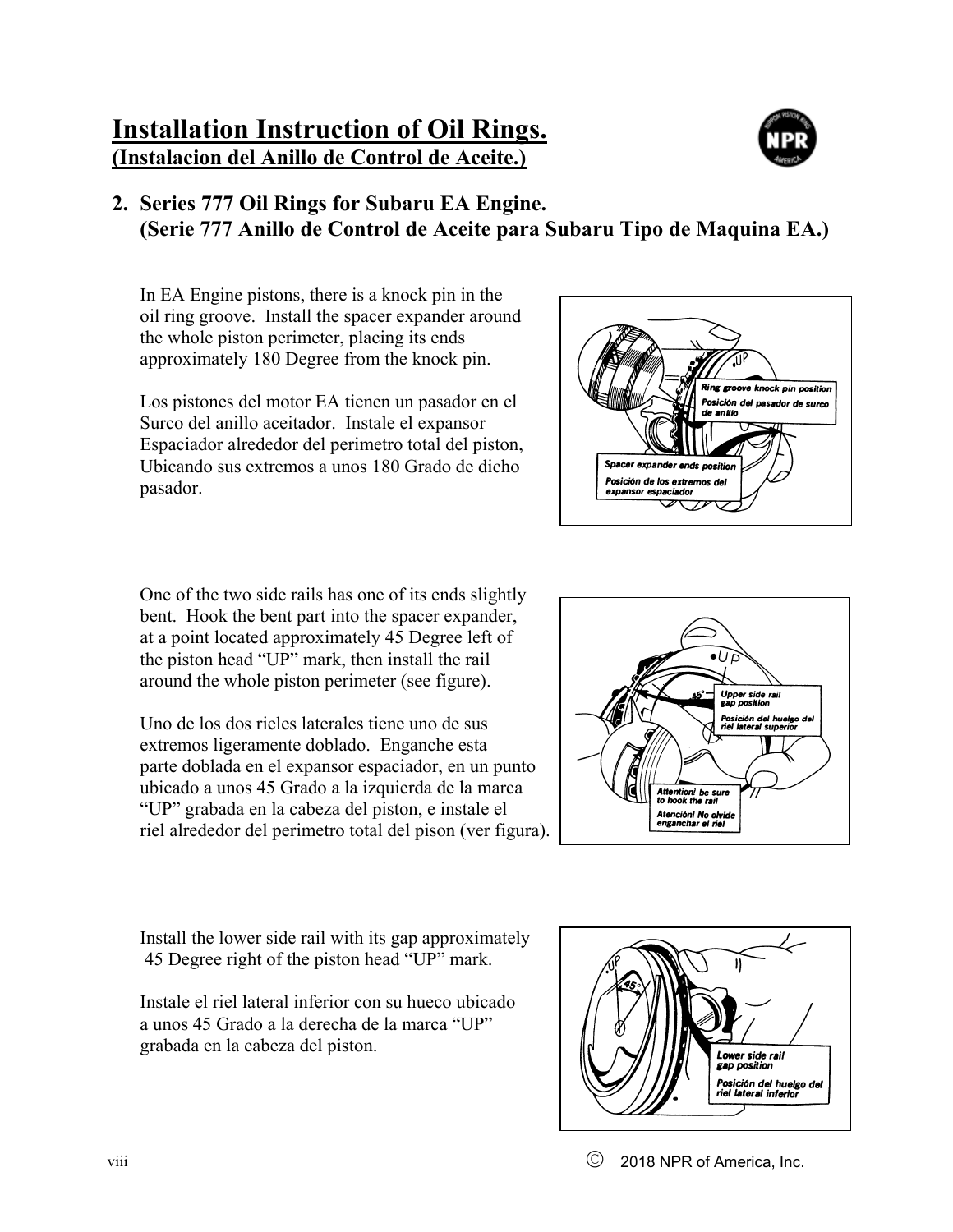## **Installation Instruction of Oil Rings. (Instrucciones para Instalar el Anillo De Control de Aceite.)**

## **3. Series 555 Oil Rings. (Anillo de Aceite Serie 555)**

First, disconnect the joint of coil expander.

Primero, desconectar el alambrillo en forma de espiral del espaciador.



Despues, instale el alambrillo en forma de espiral dentro de la ranura del piston en la ranura correspondiente y cerrar el circulo.

Last, install the ring outside of coil expander. (Please use Piston Ring Installation Tool).

Finalmente, instalar el espaciador por fuera del alambrillo en forma de espiral.

The end of the ring must be placed on the opposite side of the joint of the coil expander.

Las orillas del anillo deben de ser colocadas del lado opuesto a la union del alambrillo en forma de espiral.





**ANAWAT** 

 $\overline{a}$ 

 $\frac{1}{2}$ 

 $\overline{a}$ 

**TANA A MARA A MARA MARA A MARA A MARA A MARA** 



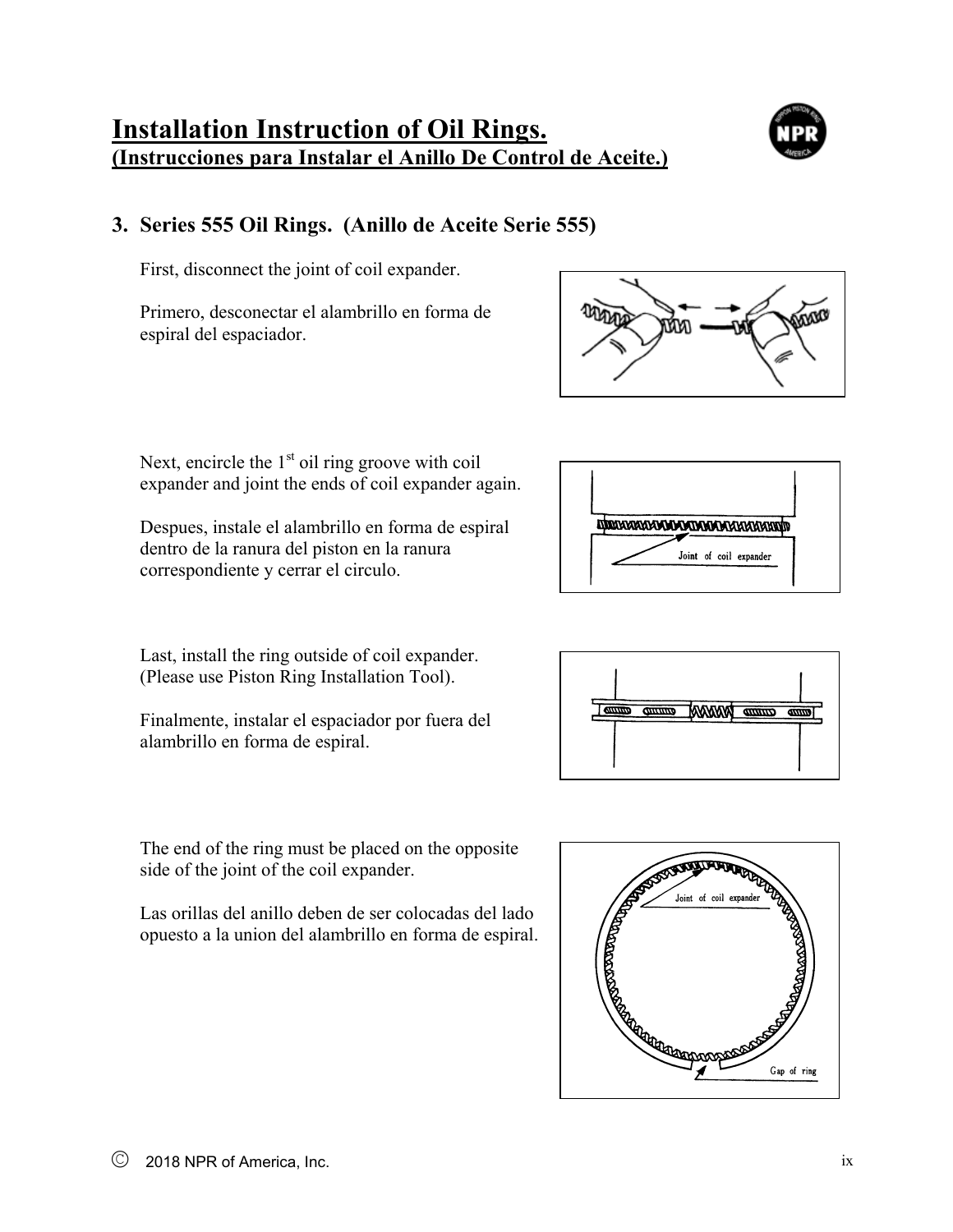# **Installation Instruction of Compression Rings.**



"N" or Number is facing upward when installed on the piston.

Siempre hay que asegurarse que al instalar el anillo de compresion para la primera ranura del piston, este debera notarse que la **N** y el numero**1** deberan estos estar siempre hacia arriba dentro la primera ranura del piston.



Use Piston Ring tool to expand the end gap. Then install  $2^{nd}$  and Top ring to Piston Ring Groove.

Siempre es recomendable usar herramienta especial, como Ensanchadores del Anillo de Piston. Para el segundo anillo de compresion se usa el mismo procedimiento del primer anillo de compresion, pero en este hay que notar que el numero **2** y la letra **N**, deberan estar siempre hacia arriba dentro de la segunda ranura del piston.



Do not install compression rings like rail rings.

Nunca hay que instalar los anillos de compression de la misma manera que se instalan los anillos de control de aceite (rieles o laminas).

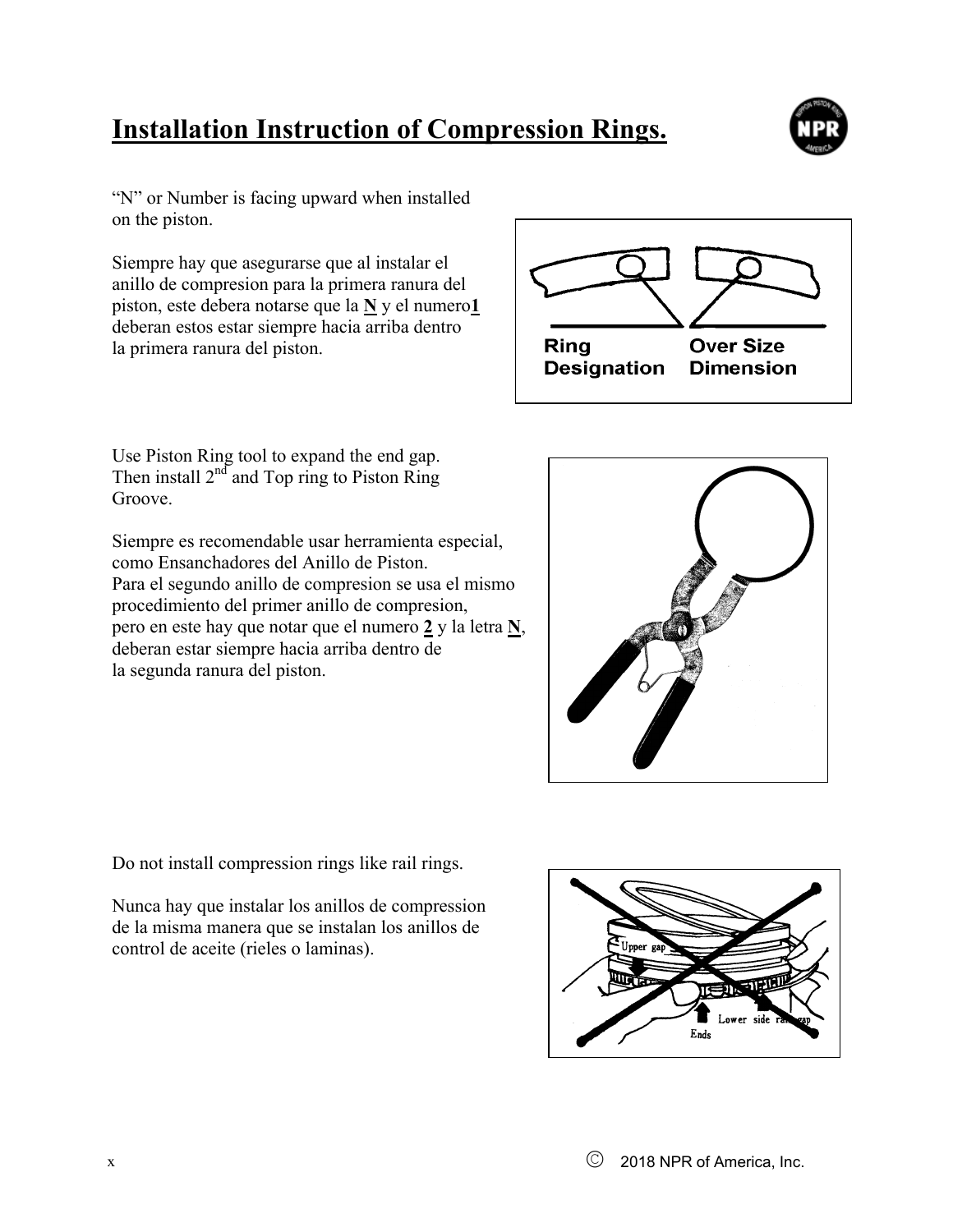# **Piston Ring End Gaps / ABERTURA DE LUZ PARA ANILLOS**

In the last  $10 - 15$  years engine and piston ring manufacturers have changed the dimensions of the TOP and second ring gaps. The general trend has been to reduce the top ring and enlarge the second ring gap.

The primary reason for this change was to reduce oil consumption in engines with low tension rings.

En los ultimos  $10 - 15$  años los fabricantes de anillos para piston han cambiado las dimensiones de abertura de luz para el primer y Segundo anillo. La tendencia general ha sido reducir la abertura de luz en la primera ranura y ampliar la Segunda ranura.

La principal razon de este cambio es reducir el consumo de aceite en maquinas con anillos de baja tension.

This change in end gaps reduces oil consumption in two ways: Este cambio en la abertura de luz reduce el consumo de aceite de dos maneras:

1. The reduced top ring gap helps reduce the flow of oil vapor from below the top ring to the combustion chamber (see "X" in diagram right)

El diseño de la abertura de luz en la primera ranura ayuda a reducir el flujo de vapor de aceite por debajo del anillo de la primer ranura a la camara de combustion( vease " X " en el diagrama derecho) .



2. The enlarged sceond ring gap increases gas flow from the piston land between the Top and Second ring to below the Second Ring, and avoids accumulattion of the pressure between the Top and Second Ring. By doing so, this reduces the period of the pressure between the Top and Second ring higher than combustion chamber and reduces the flow of oil vapor from below the Top ring to the combustion chamber. A second advantage to this is that it will allow the top ring to seat better against the bottom of the piston ring groove, which will also reduce oil consumption.

La abertura de luz del segundo anillo al ser más amplia permite incrementar el pase de flujo de gases entre el primer anillo y el segundo anillo y evita acumulación de presión entre estos. Al suceder esto reduce el tiempo de presión que se acumula entre el primer anillo y el segundo evitando que haya escape de aceite a la cámara de combustión, a través del primer anillo. Una Segunda ventaja a esto es que permitira que el primer anillo asiente mejor contra el fondo del surco del piston, que reducira tambien el consumo de aceite.

### - CONTINUE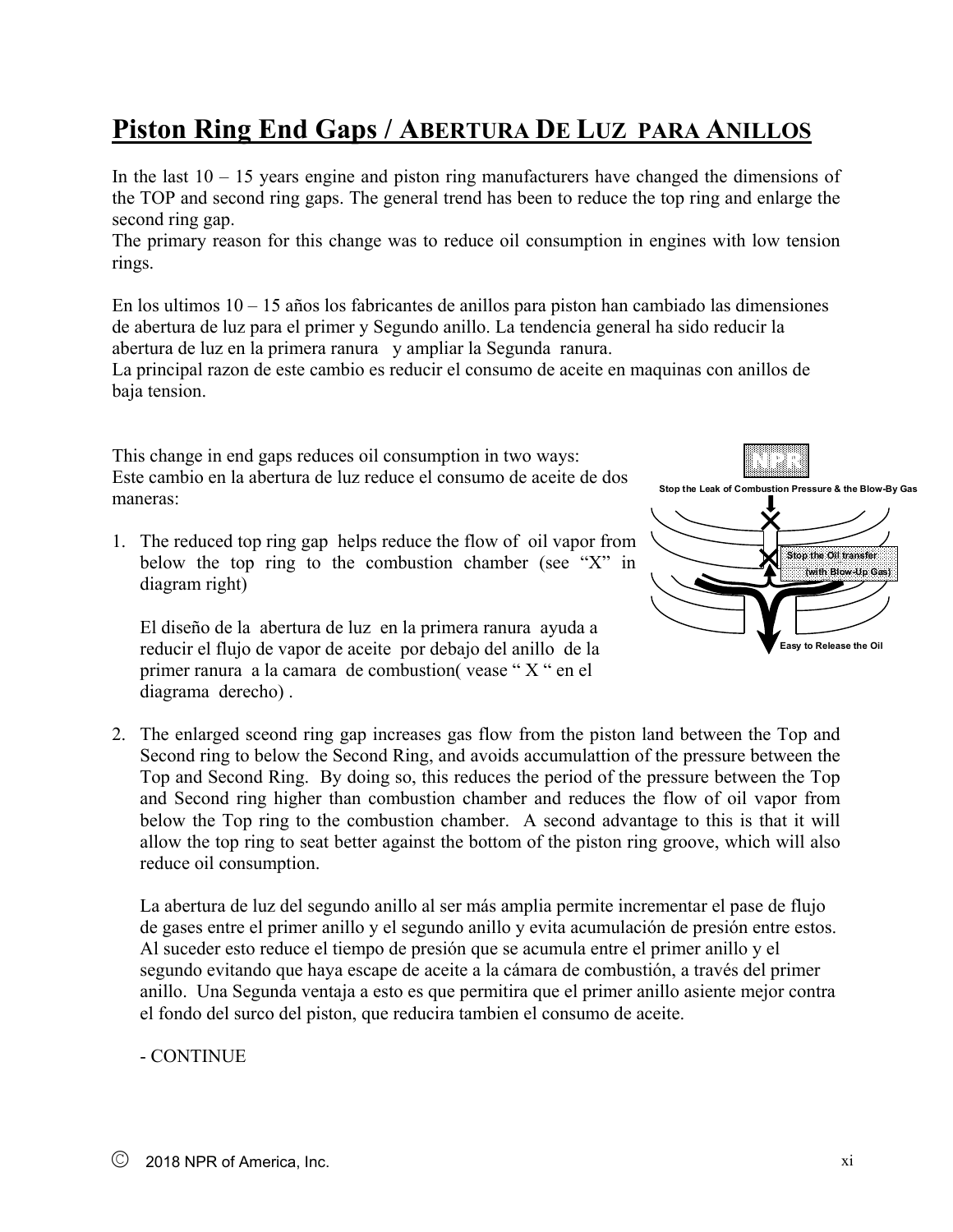To use one standard for all end gaps is no longer correct. The correct end gap for each engine depends on many factors including tension, ring material, ring shape, piston shape and combustion pressure. As examples listed below are the correct end gaps for some of today's more popular engines:

Para utilizar un estandar para todas las aberturas de luz , no es correcto, La medida correcta por cada motor depende de Muchos factores incluyendo la tension , el material del anillo, la forma del anillo , la forma del piston y la presion del combustible . A continuacion mostraremos unos ejemplos de abertura de luz actualizados para las motores mas populares de hoy:

| <b>Engine</b>   | Ring#           | <b>Top Ring Gap</b> | $2^{nd}$ Ring Gap |
|-----------------|-----------------|---------------------|-------------------|
| Isuzu 4ZDI      | SWI10123        | $0.35 - 0.55$ mm    | $0.35 - 0.55$ mm  |
| Isuzu 4ZEI      | SWI10162        | $0.20 - 0.40$ mm    | 0.30-0.50mm       |
| Mitsubishi G15B | SWM31063        | $0.20 - 0.40$ mm    | $0.20 - 0.40$ mm  |
| Nissan E16      | SWN30057        | $0.20 - 0.30$ mm    | $0.15 - 0.25$ mm  |
| Nissan Z24      | SWN30085        | 0.30-050mm          | $0.55 - 0.70$ mm  |
| Suzuki G13A     | SWS20141        | $0.15 - 0.35$ mm    | $0.20 - 0.40$ mm  |
| Suzuki G13BA    | SWS20143        | $0.20 - 0.40$ mm    | $0.20 - 0.40$ mm  |
| Toyota 22R      | SXT10077        | $0.22 - 0.40$ mm    | $0.18 - 0.33$ mm  |
| Toyota 22R      | SWT10103        | $0.25 - 0.45$ mm    | $0.60 - 0.75$ mm  |
| Toyota 3E       | SWT10143        | 0.25-0.45mm         | $0.15 - 0.30$ mm  |
| Toyota 4AF      | SWT10142        | $0.20 - 0.35$ mm    | $0.35 - 0.55$ mm  |
| Toyota 4AL      | <b>SWT10108</b> | $0.20 - 0.35$ mm    | $0.15 - 0.30$ mm  |

NPR manufacturers each piston ring gap with the correct OEM specification for each individual engine. There is no need, nor do we recommend that you alter them in anyway as this might void our warranty. Also note; these end gaps are set at exact bore dimensions. If the bore is slightly oversize (for example 92.52mm instead of 92.50mm) then the end gap will increase accordingly.

NPR fabrica sus anillos con la especificacion correcta de OEM( Equipo Original ) para cadad motor individual y es ello que la abertura de luz es diferente de un motor a otro aunque tengan el mismo diametro . .Por lo tanto no hay necesidad, ni recomendamos que usted los altere, haciendo esto puede anular la garantia del producto. Tambien notese que la abertura de luz en nuestros anillos estan diseñados exactamente a la medida del diametro interno del cilindro. Por ejemplo si el diametro es levemente fuera de sobre medida (Ejemplo: 92.52mm en lugar de 92.50mm) la abertura de luz se incrementara por consiguiente.

Finalmente siempre installe anillos NPR, los mejores del mundo.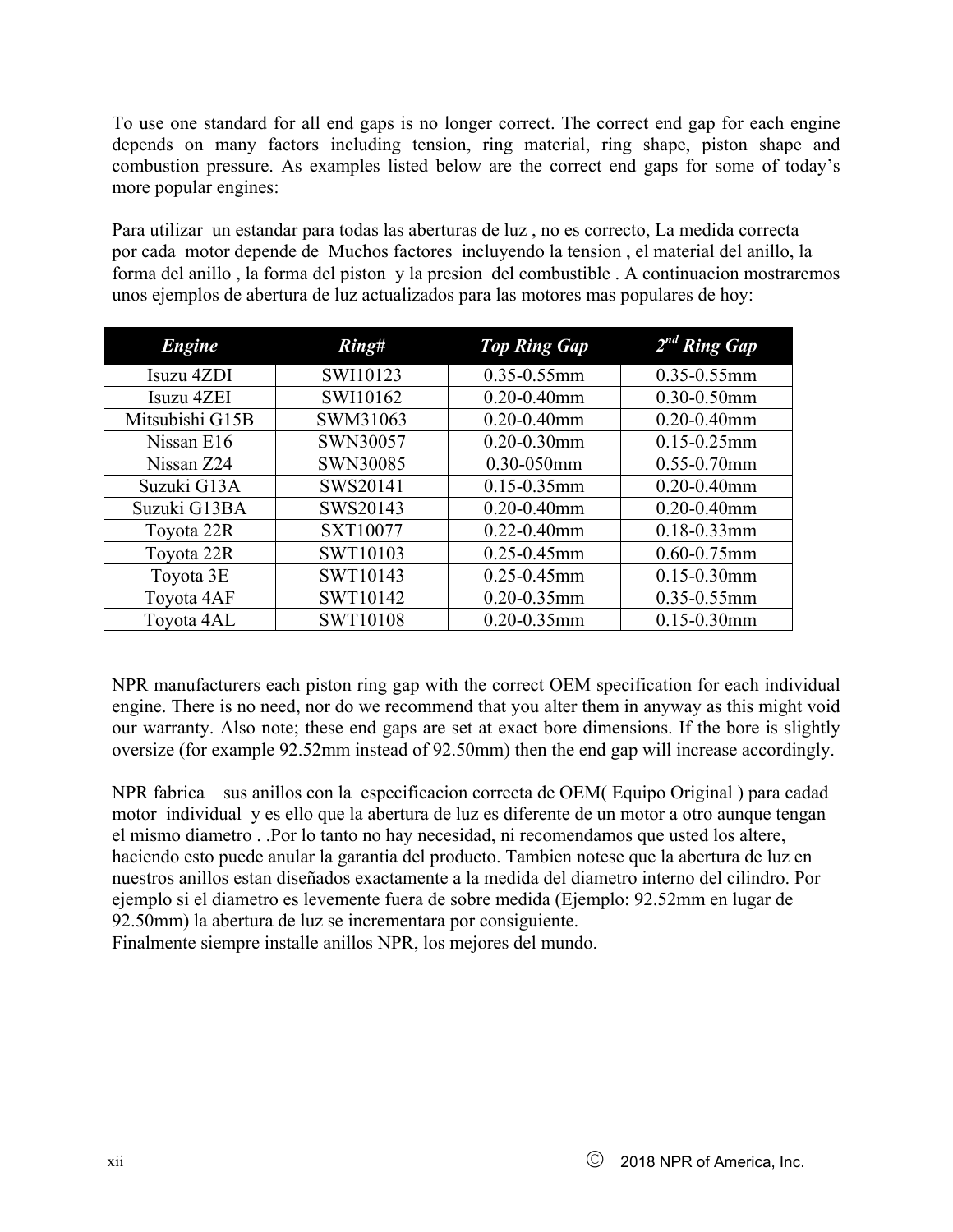# **Cylinder Honing Recommendation**

For use with our piston rings we recommend a Plateau Honing with a Cylinder Bore cross hatch angle of 35 – 40 degrees.

Para el uso de nuestros anillos nosotros recomendamos una meseta que afila con piedra Con una angulo de trampa de cruz de 35- 40 grados (Cross Hatch)



For NPR Piston Rings we recommend a roughness of: NPR recomienda para sus anillos, una aspereza de:  $R_z = 59 - 138 \mu$  in [= 1.5 – 3.5  $\mu$ m] or  $R_a = 15 - 35 \mu$  in  $[= 0.4 - 0.9 \mu m]$ 

To reach this roughness the manufacturers of honing machines & accessories recommend to use for a gray cast iron engine block

- Conventional stones #220 #280 grit or
- Diamond stones  $#325 #550$  grit

Para alcanzar esta aspereza los fabricantes de maquinas de afilado y accesorios relacionados a la rectificacion de motores recomiendan usar para bloques de motor de hierro fundido grisaceo lo siguiente:

- Piedra convencional  $\# 220 \# 280$  o
- Piedra con diamante  $\#$  325  $\#$  550

After honing with either conventional or diamond stone, the same manufacturers suggest to finish your honing by smoothing the surface with a fine grit conventional abrasive (#400 - #600 grit) or to sweep the bores with a flexible brush or a nylon bristle plateau honing tool. This is necessary to get rid of jagged peaks and folded & torn material.

Despues del afilado convencional o si se uso la piedra con diamante, los mismos fabricantes sugieren para darle terminado final deben de hacer un afilado para suavizar la superficie con un abrasivo convencional ( $400 - #600$ ) O



cepillandolo con uno de nylon flexible. Esto es necesario para eliminar los picos dentados y de material doblado o rasgado.

- CONTINUE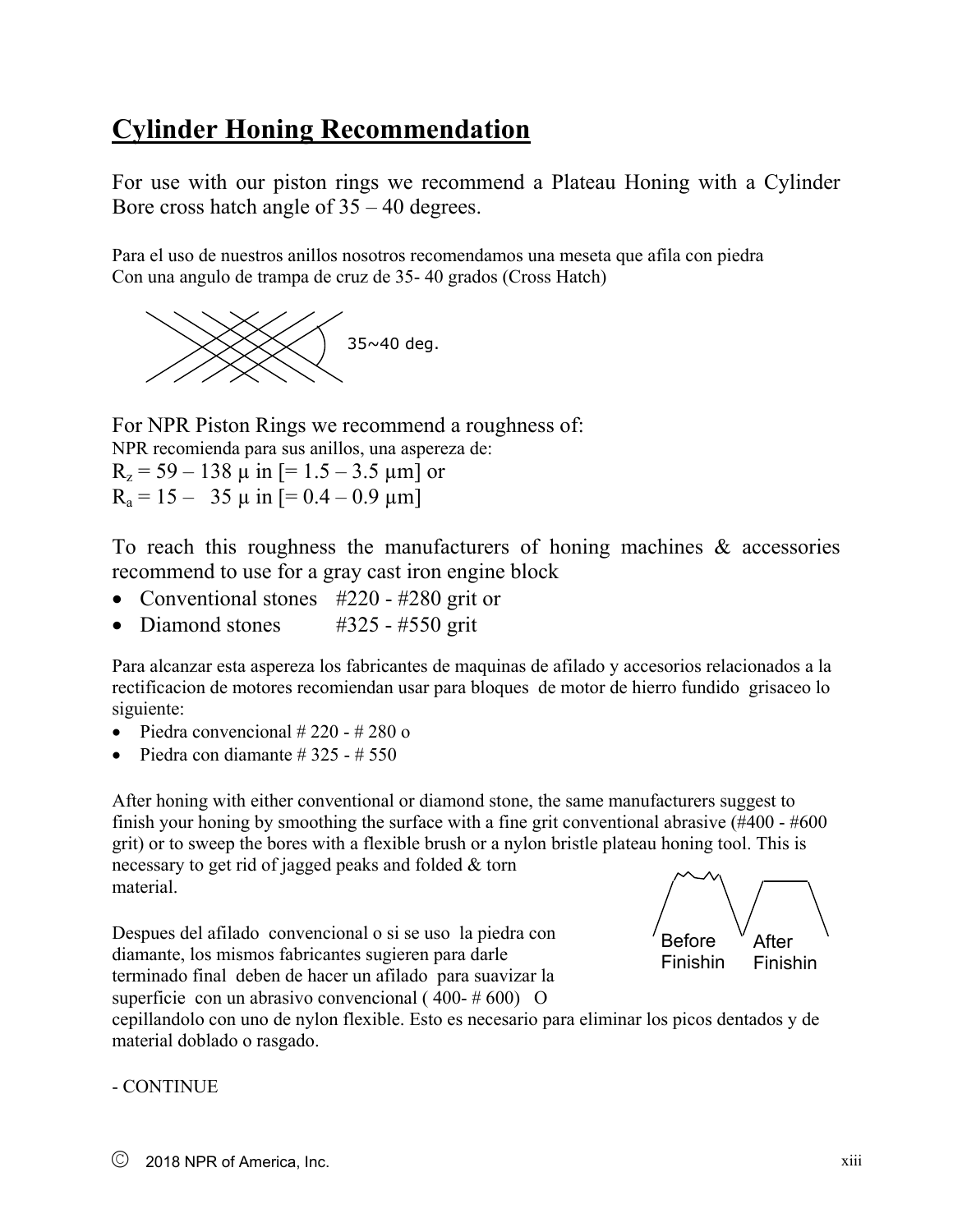### **Important Note –**

Be sure to reconfirm with your honing equipment manufacturer that the recommended stone grit will produce our  $R_z$  and  $R_a$  roughness recommendations.

### **Nota Importante.**

Estar seguro de reconfirmar con el fabricante del equipo de afilado que los granos de arena recomendados de piedra produciran nuestro RZ y las recomendaciones de aspereza de RA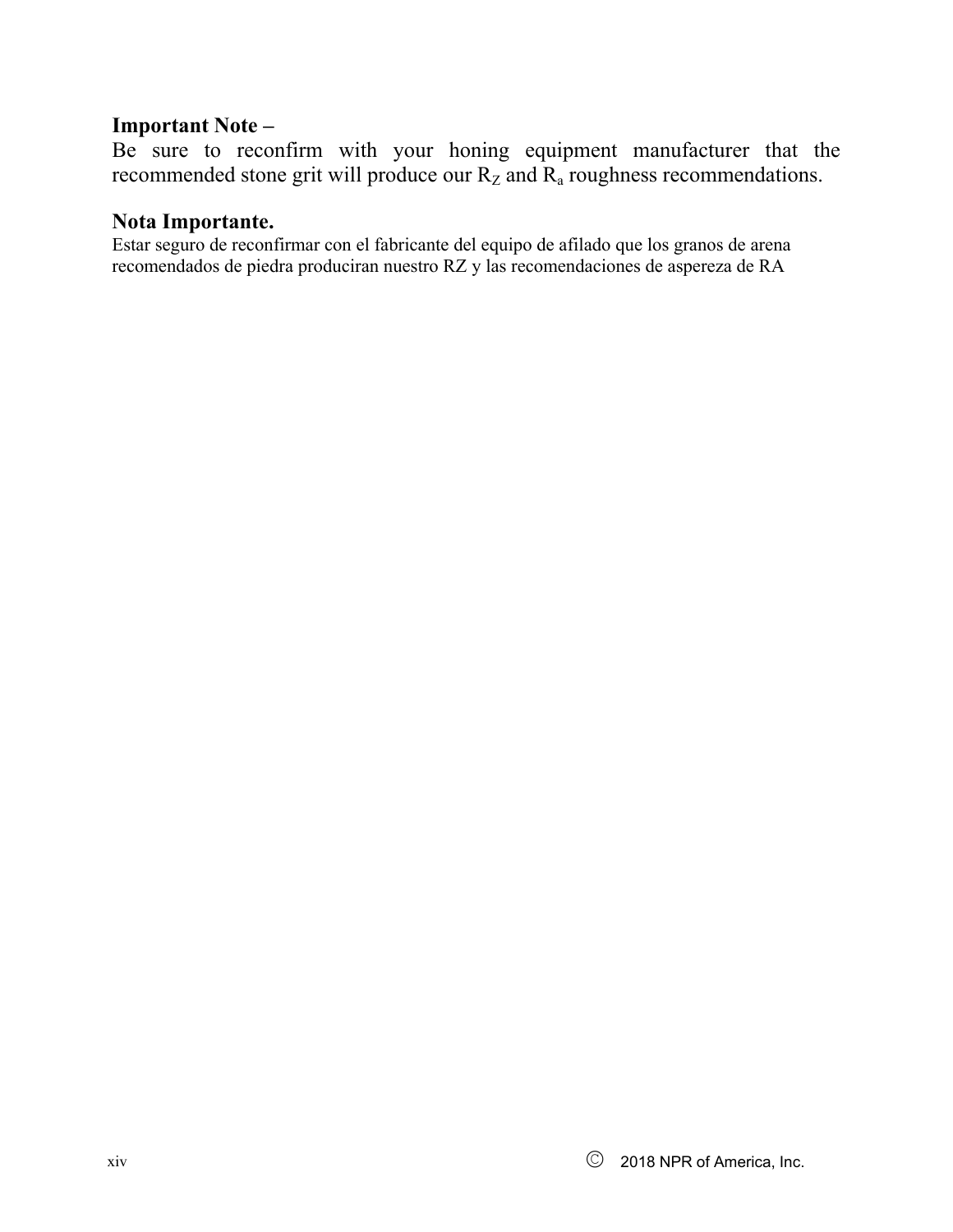## **PISTON SURFACE TREATMENT TRATAMIENTO SUPERFICIAL DEL PISTON**

Pistons from many late model engines have added piston skirt coatings to reduce friction and cylinder wall clearance. Anodized piston heads to deflect heat are also becoming more common. Whenever original equipment pistons have these surface treatments for a specific application, NPR pistons will also have moly skirts and/or anodized heads. It is important to note that pistons with moly skirts require tighter cylinder wall clearances. Please refer to the piston "PISTON FITTING CLEARANCE RECOMMENDATION" beginning on page xvi  $\sim$  xxi for specific cylinder wall recommendations for each piston part number.

Pistones de modelos recientes han agregado capas a la falda del piston para reducir la friccion y la holgura de la pared del cilindro. Pistones con cabeza anodizado para disipar el calor tambien estan siendo mas comunes. Cuando el piston de equipo original tenga este tipo de tratamientos para una aplicacion en especifico, los pistones de NPR tambien tendran faldas de molibdeno y/o cabezas anodizadas. Es importante resaltar que pistones con faldas de molibdeno requieren una holgura mas apretada en la pared del cilindro. Por favor de referirse a la seccion "AJUSTE RECOMENDADO PARA JUEGO de PISTON" ver pagina xvi  $\sim$  xxi Para recomendaciones especificas de la pared del cilindro para cada numero de piston en especifico.



.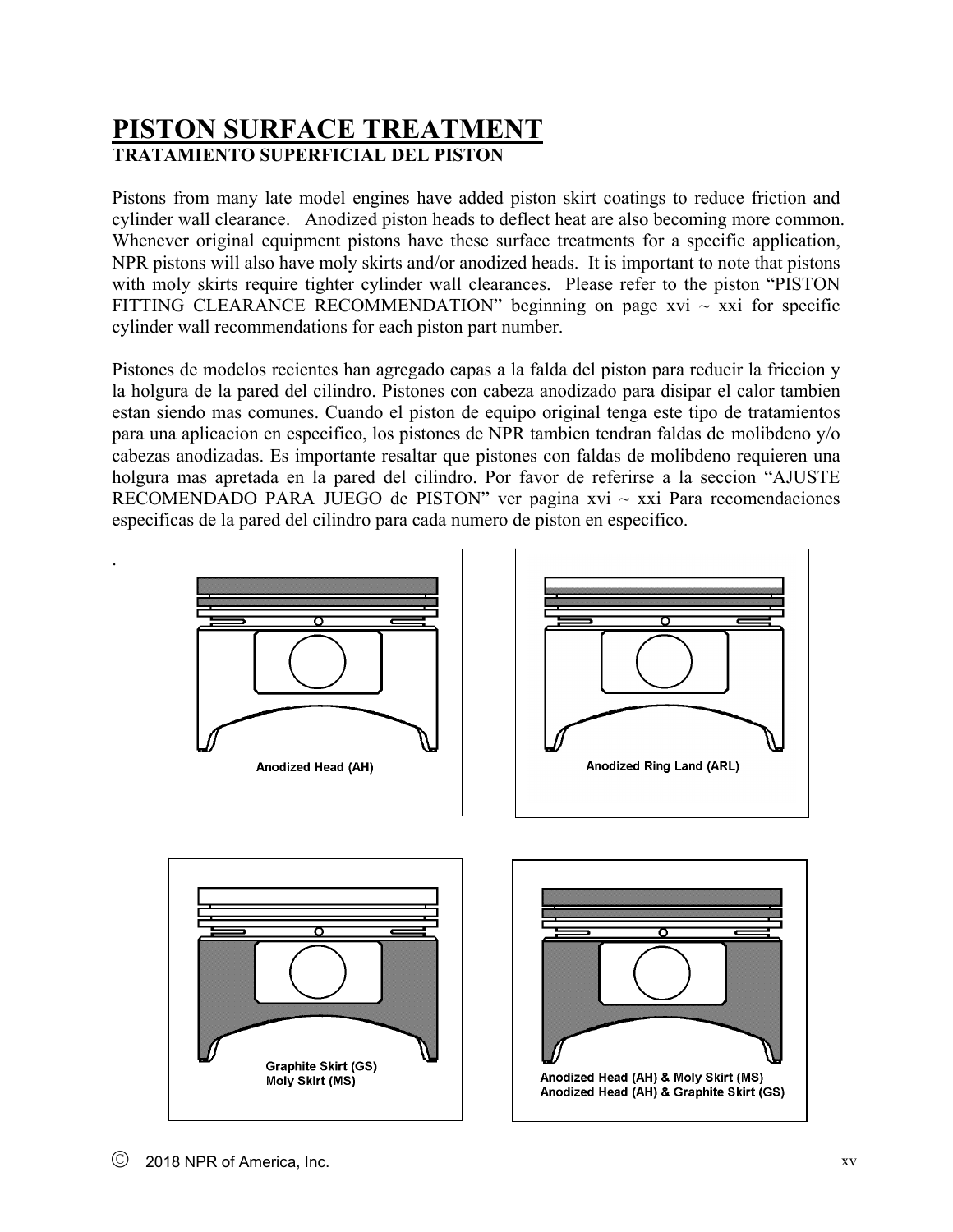| <b>NOA PART # COATING</b> |           | <b>MANUFACTURER NAME</b>                       | <b>SDT SIZE BORE DIAMETER</b>        | <b>CLEARANCE and WHERE to MEASURE</b>                                                                          |
|---------------------------|-----------|------------------------------------------------|--------------------------------------|----------------------------------------------------------------------------------------------------------------|
| 11-012                    |           | GM / ISUZU                                     | 84.00MM (3.307")                     | 0.040MM (0.0016") @ 15.00MM (0.591") from the Bottom.                                                          |
| 11-016                    |           | GM / ISUZU                                     | 87.00MM (3.425")                     | 0.040MM (0.0016") @ 10.00MM (0.394") from the Bottom.                                                          |
| 11-020                    |           | <b>CHRYSLER</b>                                | 74.00MM (2.913")                     | 0.040MM (0.0016") @ 10.00MM (0.394") from the Bottom.                                                          |
| 11-027                    |           | CHRYSLER / MITSUBISHI                          | 85.00MM (3.346")                     | 0.040MM (0.0016") @ 30.00MM (1.181") from the Bottom.                                                          |
| 11-028                    |           | CHRYSLER / MITSUBISHI                          | 91.10MM (3.587")                     | 0.100MM (0.0039") @ 10.00MM (0.394") from the Bottom.                                                          |
| 11-031                    |           | CHRYSLER / MITSUBISHI                          | 91.10MM (3.587")                     | 0.040MM (0.0016") @ 37.50MM (1.476") from the Bottom.                                                          |
| 11-035                    |           | CHRYSLER / MAZDA / MITSUBISHI                  | 91.10MM (3.587")                     | 0.040MM (0.0016") @ 25.00MM (0.984") from the Bottom.                                                          |
| 11-049                    |           | <b>NISSAN</b>                                  | 76.00MM (2.992")                     | 0.040MM (0.0016") @ 10.00MM (0.394") from the Bottom.                                                          |
| 11-050                    |           | <b>NISSAN</b>                                  | 76.00MM (2.992")                     | 0.040MM (0.0016") @ 10.00MM (0.394") from the Bottom.                                                          |
| 11-052                    |           | <b>NISSAN</b>                                  | 76.00MM (2.992")                     | 0.040MM (0.0016") @ 10.00MM (0.394") from the Bottom.                                                          |
| 11-059                    |           | <b>NISSAN</b>                                  | 85.00MM (3.346")                     | 0.040MM (0.0016") @ 15.00MM (0.591") from the Bottom.                                                          |
| 11-060                    |           | <b>NISSAN</b>                                  | 85.00MM (3.346")                     | 0.040MM (0.0016") @ 15.00MM (0.591") from the Bottom.                                                          |
| 11-062                    |           | <b>NISSAN</b>                                  | 84.50MM (3.327")                     | 0.040MM (0.0016") @ 30.00MM (1.181") from the Bottom.                                                          |
| 11-064                    |           | <b>NISSAN</b>                                  | 85.00MM (3.346")                     | 0.040MM (0.0016") @ 20.00MM (0.787") from the Bottom.                                                          |
| 11-068                    |           | <b>NISSAN</b>                                  | 83.00MM (3.268")                     | 0.100MM (0.0039") @ 15.00MM (0.591") from the Bottom.                                                          |
| 11-069                    |           | <b>NISSAN</b>                                  | 87.00MM (3.425")                     | 0.040MM (0.0016") @ 0.00MM (0.000") from the Bottom.                                                           |
| 11-070                    |           | <b>NISSAN</b>                                  | 89.00MM (3.504")                     | 0.040MM (0.0016") @ 30.00MM (1.181") from the Bottom.                                                          |
| 11-071                    |           | <b>NISSAN</b>                                  | 83.00MM (3.268")                     | 0.040MM (0.0016") @ 25.00MM (0.984") from the Bottom.                                                          |
| 11-076                    |           | <b>NISSAN</b>                                  | 83.00MM (3.268")                     | 0.040MM (0.0016") @ 12.00MM (0.472") from the Bottom.                                                          |
| 11-081                    |           | <b>NISSAN</b>                                  | 86.00MM (3.386")                     | 0.040MM (0.0016") @ 15.00MM (0.591") from the Bottom.                                                          |
| 11-082                    |           | <b>NISSAN</b>                                  | 86.00MM (3.386")                     | 0.040MM (0.0016") @ 22.00MM (0.866") from the Bottom.                                                          |
| 11-084                    |           | <b>NISSAN</b>                                  | 86.00MM (3.386")                     | 0.040MM (0.0016") @ 15.00MM (0.591") from the Bottom.                                                          |
| 11-105                    |           | <b>HONDA</b>                                   | 74.00MM (2.913")                     | 0.040MM (0.0016") @ 10.00MM (0.394") from the Bottom.                                                          |
| 11-106                    |           | <b>HONDA</b>                                   | 74.00MM (2.913")                     | 0.040MM (0.0016") @ 20.00MM (0.787") from the Bottom.                                                          |
| 11-111                    |           | <b>HONDA</b>                                   | 74.00MM (2.913")                     | 0.040MM (0.0016") @ 10.00MM (0.394") from the Bottom.                                                          |
| 11-113                    |           | <b>HONDA</b>                                   | 74.00MM (2.913")                     | 0.040MM (0.0016") @ 10.00MM (0.394") from the Bottom.                                                          |
| 11-122                    |           | <b>HONDA</b>                                   | 80.00MM (3.150")                     | 0.040MM (0.0016") @ 30.00MM (1.181") from the Bottom.                                                          |
| 11-124                    |           | MAZDA                                          | 77.00MM (3.031")                     | 0.040MM (0.0016") @ 15.00MM (0.591") from the Bottom.                                                          |
| 11-127                    |           | <b>MAZDA</b>                                   | 77.00MM (3.031")                     | 0.040MM (0.0016") @ 1.00MM (0.039") from the Bottom.                                                           |
| 11-129                    |           | KIA / MAZDA                                    | 86.00MM (3.386")                     | 0.040MM (0.0016") @ 10.00MM (0.394") from the Bottom.                                                          |
| 11-140                    |           | <b>TOYOTA</b>                                  | 75.00MM (2.953")                     | 0.040MM (0.0016") @ 12.00MM (0.472") from the Bottom.                                                          |
| 11-141                    |           | <b>TOYOTA</b>                                  | 75.00MM (2.953")                     | 0.040MM (0.0016") @ 10.00MM (0.394") from the Bottom.                                                          |
| 11-142                    |           | <b>TOYOTA</b>                                  | 77.50MM (3.051")                     | 0.040MM (0.0016") @ 10.00MM (0.394") from the Bottom.                                                          |
| 11-143                    |           | <b>TOYOTA</b>                                  | 77.50MM (3.051")                     | 0.040MM (0.0016") @ 10.00MM (0.394") from the Bottom.                                                          |
| 11-144                    |           | GM / TOYOTA                                    | 81.00MM (3.189")                     | 0.040MM (0.0016") @ 13.00MM (0.512") from the Bottom.                                                          |
| 11-145                    |           | <b>TOYOTA</b>                                  | 85.00MM (3.346")                     | 0.040MM (0.0016") @ 25.00MM (0.984") from the Bottom.                                                          |
| 11-149                    |           | <b>TOYOTA</b>                                  | 85.00MM (3.346")                     | 0.040MM (0.0016") @ 30.00MM (1.181") from the Bottom.                                                          |
| 11-153                    |           | <b>TOYOTA</b>                                  | 88.50MM (3.484")                     | 0.040MM (0.0016") @ 20.00MM (0.787") from the Bottom.                                                          |
| $11 - 155$                |           | <b>TOYOTA</b>                                  | 86.00MM (3.386")                     | 0.040MM (0.0016") @ 0.00MM (0.000") from the Bottom.                                                           |
| 11-157                    |           | <b>TOYOTA</b>                                  | 88.50MM (3.484")                     | 0.040MM (0.0016") @ 20.00MM (0.787") from the Bottom.                                                          |
| 11-171                    |           | <b>TOYOTA</b>                                  | 90.00MM (3.543")                     | 0.040MM (0.0016") @ 0.00MM (0.000") from the Bottom.                                                           |
| 11-174                    |           | <b>TOYOTA</b>                                  | 94.00MM (3.701")                     | 0.040MM (0.0016") @ 15.00MM (0.591") from the Bottom.                                                          |
| 11-175                    |           | <b>TOYOTA</b>                                  | 94.00MM (3.701")                     | 0.040MM (0.0016") @ 15.00MM (0.591") from the Bottom.                                                          |
| 11-236                    |           | <b>NISSAN</b>                                  | 87.00MM (3.425")<br>89.00MM (3.504") | 0.040MM (0.0016") @ 10.00MM (0.394") from the Bottom.                                                          |
| 11-238                    |           | <b>NISSAN</b><br><b>TOYOTA</b>                 | 92.00MM (3.622")                     | 0.040MM (0.0016") @ 10.00MM (0.394") from the Bottom.<br>0.040MM (0.0016") @ 26.00MM (1.024") from the Bottom. |
| 11-239<br>11-241          |           |                                                | 92.00MM (3.622")                     |                                                                                                                |
| 11-502                    |           | <b>TOYOTA</b>                                  |                                      | 0.040MM (0.0016") @ 32.00MM (1.260") from the Bottom.                                                          |
|                           |           | <b>ACURA</b>                                   | 75.00MM (2.953")                     | 0.040MM (0.0016") @ 15.00MM (0.591") from the Bottom.                                                          |
| 11-514<br>11-515          |           | <b>HONDA</b><br><b>HONDA</b>                   | 75.00MM (2.953")<br>74.00MM (2.913") | 0.040MM (0.0016") @ 30.00MM (1.181") from the Bottom.<br>0.040MM (0.0016") @ 17.50MM (0.689") from the Bottom. |
| 11-518                    |           | <b>HONDA</b>                                   | 75.00MM (2.953")                     | 0.040MM (0.0016") @ 10.00MM (0.394") from the Bottom.                                                          |
| 11-519                    |           | <b>HONDA</b>                                   | 82.70MM (3.256")                     | 0.040MM (0.0016") @ 30.00MM (1.181") from the Bottom.                                                          |
|                           |           | <b>HONDA</b>                                   |                                      |                                                                                                                |
| 11-520<br>11-524          |           | <b>HONDA</b>                                   | 82.70MM (3.256")<br>81.00MM (3.189") | 0.040MM (0.0016") @ 0.00MM (0.000") from the Bottom.<br>0.040MM (0.0016") @ 9.00MM (0.354") from the Bottom.   |
| 11-525                    |           | <b>HONDA</b>                                   | 81.00MM (3.189")                     | 0.040MM (0.0016") @ 9.00MM (0.354") from the Bottom.                                                           |
| 11-529                    |           | CHRYSLER / HYUNDAI / MITSUBISHI                | 75.50MM (2.972")                     | 0.040MM (0.0016") @ 7.00MM (0.276") from the Bottom.                                                           |
| 11-530                    |           | CHRYSLER / HYUNDAI / MITSUBISHI                | 75.50MM (2.972")                     | 0.040MM (0.0016") @ 10.00MM (0.394") from the Bottom.                                                          |
| 11-531                    |           | CHRYSLER / MITSUBISHI                          | 75.50MM (2.972")                     | 0.025MM (0.0010") @ 19.00MM (0.748") from the Bottom.                                                          |
| 11-536                    |           | <b>MITSUBISHI</b>                              | 86.50MM (3.406")                     | 0.040MM (0.0016") @ 10.00MM (0.394") from the Bottom.                                                          |
| 11-538                    |           | CHRYSLER / HYUNDAI / MITSUBISHI                | 86.50MM (3.406")                     | 0.040MM (0.0016") @ 15.00MM (0.591") from the Bottom.                                                          |
| 11-539                    |           | CHRYSLER / MITSUBISHI                          | 85.00MM (3.346")                     | 0.040MM (0.0016") @ 17.00MM (0.669") from the Bottom.                                                          |
|                           |           |                                                | 85.00MM (3.346")                     | 0.040MM (0.0016") @ 10.00MM (0.394") from the Bottom.                                                          |
| 11-540<br>11-543          |           | CHRYSLER / MITSUBISHI<br>CHRYSLER / MITSUBISHI | 91.10MM (3.587")                     | 0.040MM (0.0016") @ 15.00MM (0.591") from the Bottom.                                                          |
| 11-545                    |           | CHRYSLER / MITSUBISHI                          | 80.60MM (3.173")                     | 0.040MM (0.0016") @ 15.00MM (0.591") from the Bottom.                                                          |
| 11-546                    | <b>MS</b> | CHRYSLER / MITSUBISHI                          | 85.00MM (3.346")                     | 0.030MM (0.0012") @ 26.00MM (1.024") from the Bottom.                                                          |
|                           |           |                                                |                                      |                                                                                                                |

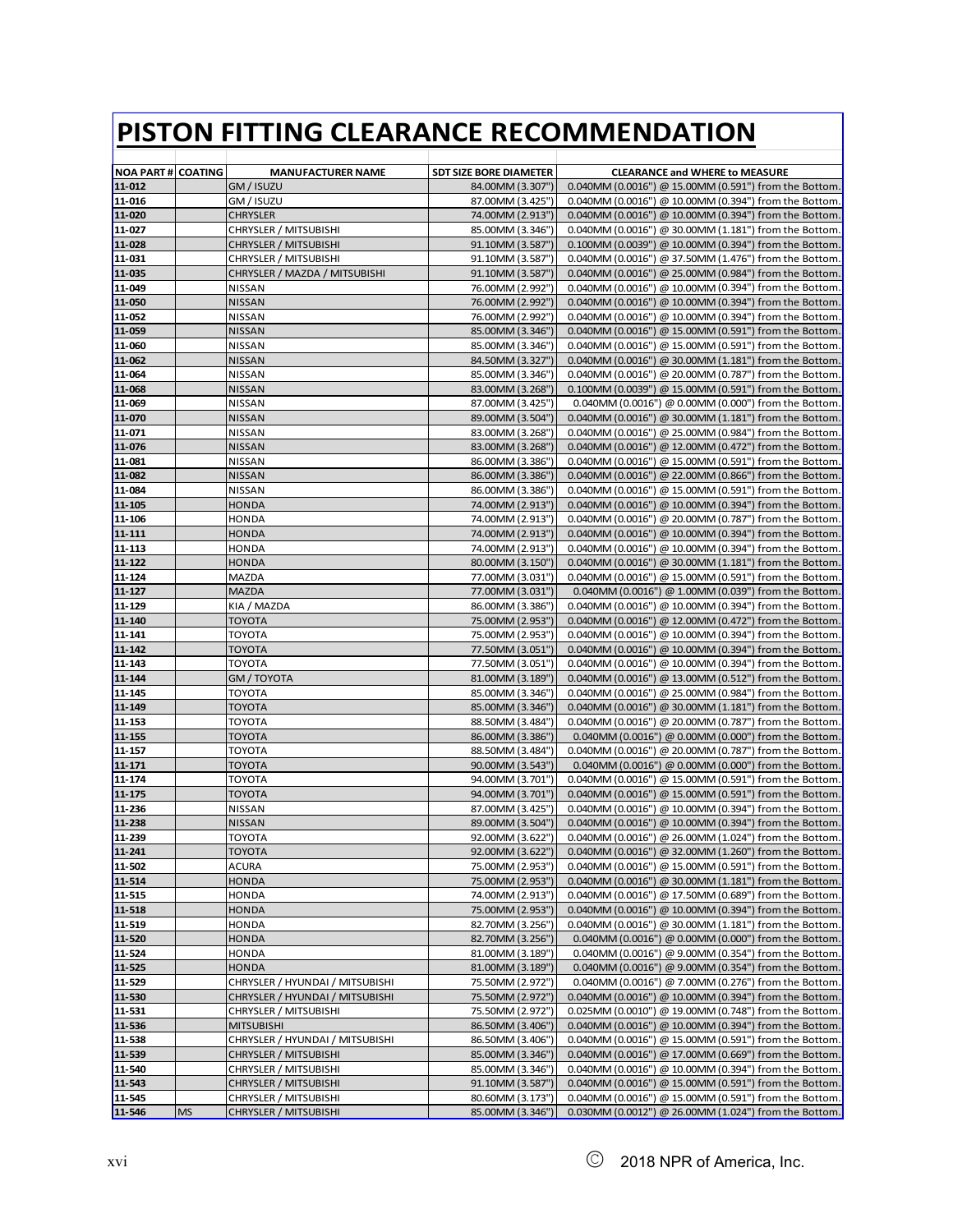| <b>NOA PART # COATING</b> |           | <b>MANUFACTURER NAME</b>        | <b>SDT SIZE BORE DIAMETER</b> | <b>CLEARANCE and WHERE to MEASURE</b>                          |
|---------------------------|-----------|---------------------------------|-------------------------------|----------------------------------------------------------------|
| 11-547                    |           | CHRYSLER / MITSUBISHI           | 91.10MM (3.587")              | $0.040$ MM (0.0016") @ 15.00MM (0.591") from the Bottom.       |
| 11-549                    |           | CHRYSLER / HYUNDAI / MITSUBISHI | 91.10MM (3.587")              | 0.040MM (0.0016") @ 8.00MM (0.315") from the Bottom.           |
| 11-554                    |           | <b>ISUZU</b>                    | 89.30MM (3.516")              | $0.040$ MM $(0.0016")$ @ 30.00MM $(1.181")$ from the Bottom.   |
| 11-555                    |           | <b>ISUZU</b>                    | 92.60MM (3.646")              | $0.040$ MM $(0.0016")$ @ 25.00MM $(0.984")$ from the Bottom.   |
| 11-558                    |           | <b>ISUZU</b>                    | 88.00MM (3.465")              | $0.040$ MM $(0.0016")$ @ 10.00MM $(0.394")$ from the Bottom.   |
| 11-559                    |           | HONDA / ISUZU                   | 92.60MM (3.646")              | $0.040$ MM $(0.0016")$ @ 25.00MM $(0.984")$ from the Bottom.   |
| 11-573                    |           | FORD / MAZDA                    | 86.00MM (3.386")              | $0.040$ MM $(0.0016")$ @ 15.00MM $(0.591")$ from the Bottom.   |
| 11-575                    | <b>MS</b> | MAZDA                           | 90.00MM (3.543")              | $0.030$ MM $(0.0012")$ @ 10.00MM $(0.394")$ from the Bottom.   |
| 11-579                    |           | MAZDA                           | 78.00MM (3.071")              | 0.040MM (0.0016") @ 10.00MM (0.394") from the Bottom.          |
| 11-580                    |           | <b>MAZDA</b>                    | 92.00MM (3.622")              | $0.040$ MM $(0.0016")$ @ 10.00MM $(0.394")$ from the Bottom.   |
| 11-582                    |           | FORD / MAZDA                    | 86.00MM (3.386")              | $0.040$ MM $(0.0016")$ @ 15.00MM $(0.591")$ from the Bottom.   |
| 11-583                    |           | FORD / MAZDA                    | 86.00MM (3.386")              | 0.040MM (0.0016") @ 10.00MM (0.394") from the Bottom.          |
| 11-584                    |           | MAZDA                           | 83.00MM (3.268")              | $0.040$ MM $(0.0016")$ @ 10.00MM $(0.394")$ from the Bottom.   |
| 11-589                    |           | FORD                            | 71.00MM (2.795")              | $0.040$ MM $(0.0016")$ @ 12.00MM $(0.472")$ from the Bottom.   |
| 11-590                    |           | NISSAN                          | 76.00MM (2.992")              | $0.040$ MM $(0.0016")$ @ 15.00MM $(0.591")$ from the Bottom.   |
| 11-598                    | <b>MS</b> | <b>NISSAN</b>                   | 89.00MM (3.504")              | 0.030MM (0.0012") @ 17.00MM (0.669") from the Bottom.          |
| 11-600                    |           | <b>NISSAN</b>                   | 89.00MM (3.504")              | 0.040MM (0.0016") @ 5.00MM (0.197") from the Bottom.           |
| 11-601                    |           | <b>NISSAN</b>                   | 76.00MM (2.992")              | 0.040MM (0.0016") @ 10.00MM (0.394") from the Bottom.          |
| 11-602                    |           | INFINITI / NISSAN               | 86.00MM (3.386")              | 0.040MM (0.0016") @ 10.00MM (0.394") from the Bottom.          |
| 11-603                    |           | FORD / INFINITI / NISSAN        | 87.00MM (3.425")              | 0.040MM (0.0016") @ 10.00MM (0.394") from the Bottom.          |
| 11-609                    | MS        | <b>NISSAN</b>                   | 89.00MM (3.504")              | 0.030MM (0.0012") @ 17.00MM (0.669") from the Bottom.          |
| 11-610                    |           | SUBARU                          | 92.00MM (3.622")              | $0.040$ MM $(0.0016")$ @ 10.00MM $(0.394")$ from the Bottom.   |
| 11-612                    |           | SUBARU                          | 96.90MM (3.815")              | 0.040MM (0.0016") @ 10.00MM (0.394") from the Bottom.          |
| 11-625                    |           | GM / SUZUKI                     | 74.00MM (2.913")              | $0.040$ MM $(0.0016")$ @ 10.00MM $(0.394")$ from the Bottom.   |
| 11-626                    |           | <b>SUZUKI</b>                   | 74.00MM (2.913")              | $0.030$ MM $(0.0012")$ @ 12.00MM $(0.472")$ from the Bottom.   |
| 11-627                    |           | <b>SUZUKI</b>                   | 74.00MM (2.913")              | 0.030MM (0.0012") @ 14.00MM (0.551") from the Bottom.          |
| 11-628                    |           | <b>SUZUKI</b>                   | 74.00MM (2.913")              | 0.040MM (0.0016") @ 7.50MM (0.295") from the Bottom.           |
| 11-629                    |           | GM / SUZUKI                     | 75.00MM (2.953")              | 0.040MM (0.0016") @ 10.00MM (0.394") from the Bottom.          |
| 11-630                    |           | GM / SUZUKI                     | 75.00MM (2.953")              | $0.040$ MM $(0.0016")$ @ 21.00MM $(0.827")$ from the Bottom.   |
| 11-631                    |           | TOYOTA                          | 92.00MM (3.622")              | $0.100$ MM $(0.0039")$ @ 15.00MM $(0.591")$ from the Bottom.   |
| 11-632                    |           | <b>TOYOTA</b>                   | 92.00MM (3.622")              | 0.100MM (0.0039") @ 10.00MM (0.394") from the Bottom           |
| 11-634                    |           | TOYOTA                          | 90.00MM (3.543")              | $0.100$ MM $(0.0039'')$ @ 32.00MM $(1.260'')$ from the Bottom. |
| 11-636                    |           | TOYOTA                          | 95.00MM (3.740")              | $0.040$ MM $(0.0016")$ @ 15.00MM $(0.591")$ from the Bottom.   |
| 11-637                    |           | TOYOTA                          | 91.00MM (3.583")              | $0.030$ MM $(0.0012")$ @ 25.00MM $(0.984")$ from the Bottom.   |
| 11-639                    |           | <b>TOYOTA</b>                   | 83.00MM (3.268")              | $0.040$ MM $(0.0016")$ @ 10.00MM $(0.394")$ from the Bottom.   |
| 11-641                    |           | <b>TOYOTA</b>                   | 83.00MM (3.268")              | 0.040MM (0.0016") @ 15.00MM (0.591") from the Bottom.          |
| 11-642                    |           | TOYOTA                          | 83.00MM (3.268")              | 0.040MM (0.0016") @ 10.00MM (0.394") from the Bottom.          |
| 11-644                    |           | <b>TOYOTA</b>                   | 86.00MM (3.386")              | 0.040MM (0.0016") @ 7.00MM (0.276") from the Bottom.           |
| 11-646                    |           | TOYOTA                          | 86.00MM (3.386")              | 0.040MM (0.0016") @ 5.00MM (0.197") from the Bottom.           |
| 11-647                    |           | TOYOTA                          | 86.00MM (3.386")              | $0.030$ MM $(0.0012")$ @ 11.00MM $(0.433")$ from the Bottom.   |
| 11-648                    |           | <b>TOYOTA</b>                   | 86.00MM (3.386")              | 0.030MM (0.0012") @ 10.00MM (0.394") from the Bottom.          |
| 11-649                    |           | GM / TOYOTA                     | 81.00MM (3.189")              | $0.040$ MM $(0.0016")$ @ 10.00MM $(0.394")$ from the Bottom.   |
| 11-650                    |           | <b>TOYOTA</b>                   | 73.00MM (2.874")              | 0.040MM (0.0016") @ 10.00MM (0.394") from the Bottom.          |
| 11-651                    | <b>MS</b> | LEXUS / TOYOTA                  | 87.50MM (3.445")              | 0.030MM (0.0012") @ 10.00MM (0.394") from the Bottom.          |
| 11-653                    |           | <b>TOYOTA</b>                   | 87.50MM (3.445")              | 0.040MM (0.0016") @ 2.00MM (0.079") from the Bottom.           |
| 11-654                    |           | TOYOTA                          | 87.00MM (3.425")              | 0.040MM (0.0016") @ 10.00MM (0.394") from the Bottom.          |
| 11-656                    |           | ТОҮОТА                          | 74.00MM (2.913")              | 0.040MM (0.0016") @ 10.00MM (0.394") from the Bottom.          |
| 11-657                    |           | <b>TOYOTA</b>                   | 87.00MM (3.425")              | 0.040MM (0.0016") @ 10.00MM (0.394") from the Bottom.          |
| 11-659                    |           | <b>TOYOTA</b>                   | 81.00MM (3.189")              | 0.040MM (0.0016") @ 0.00MM (0.000") from the Bottom.           |
| 11-660                    |           | GM / TOYOTA                     | 81.00MM (3.189")              | 0.040MM (0.0016") @ 10.00MM (0.394") from the Bottom.          |
| 11-661                    |           | LEXUS / TOYOTA                  | 87.50MM (3.445")              | 0.040MM (0.0016") @ 10.00MM (0.394") from the Bottom.          |
| 11-665                    |           | GМ                              | 74.00MM (2.913")              | 0.030MM (0.0012") @ 13.80MM (0.543") from the Bottom.          |
| 11-673                    |           | ТОҮОТА                          | 94.00MM (3.701")              | $0.030$ MM $(0.0012")$ @ 27.50MM $(1.083")$ from the Bottom.   |
| 11-675                    |           | <b>NISSAN</b>                   | 87.00MM (3.425")              | 0.040MM (0.0016") @ 10.00MM (0.394") from the Bottom.          |
| 11-676                    |           | <b>NISSAN</b>                   | 89.00MM (3.504")              | 0.040MM (0.0016") @ 10.00MM (0.394") from the Bottom.          |
| 11-677                    |           | TOYOTA                          | 92.00MM (3.622")              | 0.040MM (0.0016") @ 10.00MM (0.394") from the Bottom.          |
| 11-678                    |           | <b>HONDA</b>                    | 85.00MM (3.346")              | 0.040MM (0.0016") @ 20.00MM (0.787") from the Bottom.          |
| 11-679                    |           | <b>HONDA</b>                    | 75.00MM (2.953")              | 0.040MM (0.0016") @ 27.00MM (1.063") from the Bottom.          |
| 11-680                    | <b>MS</b> | <b>NISSAN</b>                   | 76.00MM (2.992")              | 0.025MM (0.0010") @ 12.00MM (0.472") from the Bottom.          |
| 11-681                    |           | <b>NISSAN</b>                   | 87.00MM (3.425")              | 0.040MM (0.0016") @ 10.00MM (0.394") from the Bottom.          |
| 11-686                    |           | ACURA / HONDA / ISUZU           | 93.40MM (3.677")              | 0.040MM (0.0016") @ 10.00MM (0.394") from the Bottom.          |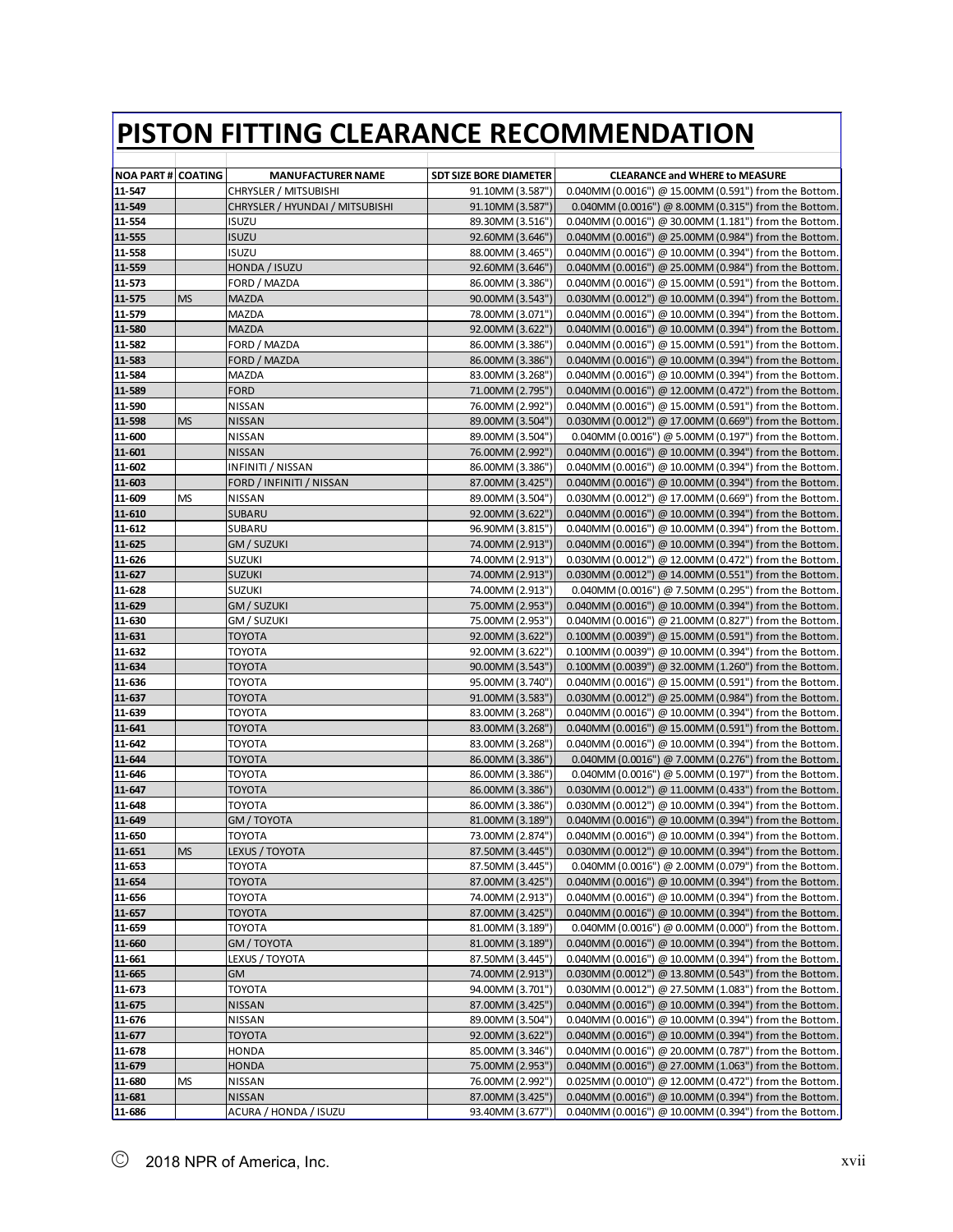| <b>NOA PART # COATING</b> |           |                                  | <b>SDT SIZE BORE DIAMETER</b>        | <b>CLEARANCE and WHERE to MEASURE</b>                                                                                |
|---------------------------|-----------|----------------------------------|--------------------------------------|----------------------------------------------------------------------------------------------------------------------|
|                           |           | <b>MANUFACTURER NAME</b>         |                                      |                                                                                                                      |
| 11-689                    |           | DAIHATSU                         | 76.00MM (2.992")                     | 0.040MM (0.0016") @ 15.00MM (0.591") from the Bottom.                                                                |
| 11-690                    |           | <b>HYUNDAI</b>                   | 81.50MM (3.209")                     | 0.040MM (0.0016") @ 20.00MM (0.787") from the Bottom.                                                                |
| 11-691<br>11-692          |           | <b>HYUNDAI</b><br><b>HYUNDAI</b> | 75.50MM (2.972")<br>85.00MM (3.346") | 0.040MM (0.0016") @ 10.00MM (0.394") from the Bottom.<br>0.040MM (0.0016") @ 10.00MM (0.394") from the Bottom.       |
| 11-693                    |           | HYUNDAI                          | 82.00MM (3.228")                     |                                                                                                                      |
| 11-696                    |           | <b>ISUZU</b>                     | 88.00MM (3.465")                     | $0.040$ MM $(0.0016")$ @ 24.00MM $(0.945")$ from the Bottom.<br>0.100MM (0.0039") @ 0.00MM (0.000") from the Bottom. |
| 11-699                    |           | <b>KIA</b>                       | 86.00MM (3.386")                     | $0.040$ MM $(0.0016")$ @ 18.00MM $(0.709")$ from the Bottom.                                                         |
| 11-701                    |           | <b>MAZDA</b>                     | 86.00MM (3.386")                     | 0.100MM (0.0039") @ 20.00MM (0.787") from the Bottom.                                                                |
| 11-703                    |           | KIA / MAZDA                      | 83.00MM (3.268")                     | 0.040MM (0.0016") @ 15.00MM (0.591") from the Bottom.                                                                |
| 11-704                    | MS        | MAZDA                            | 90.00MM (3.543")                     | 0.030MM (0.0012") @ 5.00MM (0.197") from the Bottom.                                                                 |
| 11-706                    |           | FORD / MAZDA                     | 83.00MM (3.268")                     | 0.040MM (0.0016") @ 10.00MM (0.394") from the Bottom.                                                                |
| 11-707                    |           | CHRYSLER / MITSUBISHI            | 91.10MM (3.587")                     | 0.040MM (0.0016") @ 16.00MM (0.630") from the Bottom.                                                                |
| 11-709                    |           | <b>CHRYSLER / MITSUBISHI</b>     | 86.50MM (3.406")                     | $0.030$ MM $(0.0012")$ @ 12.00MM $(0.472")$ from the Bottom.                                                         |
| 11-711                    | <b>MS</b> | INFINITI / NISSAN                | 93.00MM (3.661")                     | 0.030MM (0.0012") @ 14.00MM (0.551") from the Bottom.                                                                |
| 11-713                    |           | GM / TOYOTA                      | 81.00MM (3.189")                     | 0.040MM (0.0016") @ 10.00MM (0.394") from the Bottom.                                                                |
| 11-714                    |           | GM / TOYOTA                      | 81.00MM (3.189")                     | 0.040MM (0.0016") @ 15.00MM (0.591") from the Bottom.                                                                |
| 11-716                    | <b>MS</b> | FORD / MAZDA                     | 84.50MM (3.327")                     | 0.030MM (0.0012") @ 11.00MM (0.433") from the Bottom.                                                                |
| 11-718                    |           | CHRYSLER / MITSUBISHI            | 85.00MM (3.346")                     | $0.040$ MM $(0.0016")$ @ 10.00MM $(0.394")$ from the Bottom.                                                         |
| <b>11-719</b>             | <b>MS</b> | <b>CHRYSLER / MITSUBISHI</b>     | 85.00MM (3.346")                     | $0.030$ MM $(0.0012")$ @ 10.00MM $(0.394")$ from the Bottom.                                                         |
| 11-720                    | <b>MS</b> | LEXUS / TOYOTA                   | 87.50MM (3.445")                     | 0.030MM (0.0012") @ 10.00MM (0.394") from the Bottom.                                                                |
| 11-722                    | <b>MS</b> | TOYOTA                           | 93.50MM (3.681")                     | 0.030MM (0.0012") @ 10.00MM (0.394") from the Bottom.                                                                |
| 11-723                    |           | <b>TOYOTA</b>                    | 86.00MM (3.386")                     | 0.040MM (0.0016") @ 20.00MM (0.787") from the Bottom.                                                                |
| 11-724                    | MS        | <b>TOYOTA</b>                    | 95.00MM (3.740")                     | 0.030MM (0.0012") @ 10.00MM (0.394") from the Bottom.                                                                |
| 11-725                    | MS        | TOYOTA                           | 95.00MM (3.740")                     | 0.025MM (0.0010") @ 15.00MM (0.591") from the Bottom.                                                                |
| 11-726                    |           | <b>HONDA</b>                     | 83.00MM (3.268")                     | 0.030MM (0.0012") @ 16.00MM (0.630") from the Bottom                                                                 |
| 11-727                    |           | INFINITI / NISSAN                | 87.00MM (3.425")                     | 0.040MM (0.0016") @ 10.00MM (0.394") from the Bottom.                                                                |
| 11-728                    | <b>MS</b> | <b>INFINITI / NISSAN</b>         | 91.50MM (3.602")                     | 0.025MM (0.0010") @ 11.00MM (0.433") from the Bottom.                                                                |
| 11-729                    |           | <b>HYUNDAI</b>                   | 82.30MM (3.24")                      | 0.040MM (0.0016") @ 28.00MM (1.102") from the Bottom.                                                                |
| 11-730                    |           | <b>HYUNDAI</b>                   | 75.50MM (2.972")                     | $0.040$ MM $(0.0016")$ @ 10.00MM $(0.394")$ from the Bottom.                                                         |
| 11-731                    |           | MAZDA                            | 75.30MM (2.965")                     | 0.040MM (0.0016") @ 10.00MM (0.394") from the Bottom.                                                                |
| 11-732                    |           | <b>HONDA</b>                     | 75.00MM (2.953")                     | 0.040MM (0.0016") @ 10.00MM (0.394") from the Bottom.                                                                |
| 11-733                    |           | ACURA                            | 81.00MM (3.189")                     | $0.040$ MM $(0.0016")$ @ 14.00MM $(0.551")$ from the Bottom.                                                         |
| 11-735                    |           | CHRYSLER / MITSUBISHI            | 87.50MM (3.445")                     | $0.040$ MM $(0.0016")$ @ 13.00MM $(0.512")$ from the Bottom.                                                         |
| 11-736                    |           | HONDA                            | 75.00MM (2.953")                     | 0.030MM (0.0012") @ 15.50MM (0.610") from the Bottom.                                                                |
| 11-737                    |           | HONDA                            | 81.00MM (3.189")                     | $0.030$ MM $(0.0012")$ @ 16.00MM $(0.630")$ from the Bottom.                                                         |
| 11-738                    |           | <b>HONDA</b>                     | 84.00MM (3.307")                     | 0.040MM (0.0016") @ 0.00MM (0.000") from the Bottom.                                                                 |
| 11-739                    |           | HONDA                            | 87.00MM (3.425")                     | 0.040MM (0.0016") @ 7.00MM (0.276") from the Bottom.                                                                 |
| 11-740                    |           | <b>HONDA</b>                     | 87.00MM (3.425")                     | $0.040$ MM $(0.0016")$ @ 11.00MM $(0.433")$ from the Bottom.                                                         |
| 11-741                    |           | <b>HONDA</b>                     | 87.00MM (3.425")                     | 0.040MM (0.0016") @ 7.00MM (0.276") from the Bottom.                                                                 |
| 11-742                    |           | <b>HYUNDAI</b>                   | 75.50MM (2.972")                     | 0.040MM (0.0016") @ 5.00MM (0.197") from the Bottom.                                                                 |
| 11-743                    | <b>MS</b> | <b>ACURA</b>                     | 81.00MM (3.189")                     | 0.030MM (0.0012") @ 15.00MM (0.591") from the Bottom.                                                                |
| 11-745                    | MS        | TOYOTA                           | 95.00MM (3.740")                     | 0.030MM (0.0012") @ 7.00MM (0.276") from the Bottom.                                                                 |
| 11-747                    |           | <b>ISUZU</b>                     | 86.00MM (3.386")                     | 0.030MM (0.0012") @ 10.00MM (0.394") from the Bottom.                                                                |
| 11-749                    |           | <b>MITSUBISHI</b>                | 93.00MM (3.661")                     | 0.040MM (0.0016") @ 15.00MM (0.591") from the Bottom.                                                                |
| 11-750                    |           | <b>TOYOTA</b>                    | 87.00MM (3.425")                     | 0.040MM (0.0016") @ 15.00MM (0.591") from the Bottom.                                                                |
| 11-751                    |           | HONDA / ISUZU                    | 85.00MM (3.346")                     | 0.040MM (0.0016") @ 14.00MM (0.551") from the Bottom.                                                                |
| 11-752<br>11-753          |           | <b>HONDA</b>                     | 75.00MM (2.953")                     | 0.040MM (0.0016") @ 15.00MM (0.591") from the Bottom.                                                                |
|                           |           | <b>ACURA</b>                     | 81.00MM (3.189")                     | 0.040MM (0.0016") @ 6.00MM (0.236") from the Bottom.<br>0.040MM (0.0016") @ 12.00MM (0.472") from the Bottom.        |
| 11-754<br>11-755          | <b>MS</b> | <b>ACURA</b><br><b>NISSAN</b>    | 81.00MM (3.189")<br>89.00MM (3.504") | 0.030MM (0.0012") @ 10.00MM (0.394") from the Bottom.                                                                |
| 11-756                    |           | GM / TOYOTA                      | 79.00MM (3.110")                     | 0.040MM (0.0016") @ 10.00MM (0.394") from the Bottom.                                                                |
| 11-757                    |           | ACURA                            | 85.00MM (3.346")                     | 0.040MM (0.0016") @ 14.00MM (0.551") from the Bottom.                                                                |
| 11-758                    | <b>MS</b> | CHRYSLER / MITSUBISHI            | 85.00MM (3.346")                     | 0.030MM (0.0012") @ 10.00MM (0.394") from the Bottom.                                                                |
| 11-759                    | <b>MS</b> | <b>MAZDA</b>                     | 90.00MM (3.543")                     | 0.030MM (0.0012") @ 16.00MM (0.630") from the Bottom.                                                                |
| 11-762                    |           | <b>MITSUBISHI</b>                | 91.10MM (3.587")                     | 0.040MM (0.0016") @ 20.00MM (0.787") from the Bottom.                                                                |
| 11-764                    |           | <b>ISUZU</b>                     | 93.40MM (3.677")                     | 0.040MM (0.0016") @ 10.00MM (0.394") from the Bottom.                                                                |
| 11-767                    |           | <b>CHRYSLER / MITSUBISHI</b>     | 81.00MM (3.189")                     | 0.040MM (0.0016") @ 10.00MM (0.394") from the Bottom.                                                                |
| 11-769                    |           | <b>SUZUKI</b>                    | 74.00MM (2.913")                     | 0.040MM (0.0016") @ 10.00MM (0.394") from the Bottom.                                                                |
| 11-771                    |           | HYUNDAI / KIA                    | 84.00MM (3.307")                     | 0.030MM (0.0012") @ 6.00MM (0.236") from the Bottom.                                                                 |
| 11-772                    |           | HYUNDAI / KIA                    | 86.50MM (3.406")                     | 0.030MM (0.0012") @ 5.00MM (0.197") from the Bottom.                                                                 |
| 11-773                    |           | KIA                              | 75.50MM (2.972")                     | 0.030MM (0.0012") @ 18.00MM (0.709") from the Bottom.                                                                |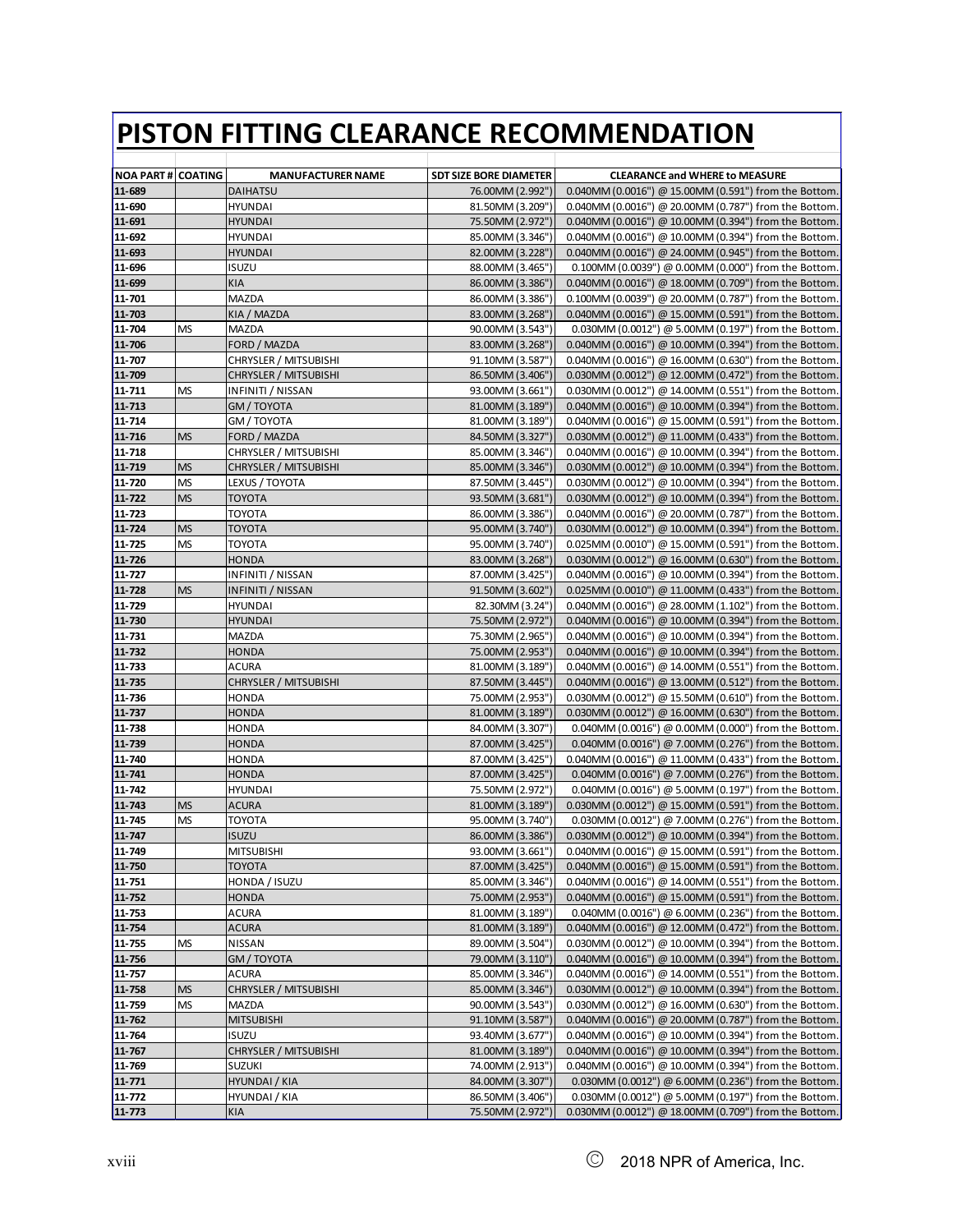|                           |                 |                                               | <b>SDT SIZE BORE DIAMETER</b>        |                                                                                                                       |
|---------------------------|-----------------|-----------------------------------------------|--------------------------------------|-----------------------------------------------------------------------------------------------------------------------|
| <b>NOA PART # COATING</b> |                 | <b>MANUFACTURER NAME</b><br><b>MITSUBISHI</b> |                                      | <b>CLEARANCE and WHERE to MEASURE</b>                                                                                 |
| 11-774<br>11-775          |                 | <b>SUZUKI</b>                                 | 93.00MM (3.661")<br>84.00MM (3.307") | $0.030$ MM $(0.0012")$ @ 10.00MM $(0.394")$ from the Bottom.<br>0.040MM (0.0016") @ 10.00MM (0.394") from the Bottom. |
| 11-776                    |                 | <b>SCION / TOYOTA</b>                         | 75.00MM (2.953")                     | 0.030MM (0.0012") @ 10.00MM (0.394") from the Bottom.                                                                 |
| 11-777                    | <b>MS</b>       | GM / TOYOTA                                   | 79.00MM (3.110")                     | 0.025MM (0.0010") @ 19.50MM (0.768") from the Bottom.                                                                 |
| 11-778                    | <b>MS</b>       | TOYOTA                                        | 86.00MM (3.386")                     | 0.025MM (0.0010") @ 12.30MM (0.484") from the Bottom.                                                                 |
| 11-779                    |                 | <b>DAEWOO</b>                                 | 79.00MM (3.110")                     | 0.030MM (0.0012") @ 8.00MM (0.315") from the Bottom.                                                                  |
| 11-780                    | MS              | CHRYSLER                                      | 86.00MM (3.386")                     | $0.030$ MM (0.0012") @ 7.00MM (0.276") from the Bottom.                                                               |
| 11-781                    |                 | <b>ACURA / HONDA</b>                          | 86.00MM (3.386")                     | 0.040MM (0.0016") @ 16.00MM (0.630") from the Bottom.                                                                 |
| 11-785                    |                 | <b>HONDA</b>                                  | 75.00MM (2.953")                     | 0.030MM (0.0012") @ 3.00MM (0.118") from the Bottom.                                                                  |
| 11-788                    | <b>MS</b>       | SAAB / SUBARU                                 | 99.50MM (3.917")                     | $0.030$ MM $(0.0012")$ @ 10.00MM $(0.394")$ from the Bottom.                                                          |
| 11-791                    |                 | ACURA / HONDA                                 | 86.00MM (3.386")                     | 0.040MM (0.0016") @ 15.00MM (0.591") from the Bottom.                                                                 |
| 11-792                    | <b>MS</b>       | GM / SCION / TOYOTA                           | 88.50MM (3.484")                     | 0.025MM (0.0010") @ 4.00MM (0.157") from the Bottom.                                                                  |
| 11-793                    |                 | ACURA / ISUZU                                 | 93.40MM (3.677")                     | $0.040$ MM $(0.0016")$ @ 15.00MM $(0.591")$ from the Bottom.                                                          |
| 11-794                    |                 | <b>MAZDA</b>                                  | 78.00MM (3.071")                     | $0.040$ MM $(0.0016")$ @ 15.00MM $(0.591")$ from the Bottom.                                                          |
| 11-795                    |                 | <b>TOYOTA</b>                                 | 86.00MM (3.386")                     | $0.040$ MM $(0.0016")$ @ 15.00MM $(0.591")$ from the Bottom.                                                          |
| 11-797                    |                 | HONDA                                         | 75.00MM (2.953")                     | 0.030MM (0.0012") @ 5.00MM (0.197") from the Bottom.                                                                  |
| 11-798                    |                 | <b>HONDA</b>                                  | 75.00MM (2.953")                     | 0.030MM (0.0012") @ 5.00MM (0.197") from the Bottom.                                                                  |
| 11-799                    |                 | <b>HONDA</b>                                  | 84.00MM (3.307")                     | $0.030$ MM $(0.0012")$ @ 15.00MM $(0.591")$ from the Bottom.                                                          |
| 11-801                    | <b>MS</b>       | LEXUS / TOYOTA                                | 94.00MM (3.701")                     | $0.025$ MM (0.0010") @ 10.50MM (0.413") from the Bottom.                                                              |
| 11-802                    |                 | <b>TOYOTA</b>                                 | 82.00MM (3.228")                     | $0.030$ MM $(0.0012")$ @ 25.00MM $(0.984")$ from the Bottom.                                                          |
| 11-804                    |                 | CHRYSLER / MITSUBISHI                         | 86.50MM (3.406")                     | $0.030$ MM $(0.0012")$ @ 10.00MM $(0.394")$ from the Bottom.                                                          |
| 11-806                    | <b>MS</b>       | <b>CHRYSLER / MITSUBISHI</b>                  | 93.00MM (3.661")                     | $0.030$ MM $(0.0012")$ @ 13.00MM $(0.512")$ from the Bottom.                                                          |
| 11-807                    | <b>MS</b>       | CHRYSLER / MITSUBISHI                         | 93.00MM (3.661")                     | 0.030MM (0.0012") @ 13.00MM (0.512") from the Bottom.                                                                 |
| 11-808                    | <b>MS</b>       | <b>CHRYSLER</b>                               | 83.50MM (3.287")                     | 0.025MM (0.0010") @ 9.00MM (0.354") from the Bottom.                                                                  |
| 11-809                    | <b>MS</b>       | <b>FORD</b>                                   | 90.20MM (3.551")                     | 0.030MM (0.0012") @ 6.00MM (0.236") from the Bottom.                                                                  |
| 11-810                    | <b>MS</b>       | <b>FORD</b>                                   | 90.20MM (3.551")                     | $0.030$ MM $(0.0012")$ @ 5.00MM $(0.197")$ from the Bottom.                                                           |
| 11-811                    | <b>MS</b>       | <b>FORD</b>                                   | 90.20MM (3.551")                     | 0.030MM (0.0012") @ 6.00MM (0.236") from the Bottom.                                                                  |
| 11-814                    |                 | <b>CHRYSLER</b>                               | 87.50MM (3.445")                     | $0.030$ MM $(0.0012")$ @ 5.00MM $(0.197")$ from the Bottom.                                                           |
| 11-817                    |                 | CHRYSLER / MITSUBISHI                         | 91.10MM (3.587")                     | $0.030$ MM $(0.0012")$ @ 15.00MM $(0.591")$ from the Bottom.                                                          |
| 11-820                    | <b>MS</b>       | <b>FORD</b>                                   | 90.20MM (3.551")                     | 0.030MM (0.0012") @ 11.00MM (0.433") from the Bottom.                                                                 |
| 11-821                    |                 | CHRYSLER                                      | 99.31MM (3.910")                     | 0.040MM (0.0016") @ 14.00MM (0.551") from the Bottom                                                                  |
| 11-822                    |                 | <b>FORD</b>                                   | 84.86MM (3.341")                     | 0.040MM (0.0016") @ 7.00MM (0.276") from the Bottom.                                                                  |
| 11-823                    | <b>MS</b>       | GM                                            | 101.60MM (4.000")                    | 0.030MM (0.0012") @ 21.00MM (0.827") from the Bottom.                                                                 |
| 11-825                    |                 | <b>FORD</b>                                   | 89.00MM (3.504")                     | 0.040MM (0.0016") @ 8.00MM (0.315") from the Bottom.                                                                  |
| 11-826                    | MS              | FORD                                          | 96.80MM (3.811")                     | $0.030$ MM $(0.0012")$ @ 11.50MM $(0.453")$ from the Bottom.                                                          |
| 11-827                    |                 | GM                                            | 101.60MM (4.000")                    | $0.040$ MM $(0.0016")$ @ 12.00MM $(0.472")$ from the Bottom.                                                          |
| 11-828                    |                 | GM                                            | 101.60MM (4.000")                    | 0.040MM (0.0016") @ 12.00MM (0.472") from the Bottom.                                                                 |
| 11-829                    | <b>MS</b>       | GM / ISUZU                                    | 96.00MM (3.780")                     | $0.030$ MM $(0.0012")$ @ 16.00MM $(0.630")$ from the Bottom.                                                          |
| 11-830                    | <b>MS</b>       | GМ                                            | 103.00MM (4.055")                    | $0.090$ MM $(0.0035")$ @ 17.00MM $(0.669")$ from the Bottom.                                                          |
| 11-832                    | <b>MS</b>       | <b>HONDA</b>                                  | 86.00MM (3.386")                     | $0.025$ MM (0.0010") @ 7.00MM (0.276") from the Bottom.                                                               |
| 11-833                    | <b>MS</b>       | <b>HONDA</b>                                  | 87.00MM (3.425")                     | 0.025MM (0.0010") @ 11.00MM (0.433") from the Bottom.                                                                 |
| 11-834                    | <b>MS</b>       | <b>HONDA</b>                                  | 87.00MM (3.425")                     | 0.025MM (0.0010") @ 11.00MM (0.433") from the Bottom.                                                                 |
| 11-835                    | <b>MS</b>       | <b>HONDA</b>                                  | 89.00MM (3.504")                     | 0.025MM (0.0010") @ 7.00MM (0.276") from the Bottom.                                                                  |
| 11-836                    | <b>MS</b>       | <b>ACURA / HONDA</b>                          | 89.00MM (3.504")                     | 0.025MM (0.0010") @ 7.00MM (0.276") from the Bottom.                                                                  |
| 11-837                    |                 | <b>HYUNDAI</b>                                | 75.50MM (2.972")                     | $0.030$ MM $(0.0012")$ @ 10.00MM $(0.394")$ from the Bottom.                                                          |
| 11-838                    |                 | <b>HYUNDAI / KIA</b>                          | 82.00MM (3.228")                     | 0.030MM (0.0012") @ 10.00MM (0.394") from the Bottom.                                                                 |
| 11-840                    |                 | <b>ISUZU</b>                                  | 86.00MM (3.386")                     | 0.030MM (0.0012") @ 15.00MM (0.591") from the Bottom.                                                                 |
| 11-841                    |                 | KIA                                           | 81.00MM (3.189")                     | 0.030MM (0.0012") @ 10.00MM (0.394") from the Bottom.                                                                 |
| 11-842                    |                 | <b>MAZDA</b>                                  | 83.00MM (3.268")                     | 0.030MM (0.0012") @ 10.00MM (0.394") from the Bottom.                                                                 |
| 11-843<br>11-844          | <b>MS</b>       | <b>MAZDA</b>                                  | 87.50MM (3.445")<br>87.50MM (3.445") | 0.025MM (0.0010") @ 10.00MM (0.394") from the Bottom.                                                                 |
|                           | <b>MS</b>       | MAZDA                                         | 93.00MM (3.661")                     | 0.030MM (0.0012") @ 10.00MM (0.394") from the Bottom.                                                                 |
| 11-847<br>11-848          | <b>MS</b>       | <b>MITSUBISHI</b>                             | 95.00MM (3.740")                     | 0.025MM (0.0010") @ 10.00MM (0.394") from the Bottom.                                                                 |
|                           |                 | <b>MITSUBISHI</b>                             | 84.00MM (3.307")                     | 0.025MM (0.0010") @ 12.00MM (0.472") from the Bottom.                                                                 |
| 11-849                    | <b>MS</b>       | <b>NISSAN</b>                                 |                                      | 0.025MM (0.0010") @ 5.50MM (0.217") from the Bottom.                                                                  |
| 11-850<br>11-851          | МS<br><b>MS</b> | ТОҮОТА<br>LEXUS / TOYOTA                      | 86.00MM (3.386")<br>86.00MM (3.386") | $0.025$ MM (0.0010") @ 10.00MM (0.394") from the Bottom.<br>0.025MM (0.0010") @ 10.00MM (0.394") from the Bottom.     |
| 11-852                    | MS              | NISSAN                                        | 89.00MM (3.504")                     | 0.025MM (0.0010") @ 19.00MM (0.748") from the Bottom.                                                                 |
| 11-853                    | <b>MS</b>       | <b>FORD</b>                                   | 90.20MM (3.551")                     | 0.030MM (0.0012") @ 13.00MM (0.512") from the Bottom.                                                                 |
| 11-854                    | MS              | MAZDA                                         | 87.50MM (3.445")                     | 0.025MM (0.0010") @ 10.00MM (0.394") from the Bottom.                                                                 |
| 11-855                    |                 | <b>CHRYSLER</b>                               | 99.31MM (3.910")                     | 0.040MM (0.0016") @ 14.00MM (0.551") from the Bottom.                                                                 |
| 11-856                    |                 | CHRYSLER / FORD                               | 102.00MM (4.016")                    | 0.100MM (0.0039") @ 20.00MM (0.787") from the Bottom.                                                                 |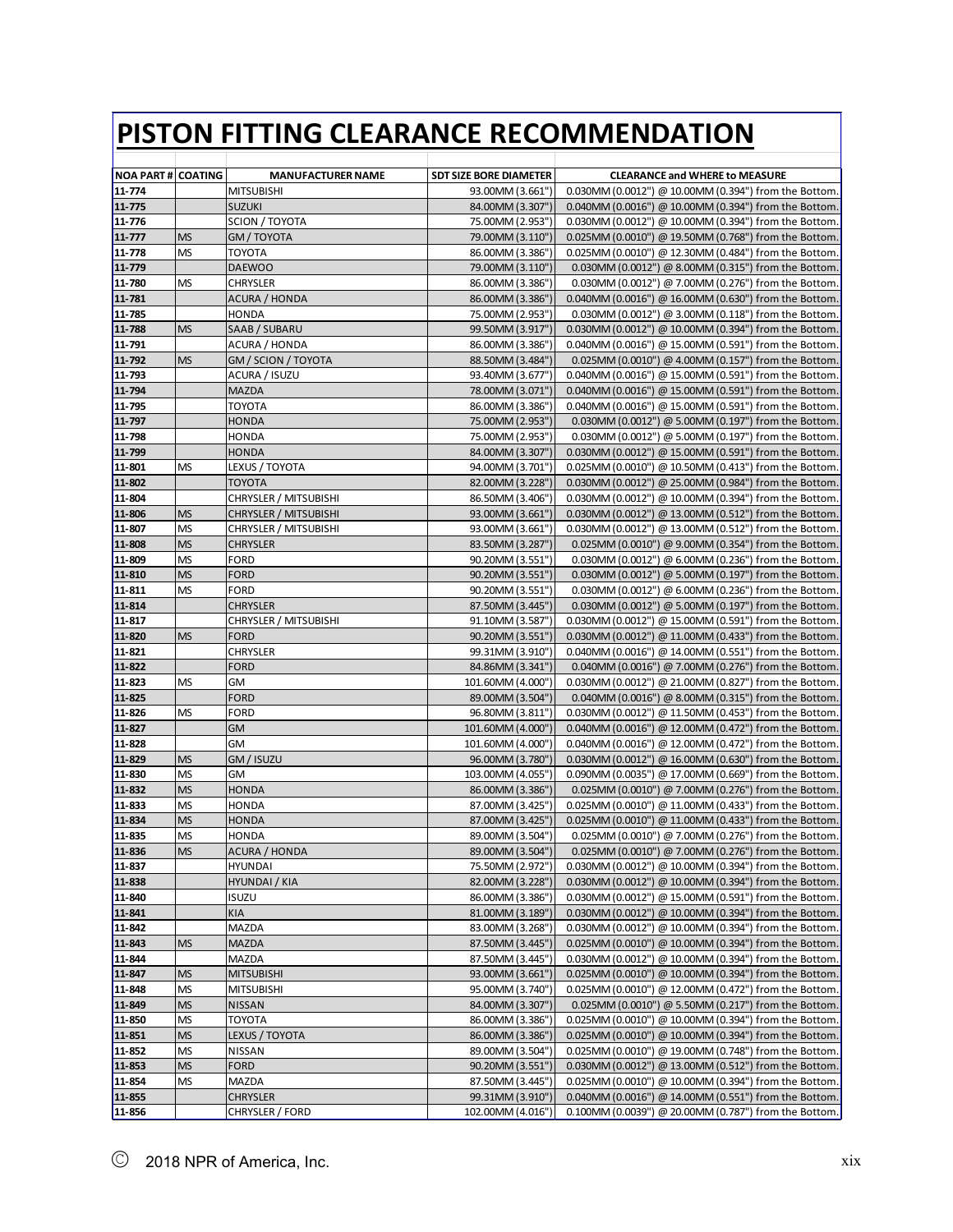| <b>NOA PART # COATING</b> |                 | <b>MANUFACTURER NAME</b>              | <b>SDT SIZE BORE DIAMETER</b>        | <b>CLEARANCE and WHERE to MEASURE</b>                                                                         |
|---------------------------|-----------------|---------------------------------------|--------------------------------------|---------------------------------------------------------------------------------------------------------------|
| 11-857                    | <b>MS</b>       | <b>FORD</b>                           | 95.00MM (3.740")                     | $0.090$ MM $(0.0035")$ @ 15.00MM $(0.591")$ from the Bottom.                                                  |
| 11-859                    | MS              | <b>INFINITI</b>                       | 95.50MM (3.760")                     | $0.025$ MM (0.0010") @ 10.00MM (0.394") from the Bottom.                                                      |
| 11-860                    | <b>MS</b>       | INFINITI / NISSAN                     | 95.50MM (3.760")                     | 0.025MM (0.0010") @ 6.00MM (0.236") from the Bottom.                                                          |
| 11-861                    | <b>MS</b>       | <b>CHRYSLER</b>                       | 99.50MM (3.917")                     | $0.030$ MM $(0.0012")$ @ 5.00MM $(0.197")$ from the Bottom.                                                   |
| 11-862<br>11-863          |                 | HYUNDAI / KIA                         | 86.70MM (3.413")                     | 0.030MM (0.0012") @ 6.00MM (0.236") from the Bottom.                                                          |
|                           | MS              | <b>CHRYSLER</b>                       | 93.00MM (3.661")                     | 0.030MM (0.0012") @ 7.00MM (0.276") from the Bottom.                                                          |
| 11-864                    | <b>MS</b>       | CHRYSLER / VOLKSWAGEN                 | 96.00MM (3.780")                     | 0.030MM (0.0012") @ 6.50MM (0.256") from the Bottom.                                                          |
| 11-865                    | <b>MS</b><br>MS | <b>FORD</b>                           | 84.80MM (3.339")                     | 0.025MM (0.0010") @ 11.00MM (0.433") from the Bottom.<br>0.025MM (0.0010") @ 5.00MM (0.197") from the Bottom. |
| 11-866<br>11-867          | MS              | ACURA / HONDA<br>LEXUS / TOYOTA       | 86.00MM (3.386")<br>92.00MM (3.622") |                                                                                                               |
| 11-868                    | <b>MS</b>       |                                       |                                      | 0.025MM (0.0010") @ 9.40MM (0.370") from the Bottom.<br>0.025MM (0.0010") @ 7.00MM (0.276") from the Bottom.  |
| 11-869                    | MS              | FORD / MAZDA<br><b>NISSAN</b>         | 89.00MM (3.504")<br>80.00MM (3.150") | 0.025MM (0.0010") @ 12.50MM (0.492") from the Bottom.                                                         |
| 11-870                    | <b>MS</b>       | LEXUS / TOYOTA                        | 94.00MM (3.701")                     | 0.025MM (0.0010") @ 5.50MM (0.217") from the Bottom.                                                          |
| 11-871                    | <b>MS</b>       | TOYOTA                                | 94.00MM (3.701")                     | 0.025MM (0.0010") @ 8.00MM (0.315") from the Bottom.                                                          |
| 11-872                    | <b>MS</b>       | AUDI / VOLKSWAGEN                     | 81.00MM (3.189")                     | 0.025MM (0.0010") @ 8.00MM (0.315") from the Bottom.                                                          |
| 11-873                    | MS              | <b>CHRYSLER</b>                       | 99.50MM (3.917")                     | 0.025MM (0.0010") @ 6.00MM (0.236") from the Bottom.                                                          |
| 11-874                    | <b>MS</b>       | <b>FORD</b>                           | 89.00MM (3.504")                     | 0.025MM (0.0010") @ 11.00MM (0.433") from the Bottom.                                                         |
| 11-875                    | <b>MS</b>       | <b>CHRYSLER</b>                       | 96.00MM (3.780")                     | 0.025MM (0.0010") @ 9.00MM (0.354") from the Bottom.                                                          |
| 11-876                    | <b>MS</b>       | <b>NISSAN</b>                         | 80.00MM (3.150")                     | $0.025$ MM (0.0010") @ 10.00MM (0.394") from the Bottom.                                                      |
| 11-878                    | MS              | <b>NISSAN</b>                         | 95.50MM (3.760")                     | 0.025MM (0.0010") @ 6.00MM (0.236") from the Bottom.                                                          |
| 11-879                    | <b>MS</b>       | <b>INFINITI / NISSAN</b>              | 98.00MM (3.858")                     | 0.025MM (0.0010") @ 6.00MM (0.236") from the Bottom.                                                          |
| 11-880                    | <b>MS</b>       | <b>TOYOTA</b>                         | 95.00MM (3.740")                     | $0.025$ MM (0.0010") @ 10.00MM (0.394") from the Bottom.                                                      |
| 11-881                    | <b>MS</b>       | NISSAN / SUZUKI                       | 89.00MM (3.504")                     | 0.025MM (0.0010") @ 9.50MM (0.374") from the Bottom.                                                          |
| 11-882                    | MS              | <b>HONDA</b>                          | 86.00MM (3.386")                     | $0.025$ MM (0.0010") @ 10.00MM (0.394") from the Bottom.                                                      |
| 11-883                    |                 | <b>SUZUKI</b>                         | 84.00MM (3.307")                     | 0.030MM (0.0012") @ 10.00MM (0.394") from the Bottom                                                          |
| 11-884                    | MS              | GM                                    | 103.00MM (4.055")                    | 0.110MM (0.0043") @ 20.00MM (0.787") from the Bottom.                                                         |
| 11-885                    |                 | <b>CHRYSLER / FORD</b>                | 107.00MM (4.213")                    | $0.120$ MM $(0.0047'')$ @ 20.00MM $(0.787'')$ from the Bottom.                                                |
| 11-886                    | MS              | <b>FORD</b>                           | 98.20MM (3.866")                     | 0.050MM (0.0020") @ 15.00MM (0.591") from the Bottom.                                                         |
| 11-887                    | <b>MS</b>       | <b>GM</b>                             | 92.00MM (3.622")                     | $0.030$ MM $(0.0012")$ @ 15.00MM $(0.591")$ from the Bottom.                                                  |
| 11-888                    |                 | GM                                    | 96.52MM (3.800")                     | $0.030$ MM $(0.0012")$ @ 12.00MM $(0.472")$ from the Bottom.                                                  |
| 11-889                    | <b>MS</b>       | GM / ISUZU                            | 101.60MM (4.000")                    | $0.025$ MM (0.0010") @ 13.00MM (0.512") from the Bottom.                                                      |
| 11-890                    | <b>MS</b>       | <b>HONDA</b>                          | 73.00MM (2.874")                     | 0.020MM (0.0008") @ 6.00MM (0.236") from the Bottom.                                                          |
| 11-891                    | GS              | HONDA                                 | 81.00MM (3.189")                     | 0.020MM (0.0008") @ 6.00MM (0.236") from the Bottom.                                                          |
| 11-892                    | MS              | HYUNDAI / KIA                         | 86.70MM (3.413")                     | $0.020$ MM $(0.0008")$ @ 5.00MM $(0.197")$ from the Bottom.                                                   |
| 11-893                    | <b>MS</b>       | <b>NISSAN</b>                         | 78.00MM (3.071")                     | 0.025MM (0.0010") @ 8.00MM (0.315") from the Bottom.                                                          |
| 11-894                    | <b>MS</b>       | <b>NISSAN</b>                         | 89.00MM (3.504")                     | $0.025$ MM (0.0010") @ 10.00MM (0.394") from the Bottom.                                                      |
| 11-895                    | <b>MS</b>       | <b>TOYOTA</b>                         | 75.00MM (2.953")                     | 0.020MM (0.0008") @ 0.00MM (0.000") from the Bottom.                                                          |
| 11-896                    | MS              | SCION / TOYOTA                        | 88.50MM (3.484")                     | 0.025MM (0.0010") @ 6.00MM (0.236") from the Bottom.                                                          |
| 11-897                    | <b>MS</b>       | <b>SCION / TOYOTA</b>                 | 90.00MM (3.543")                     | 0.025MM (0.0010") @ 10.00MM (0.394") from the Bottom.                                                         |
| 11-898                    | MS              | MAZDA                                 | 87.50MM (3.445")                     | $0.025$ MM (0.0010") @ 10.00MM (0.394") from the Bottom.                                                      |
| 11-899                    | <b>MS</b>       | GM / SAAB                             | 96.00MM (3.780")                     | $0.020$ MM $(0.0008")$ @ 16.00MM $(0.630")$ from the Bottom.                                                  |
| 11-900                    | <b>MS</b>       | GМ                                    | 96.00MM (3.780")                     | 0.020MM (0.0008") @ 25.00MM (0.984") from the Bottom.                                                         |
| 11-901                    | GS              | HYUNDAI / KIA                         | 82.00MM (3.228")                     | 0.025MM (0.0010") @ 5.00MM (0.197") from the Bottom.                                                          |
| 11-902                    | <b>MS</b>       | CHRYSLER / MITSUBISHI                 | 93.00MM (3.661")                     | 0.020MM (0.0008") @ 8.00MM (0.315") from the Bottom.                                                          |
| 11-903                    | <b>MS</b>       | <b>FORD</b>                           | 90.20MM (3.551")                     | 0.020MM (0.0008") @ 9.00MM (0.354") from the Bottom.                                                          |
| 11-904                    | <b>MS</b>       | GM                                    | 103.25MM (4.065")                    | 0.020MM (0.0008") @ 9.00MM (0.354") from the Bottom.                                                          |
| 11-905                    | <b>MS</b>       | <b>HONDA</b>                          | 87.00MM (3.425")                     | 0.025MM (0.0010") @ 10.00MM (0.394") from the Bottom.                                                         |
| 11-906                    | MS              | <b>HONDA</b>                          | 89.00MM (3.504")                     | 0.025MM (0.0010") @ 15.00MM (0.591") from the Bottom.                                                         |
| 11-907                    | <b>MS</b>       | <b>INFINITI / NISSAN</b>              | 95.50MM (3.760")                     | 0.025MM (0.0010") @ 10.00MM (0.394") from the Bottom.                                                         |
| 11-908                    | <b>MS</b>       | CHRYSLER / HYUNDAI / KIA / MITSUBISHI | 88.00MM (3.465")                     | 0.025MM (0.0010") @ 15.00MM (0.591") from the Bottom.                                                         |
| 11-909                    | <b>MS</b>       | HYUNDAI / KIA                         | 86.00MM (3.386")                     | 0.025MM (0.0010") @ 15.00MM (0.591") from the Bottom.                                                         |
| 11-910                    | MS              | SAAB / SUBARU                         | 99.50MM (3.917")                     | 0.025MM (0.0010") @ 13.00MM (0.512") from the Bottom.                                                         |
| 11-911                    | <b>MS</b>       | <b>SUBARU</b>                         | 99.50MM (3.917")                     | $0.025$ MM (0.0010") @ 15.00MM (0.591") from the Bottom.                                                      |
| 11-912                    | MS              | LEXUS / TOYOTA                        | 94.00MM (3.701")                     | 0.025MM (0.0010") @ 15.00MM (0.591") from the Bottom.                                                         |
| 11-913                    | <b>MS</b>       | <b>CHRYSLER</b>                       | 99.50MM (3.917")                     | 0.025MM (0.0010") @ 10.00MM (0.394") from the Bottom.                                                         |
| 11-914                    | <b>MS</b>       | <b>FORD</b>                           | 100.40MM (3.953")                    | 0.025MM (0.0010") @ 12.50MM (0.492") from the Bottom.                                                         |
| 11-915                    | <b>MS</b>       | <b>FORD</b>                           | 99.00MM (3.898")                     | 0.050MM (0.0020") @ 0.00MM (0.000") from the Bottom.                                                          |
| 11-916                    | MS              | CHRYSLER / VOLKSWAGEN                 | 96.00MM (3.780")                     | 0.025MM (0.0010") @ 9.00MM (0.354") from the Bottom.                                                          |
| 11-917                    | <b>MS</b>       | <b>GM</b>                             | 94.00MM (3.701")                     | 0.025MM (0.0010") @ 15.00MM (0.591") from the Bottom.                                                         |
| 11-918                    | <b>MS</b>       | <b>FORD</b>                           | 95.00MM (3.740")                     | 0.050MM (0.0020") @ 15.00MM (0.591") from the Bottom.                                                         |
| 11-919                    | <b>MS</b>       | <b>CHRYSLER</b>                       | 86.00MM (3.386")                     | 0.025MM (0.0010") @ 15.00MM (0.591") from the Bottom.                                                         |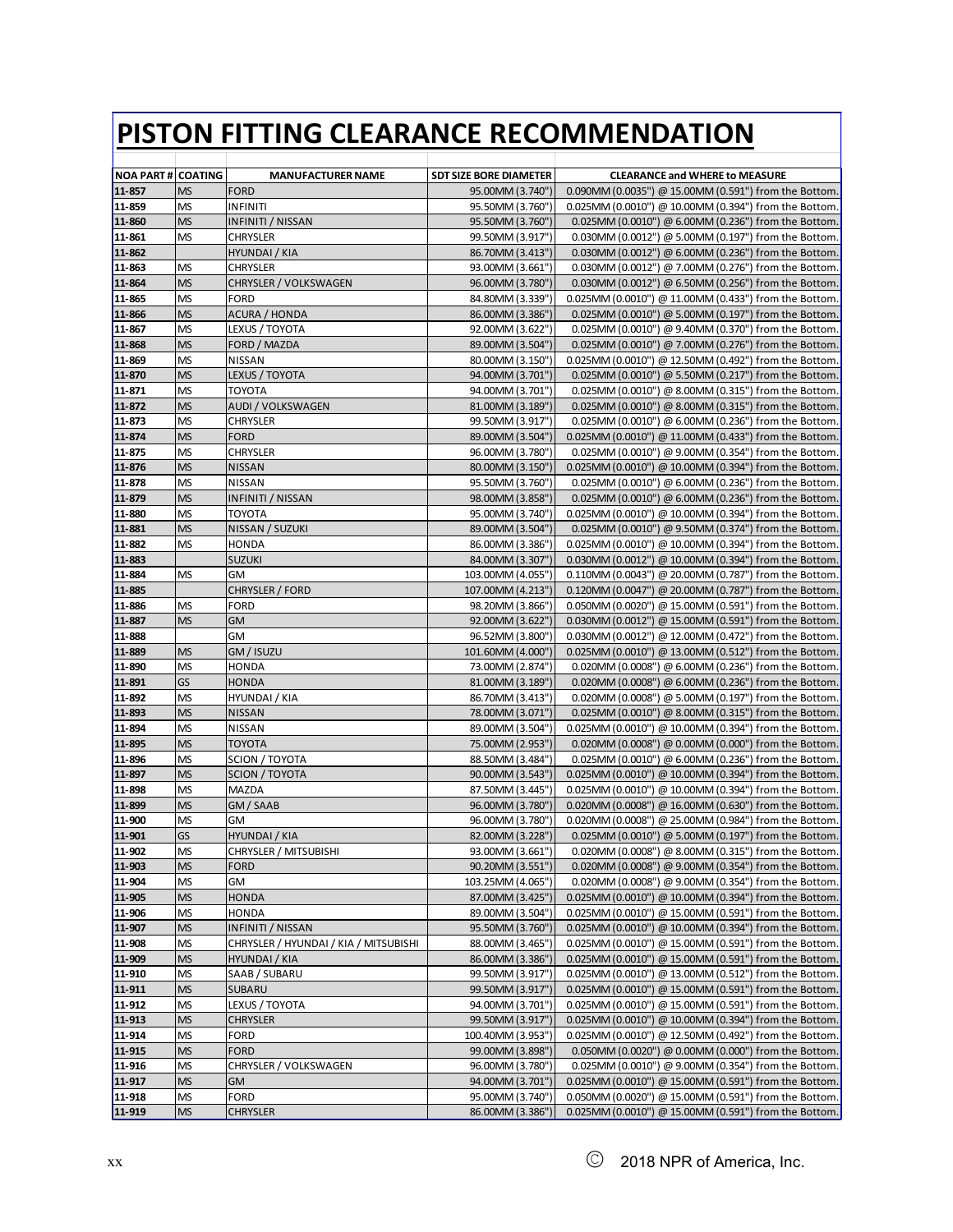| <b>NOA PART # COATING</b> |           | <b>MANUFACTURER NAME</b>     | l SDT SIZE BORE DIAMETER l | <b>CLEARANCE and WHERE to MEASURE</b>                 |
|---------------------------|-----------|------------------------------|----------------------------|-------------------------------------------------------|
| 11-920                    | <b>MS</b> | GM                           | 96.00MM (3.780")           | 0.025MM (0.0010") @ 0.00MM (0.000") from the Bottom.  |
| 11-921                    | <b>MS</b> | <b>ISUBARU</b>               | 99.50MM (3.917")           | 0.025MM (0.0010") @ 10.00MM (0.394") from the Bottom. |
| 11-922                    | <b>MS</b> | <b>CHRYSLER / VOLKSWAGEN</b> | 96.00MM (3.780")           | 0.025MM (0.0010") @ 7.00MM (0.276") from the Bottom.  |
| 11-923                    | <b>MS</b> | <b>CHRYSLER</b>              | 93.00MM (3.661")           | 0.025MM (0.0010") @ 13.00MM (0.512") from the Bottom. |
| 11-9000                   | <b>MS</b> | <b>VOLKSWAGEN</b>            | 82.50MM (3.248")           | 0.025MM (0.0010") @ 5.40MM (0.213") from the Bottom.  |
| 11-D807                   | <b>MS</b> | <b>CHRYSLER</b>              | 90.20MM (3.551")           | 0.030MM (0.0012") @ 10.00MM (0.394") from the Bottom. |

# **NPR Piston and Ring Kits**

NPR Pistons and Rings can be order as Kits. The prefix of the 11- piston part number is changed to 10- which then indicates a Piston and Ring "Kit".

These 10-kits are sold as a quantity of one, which contains all the pistons and rings needed for an engine application.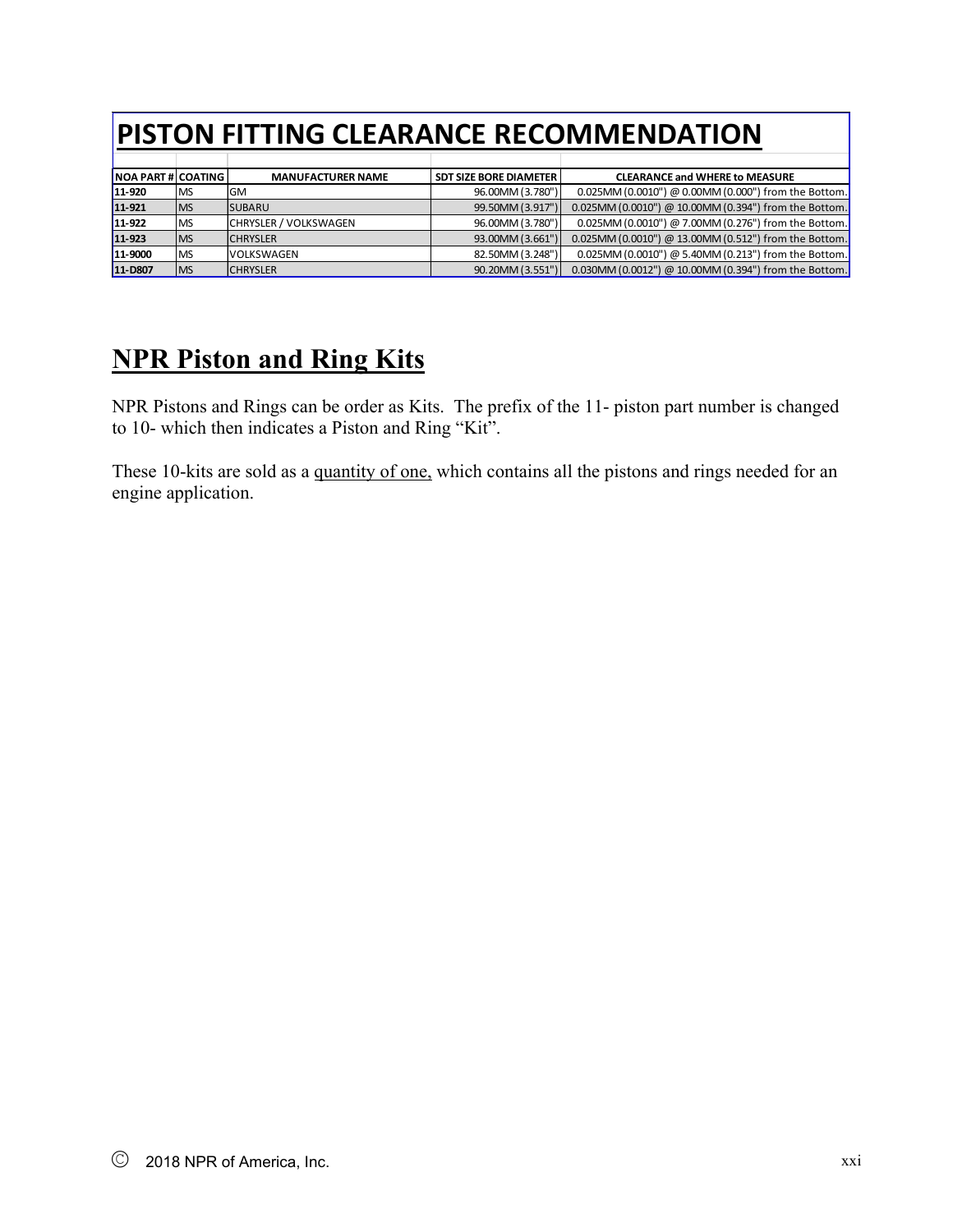# **Abbreviation & Words used in this NPR Catalog.**

| 1 Cyl Pkg           | 1 Cylinder Package.                                |
|---------------------|----------------------------------------------------|
| 1 Cyl Set           | 1 Cylinder is 1 Engine Set.                        |
| 4WD                 | Four Wheel Drive.                                  |
| АH                  | Anodized Head.                                     |
| ARL                 | Anodized Ring Land.                                |
| All Plt             | All Surface are Plated.                            |
| BC <sub>3</sub>     | Single Piece Dieselex.                             |
| BF                  | Barrel Face.                                       |
| BF-IB               | Barrel Face Inner Bevel.                           |
| BF-K1               | Barrel Face Double Keystone.                       |
| $BF-K1-IB$          | Barrel Face Double Keystone Inner Bevel.           |
| BF-K2               | Barrel Face Single Keystone.                       |
| BF-K3               | Barrel Face Single Keystone Inner Bevel.           |
| B <sub>1</sub> -TUC | Bevel Comp Taper Under Cut.                        |
| $C$ & $F$           | Engine is Carburetor or Fuel Injection.            |
| C1                  | Single Piece Dieselex.                             |
| CALIF. E.C.S.       | California Emission Control System.                |
| CARB.               | Carburetor Engine.                                 |
| DOHC                | Dual Over Head Cam.                                |
| Diesel              | Diesel Engine.                                     |
| E-BC3               | Two Pieces Dieselex.                               |
| $E-BC16$            | Two Pieces Dieselex.                               |
| ES-TUC              | Effective Seal Taper Under Cut.                    |
| FI                  | Fuel Injection Engine.                             |
| <b>FWD</b>          | Front Wheel Drive.                                 |
| <b>FRONT</b>        | Front side of engine bank only.                    |
| <b>FUEL Pkg</b>     | Fuel Package.                                      |
| Left                | Left-hand side of engine bank only.                |
| MS                  | Moly Skirt.                                        |
| NIFF-H              | Nifflex-H.                                         |
| NIFF-S              | Nifflex-S.                                         |
| Oil1                | Oil Control Ring #1                                |
| Oil2                | Oil Control Ring #2                                |
| OHV                 | Over Head Valve.                                   |
| <b>RWD</b>          | Rear Wheel Drive.                                  |
| SOHC                | Single Over Head Cam.                              |
| T1                  | Taper Face.                                        |
| $T1$ -IB            | Taper Face Inner Bevel.                            |
| T1-IC               | Taper Face Inner Cut.                              |
| T1-K1               | Taper Face Double Keystone.                        |
| $T1-K2$             | Taper Face Single Keystone.                        |
| T1-RB               | Taper Face Reverse Bevel.                          |
| <b>TBA</b>          | To Be Announced.                                   |
| <b>TUC</b>          | Taper Under Cut.                                   |
| <b>TUC-RB</b>       | Taper Under Cut Reverse Bevel.                     |
| W/                  | With.                                              |
| $W$ /0              | Without.                                           |
| (Forklift)          | This Piston Ring is used for Forklift engine, too. |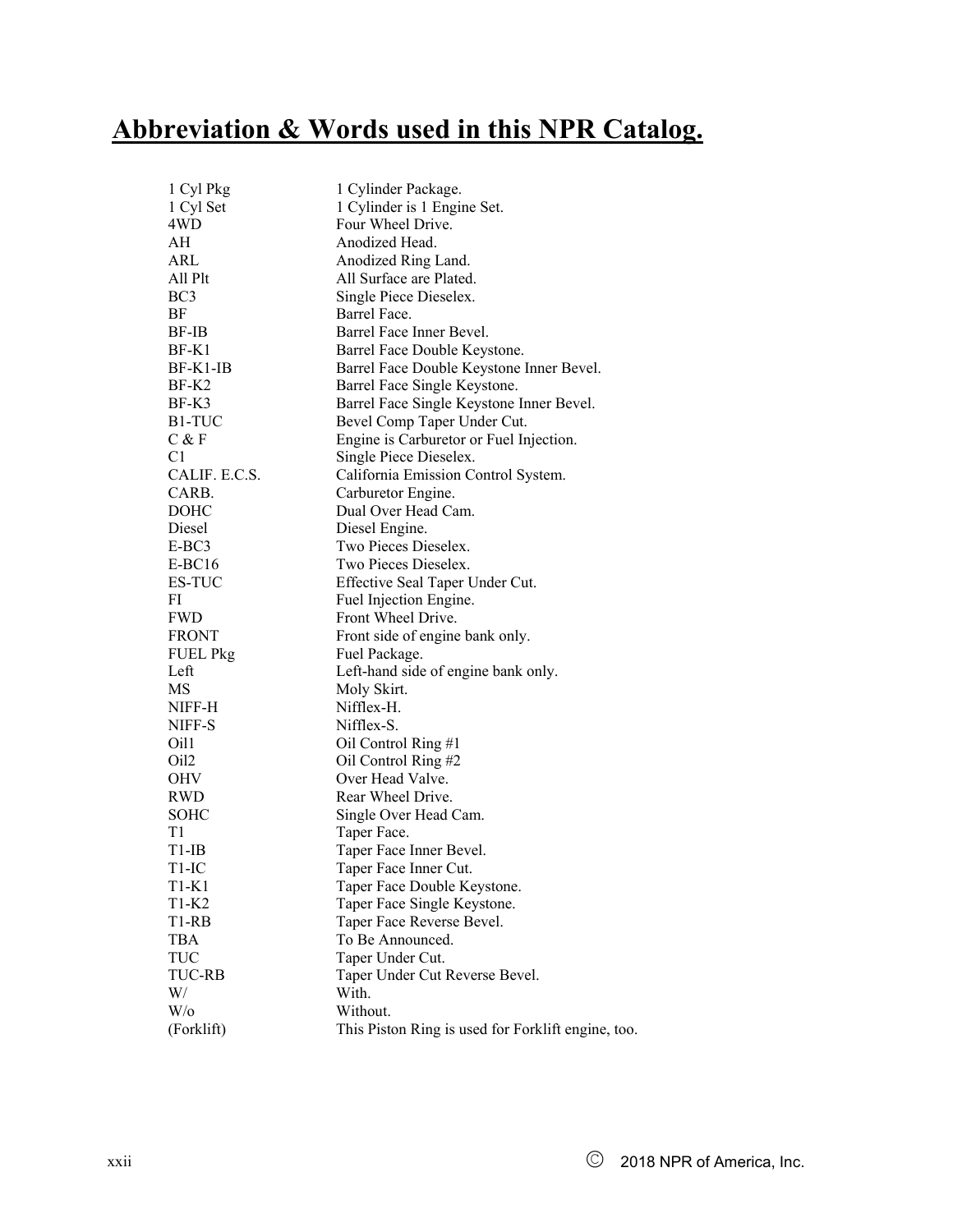|                          |              |                          |            | <b>NEW PISTON RING INFORMATION from YEAR 2015.</b> |                              |   |                                                            |               |                      |                                              |                                    |                |              |                |              |                                                                             |
|--------------------------|--------------|--------------------------|------------|----------------------------------------------------|------------------------------|---|------------------------------------------------------------|---------------|----------------------|----------------------------------------------|------------------------------------|----------------|--------------|----------------|--------------|-----------------------------------------------------------------------------|
| <b>MAKER</b>             |              | <b>ENGINE</b>            |            | <b>MODEL</b>                                       | <b>YEAR</b>                  | С | <b>ENGINE</b>                                              | F.I.          | 0.H.V.               | <b>RING</b>                                  | <b>NOA</b>                         | DIA.           | 1            | 2              | о            | <b>REMARK</b>                                                               |
| <b>NAME</b>              |              | SIZE                     |            | <b>NAME</b>                                        |                              | Υ | CODE                                                       | <b>CARB</b>   | <b>S.O.H.C.</b>      | <b>REFERENCE</b>                             | <b>PISTON</b>                      | mm             | s            | N              |              |                                                                             |
|                          | CC           | L                        | ci         |                                                    |                              | L | <b>NUMBER</b>                                              | <b>DIESEL</b> | D.O.H.C              | <b>NUMBER</b>                                | <b>RING#</b>                       |                | $\mathsf{T}$ | D              | 1            |                                                                             |
| FORD<br>FORD             | 3496<br>3496 | 3.5 <sub>l</sub>         | 213        | <b>EDGE</b><br><b>EDGE</b>                         | 2007 - 2010<br>2011 - 2017   |   | V6 DURATEC 35                                              | F.I.          | D.O.H.C.             | AT4Z 6148 C SWF30026<br>AT4Z 6148 C          |                                    | 92.50          | 1.20         | 1.50           |              | 2.50 24 VALVE                                                               |
| FORD                     | 3496         | 3.5L<br>3.5L             | 213<br>213 | <b>EXPLORER</b>                                    | 2011 - 2017                  |   | V6 DURATEC 35<br><b>V6 DURATEC 35</b>                      | F.I.<br>F.I.  | D.O.H.C.<br>D.O.H.C  | AT4Z 6148 C                                  | <b>SWF30026</b><br>SWF30026        | 92.50<br>92.50 | 1.20<br>1.20 | 1.50<br>1.50   |              | 2.50 24 VALVE<br>2.50 24 VALVE                                              |
| FORD                     | 3496         | 3.5L                     | 213        | FLEX                                               | 2009 - 2016                  |   | V6 DURATEC 35                                              | F.I.          | D.O.H.C.             | AT4Z 6148 C                                  | SWF30026                           | 92.50          | 1.20         | 1.50           |              | 2.50 24 VALVE                                                               |
| FORD                     | 3496         | 3.5 <sub>1</sub>         | 213        | <b>FUSION</b>                                      | 2010<br>- 2012               |   | V6 DURATEC 35                                              | F.I.          | D.O.H.C              | AT4Z 6148 C                                  | SWF30026                           | 92.50          | 1.20         | 1.50           | 2.50         | 24 VALVE                                                                    |
| FORD                     | 3496         | 3.5l                     | 213        | <b>MKX</b>                                         | 2007<br>- 2010               |   | V6 DURATEC 35                                              | F.I.          | D.O.H.C.             | AT4Z 6148 C                                  | <b>SWF30026</b>                    | 92.50          | 1.20         | 1.50           |              | 2.50 24 VALVE                                                               |
| FORD                     | 3496         | 3.5L                     |            | 213 MKZ                                            | 2007 - 2012                  |   | V6 DURATEC 35                                              | F.I.          | D.O.H.C.             | AT4Z 6148 C                                  | SWF30026                           | 92.50          | 1.20         |                |              | 1.50 2.50 24 VALVE                                                          |
| FORD                     | 3496         | 3.5L                     |            | 213 SABLE                                          | $-2009$<br>2008              |   | V6 DURATEC 35                                              | F.I.          | D.O.H.C.             | AT4Z 6148 C SWF30026                         |                                    | 92.50          | 1.20         |                |              | 1.50 2.50 24 VALVE                                                          |
| FORD<br>FORD             | 3496<br>3496 | 3.5L                     |            | 213 TAURUS<br>213 TAURUS                           | 2008 - 2012<br>2013 - 2017   |   | V6 DURATEC 35<br>V6 DURATEC 35                             | F.I.<br>F.I.  | D.O.H.C.             | AT4Z 6148 C SWF30026<br>AT4Z 6148 C SWF30026 |                                    | 92.50          | 1.20<br>1.20 |                |              | 1.50 2.50 Cyclone, 24 VALVE                                                 |
| FORD                     | 3496         | 3.5L<br>3.5L             |            | 213 TAURUS X                                       | 2008<br>- 2009               |   | V6 DURATEC 35                                              | F.I.          | D.O.H.C.<br>D.O.H.C. | AT4Z 6148 C SWF30026                         |                                    | 92.50<br>92.50 | 1.20         | 1.50           |              | 2.50 Cyclone, 24 VALVE<br>1.50 2.50 Cyclone, 24 VALVE                       |
| FORD                     | 3496         | 3.5 <sub>1</sub>         | 213        | <b>TAURUS X</b>                                    | - 2017<br>2013               |   | V6 DURATEC 35                                              | F.I.          | D.O.H.C.             | AT4Z 6148 C                                  | <b>SWF30026</b>                    | 92.50          | 1.20         | 1.50           | 2.50         | Cyclone, 24 VALVE                                                           |
| FORD                     | 3496         | 3.5 <sub>l</sub>         | 213        | <b>MKS</b>                                         | 2012 - 2017                  |   | V6 EcoBoost 35T                                            | F.I.          | D.O.H.C.             | BL3Z 6148 C                                  | <b>SWF30026</b>                    | 92.50          | 1.20         | 1.50           | 2.50         | RIGHT, DAMB, w TURBO, 24 VALVE                                              |
| FORD                     | 3496         | 3.5 <sub>l</sub>         |            | 213 MKS                                            | 2012 - 2017                  |   | V6 EcoBoost 35T                                            | F.I.          | D.O.H.C.             | BL3Z 6148 C                                  | <b>SWF30026</b>                    | 92.50          | 1.20         | 1.50           |              | 2.50 LEFT, DAMB, w TURBO, 24 VALVE                                          |
| FORD                     | 3496         | 3.5L                     |            | 213 MKT                                            | 2010 - 2012                  |   | V6 EcoBoost 35T                                            | F.I.          | D.O.H.C.             | AT4Z 6148 C                                  | SWF30026                           | 92.50          | 1.20         | 1.50           | 2.50         | RIGHT, DAMB, w TURBO, 24 VALVE                                              |
| FORD                     | 3496         | 3.5L                     |            | 213 MKT                                            | 2010 - 2012                  |   | V6 EcoBoost 35T                                            | F.I.          | D.O.H.C.             | AT4Z 6148 C                                  | SWF30026                           | 92.50          | 1.20         | 1.50           | 2.50         | LEFT, DAMB, w TURBO, 24 VALVE                                               |
| FORD                     | 3496         | 3.5L                     | 213        | <b>TAURUS SHO</b>                                  | 2010 - 2016                  |   | V6 EcoBoost 35T                                            | F.I.          | D.O.H.C.             | AT4Z 6148 C                                  | SWF30026                           | 92.50          | 1.20         | 1.50           |              | 2.50 RIGHT, DAMB, w TURBO, 24 VALVE                                         |
| FORD                     | 3496         | 3.5L                     |            | 213 TAURUS SHO                                     | 2010 - 2016                  |   | V6 EcoBoost 35T                                            | F.I.          | D.O.H.C.             | AT4Z 6148 C                                  | SWF30026                           | 92.50          |              | 1.20 1.50 2.50 |              | LEFT. DAMB. w/TURBO. 24 VALVE                                               |
| FORD<br>FORD             | 3496<br>3496 | 3.5L<br>3.5 <sub>1</sub> | 213<br>213 | <b>EXPLORER</b><br>F150                            | 2013 - 2017<br>$2011 - 2014$ |   | V6 EcoBoost 35T<br>V6 EcoBoost 35T                         | F.I.<br>F.I.  | D.O.H.C.<br>D.O.H.C  | BL3Z 6148 C<br>BL3Z 6148 A                   | SWF30026<br><b>SWF30026</b>        | 92.50<br>92.50 | 1.20<br>1.20 | 1.50<br>1.50   | 2.50<br>2.50 | DAMB, w/ TURBO, 24 VALVE<br>DAMB.<br>w/ TURBO, 24 VALVE                     |
| FORD                     | 3496         | 3.5L                     | 213        | <b>FLEX</b>                                        | 2010 - 2017                  |   | V6 EcoBoost 35T                                            | F.I.          | D.O.H.C.             | BL3Z 6148 C                                  | <b>SWF30026</b>                    | 92.50          | 1.20         | 1.50           |              | 2.50 DAMB, w/ TURBO, 24 VALVE                                               |
|                          |              |                          |            |                                                    |                              |   |                                                            |               |                      |                                              |                                    |                |              |                |              |                                                                             |
| FORD                     | 4951         | 5.0 <sub>l</sub>         | 302        | F150                                               | 2011 - 2016                  |   | V8 COYOTE 50                                               | F.I.          | D.O.H.C              | CU7Z 6148 A                                  | SWF30027                           | 92.20          | 1.20         | 1.20           |              | 2.50 MODULAR, 32 VALVE                                                      |
| FORD                     | 4951         | 5.0 <sub>l</sub>         | 302        | <b>MUSTANG</b>                                     | 2011 - 2017                  |   | V8 COYOTE 50                                               | F.I.          | D.O.H.C              | CU7Z 6148 A                                  | <b>SWF30027</b>                    | 92.20          | 1.20         |                |              | 1.20 2.50 MODULAR, 32 VALVE                                                 |
| FORD                     | 4951         | 5.0 <sub>L</sub>         | 302        | SHELBY GT350                                       | 2014 - 2017                  |   | V8 COYOTE 50                                               | F.I.          | D.O.H.C.             | CU7Z 6148 A                                  | SWF30027                           | 92.20          | 1.20         |                |              | 1.20 2.50 MODULAR, 32 VALVE                                                 |
|                          |              |                          |            |                                                    |                              |   |                                                            |               |                      |                                              |                                    |                |              |                |              |                                                                             |
| FORD                     | 6651         | 6.71                     | 406        | <b>ECONOLINE E450 2011 - 2015</b>                  |                              |   | V8 Pow erStroke 6.7T DIESEL O.H.V.                         |               |                      | BC3Z 6148 A                                  | SDF30025                           | 99.00          | 2.89         |                |              | 2.00 2.50 32 VALVE                                                          |
| FORD                     | 6651         | 6.71                     | 406        | ECONOLINE E550 2011 - 2015                         |                              |   | V8 Pow erStroke 6.7T DIESEL                                |               | O.H.V.               | BC3Z 6148 A                                  | SDF30025                           | 99.00          | 2.89         | 2.00           |              | 2.50 32 VALVE                                                               |
| FORD<br>FORD             | 665<br>6651  | 6.71<br>6.71             | 406<br>406 | F250<br>F350                                       | 2011 - 2015<br>2011 - 2017   |   | V8 Pow erStroke 6.7T DIESEL<br>V8 Pow erStroke 6.7T DIESEL |               | O.H.V<br>O.H.V       | BC3Z 6148 A<br>BC3Z 6148 A                   | SDF30025<br>SDF30025               | 99.00<br>99.00 | 2.89<br>2.89 | 2.00<br>2.00   | 2.50         | 32 VALVE<br>2.50 32 VALVE                                                   |
| FORD                     | 665          | 6.71                     | 406        | F450                                               | 2011 - 2017                  |   | V8 Pow erStroke 6.7T                                       | <b>DIESEL</b> | O.H.V.               | BC3Z 6148 A                                  | SDF30025                           | 99.00          | 2.89         | 2.00           | 2.50         | 32 VALVE                                                                    |
| FORD                     | 6651         | 6.71                     | 406        | F550                                               | 2011 - 2017                  |   | V8 Pow erStroke 6.7T                                       | <b>DIESEL</b> | O.H.V.               | BC3Z 6148 A                                  | SDF30025                           | 99.00          | 2.89         |                |              | 2.00 2.50 32 VALVE                                                          |
|                          |              |                          |            |                                                    |                              |   |                                                            |               |                      |                                              |                                    |                |              |                |              |                                                                             |
| GMC                      | 2384         | 2.4L                     | 145        | <b>EQUINOX</b>                                     | 2010 - 2011                  |   | 4 ECOTEC 2.4 LAF                                           | F.I.          | D.O.H.C              | 12659419                                     | <b>SWG10048</b>                    | 88.00          |              |                |              | 1.20 1.50 2.00 16 VALVE                                                     |
| <b>GMC</b>               | 2384         | 2.41                     | 145        | La Crosse                                          | 2010 - 2011                  |   | 4 ECOTEC 2.4 LAF                                           | F.I.          | D.O.H.C.             | 12659419                                     | <b>SWG10048</b>                    | 88.00          | 1.20         |                |              | 1.50 2.00 16 VALVE                                                          |
| GMC                      | 2384         | 2.41                     | 145        | <b>REGAL</b>                                       | 2011 ONLY                    |   | 4 ECOTEC 2.4 LAF                                           | F.I.          | D.O.H.C              | 12659419                                     | <b>SWG10048</b>                    | 88.00          | 1.20         | 1.50           | 2.00         | 16 VALVE                                                                    |
| GMC                      | 2384         | 2.4L                     | 145        | <b>TERRAIN</b>                                     | 2010 - 2011                  |   | 4 ECOTEC 2.4 LAF                                           | F.I.          | D.O.H.C              | 12659419                                     | <b>SWG10048</b>                    | 88.00          | 1.20         | 1.50           |              | 2.00 16 VALVE                                                               |
| GMC<br>GMC               | 2384<br>2384 | 2.41<br>2.4L             | 145<br>145 | <b>HHR</b><br><b>MALIBU</b>                        | 2010 - 2011<br>2010 - 2012   |   | 4 ECOTEC 2.4 LE9<br>4 ECOTEC 2.4 LE9                       | F.I.<br>F.I.  | D.O.H.C.<br>D.O.H.C  | 12659419<br>12659419                         | SWG10048<br><b>SWG10048</b>        | 88.00<br>88.00 | 1.20<br>1.20 | 1.50<br>1.50   | 2.00         | 16 VALVE<br>2.00 16 VALVE                                                   |
| GMC                      | 2384         | 2.41                     |            | 145 EQUINOX                                        | 2012 - 2017                  |   | 4 ECOTEC 2.4 LEA                                           | F.I.          | D.O.H.C              | 12659419                                     | <b>SWG10048</b>                    | 88.00          | 1.20         | 1.50           |              | 2.00 16 VALVE                                                               |
| GMC                      | 2384         | 2.4L                     | 145        | <b>LaCrosse</b>                                    | 2012 - 2015                  |   | 4 ECOTEC 2.4 LEA                                           | F.I           | D.O.H.C.             | 12659419                                     | <b>SWG10048</b>                    | 88.00          | 1.20         | 1.50           |              | 2.00 16 VALVE                                                               |
| <b>GMC</b>               | 2384         | 2.41                     |            | 145 REGAL                                          | 2012 - 2017                  |   | 4 ECOTEC 2.4 LEA                                           | F.I.          | D.O.H.C.             | 12659419                                     | <b>SWG10048</b>                    | 88.00          | 1.20         |                | 1.50 2.00    | 16 VALVE                                                                    |
| GMC                      | 2384         | 2.4L                     | 145        | <b>TERRAIN</b>                                     | 2012 - 2017                  |   | 4 ECOTEC 2.4 LEA                                           | F.I.          | D.O.H.C.             | 12659419                                     | <b>SWG10048</b>                    | 88.00          | 1.20         |                |              | 1.50 2.00 16 VALVE                                                          |
| <b>GMC</b>               | 2384         | 2.41                     |            | <b>145 TERRAIN DENALI</b>                          | 2013 - 2017                  |   | 4 ECOTEC 2.4 LEA                                           | F.I.          | D.O.H.C              | 12659419                                     | <b>SWG10048</b>                    | 88.00          | 1.20         |                |              | 1.50 2.00 16 VALVE                                                          |
| <b>GMC</b>               | 2384         | 2.41                     | 145        | <b>VERANO</b>                                      | 2012 - 2016                  |   | 4 ECOTEC 2.4 LEA                                           | F.I.          | D.O.H.C.             | 12659419                                     | <b>SWG10048</b>                    | 88.00          | 1.20         | 1.50           |              | 2.00 16 VALVE                                                               |
| GMC                      | 2384         | 2.41                     | 145        | IMPALA HYBRID                                      | <b>2014 ONLY</b>             |   | 4 ECOTEC 2.4 LUK                                           | F.I.          | D.O.H.C.             | 12659419                                     | <b>SWG10048</b>                    | 88.00          | 1.20         | 1.50           |              | 2.00 eAssist System, 16 VALVE                                               |
| GMC                      | 2384<br>2384 | 2.41                     | 145        | <b>MALIBU HYBRID</b><br><b>REGAL HYBRID</b>        | 2013 - 2014                  |   | 4 ECOTEC 2.4 LUK                                           | F.I.<br>F.I.  | D.O.H.C              | 12659419                                     | <b>SWG10048</b>                    | 88.00          | 1.20<br>1.20 | 1.50<br>1.50   |              | 2.00 eAssist System, 16 VALVE                                               |
| GMC<br>GMC               | 2457         | 2.4L<br>2.51             | 145<br>150 | <b>ATS</b>                                         | 2012 - 2015<br>2013 - 2015   |   | 4 ECOTEC 2.4 LUK<br>4 ECOTEC 2.5 LCV                       | F.I.          | D.O.H.C.<br>D.O.H.C. | 12659419<br>12659419                         | <b>SWG10048</b><br><b>SWG10048</b> | 88.00<br>88.00 | 1.20         | 1.50           | 2.00         | 2.00 eAssist System, 16 VALVE<br>16 VALVE                                   |
| <b>GMC</b>               | 2457         | 2.5L                     |            | 150 CANYON                                         | 2013 - 2015                  |   | 4 ECOTEC 2.5 LKW                                           | F.I.          | D.O.H.C              | 12659419                                     | <b>SWG10048</b>                    | 88.00          | 1.20         | 1.50           |              | 2.00 16 VALVE                                                               |
| <b>GMC</b>               | 2457         |                          |            | 2.5L 150 IMPALA                                    | 2013 - 2015                  |   | 4 ECOTEC 2.5 LKW                                           | F.I.          | D.O.H.C.             | 12659419                                     | SWG10048                           | 88.00 1.20     |              |                |              | 1.50 2.00 16 VALVE                                                          |
| <b>GMC</b>               | 2457         |                          |            | 2.5L 150 MALIBU LS                                 | 2013 - 2015                  |   | 4 ECOTEC 2.5 LKW F.I.                                      |               |                      | D.O.H.C. 12659419                            | <b>SWG10048</b>                    |                |              |                |              | 88.00 1.20 1.50 2.00 16 VALVE                                               |
|                          |              |                          |            |                                                    |                              |   |                                                            |               |                      |                                              |                                    |                |              |                |              |                                                                             |
| <b>GMC</b>               | 3564         | 3.6L                     |            | 217 ACADIA                                         | 2009 - 2015                  |   | V6 Alloytec LLT                                            | F.I.          | D.O.H.C.             | 12616973                                     | SWG10052                           | 94.00          | 1.20         |                |              | 1.50 2.50 LEFT, 24 VALVE                                                    |
| <b>GMC</b>               | 3564         |                          |            | 3.6L 217 ACADIA                                    | 2009 - 2015                  |   | V6 Alloytec LLT                                            | F.I.          | D.O.H.C.             | 12616973                                     | SWG10052                           |                |              |                |              | 94.00 1.20 1.50 2.50 RIGHT, 24 VALVE                                        |
| <b>GMC</b>               | 3564         | 3.6L                     | 217        | <b>ACADIA DENALI</b><br>3.6L 217 ACADIA DENALI     | $2011 - 2015$<br>2011 - 2015 |   | V6 Alloytec LLT<br>V6 Alloytec LLT                         | F.I.          | D.O.H.C.             | 12616973                                     | SWG10052                           | 94.00          | 1.20         | 1.50           |              | 2.50 LEFT, 24 VALVE                                                         |
| <b>GMC</b><br><b>GMC</b> | 3564<br>3564 |                          |            | 3.6L 217 CAMARO                                    | 2010 - 2011                  |   |                                                            | F.I.          | D.O.H.C.             | 12616973                                     | SWG10052                           |                |              |                |              | 94.00 1.20 1.50 2.50 RIGHT, 24 VALVE                                        |
| <b>GMC</b>               | 3564         |                          |            | 3.6L 217 CAMARO                                    | 2010 - 2011                  |   | V6 Alloytec LLT<br>V6 Alloytec LLT                         | F.I.<br>F.I.  | D.O.H.C.<br>D.O.H.C. | 12616973<br>12616973                         | SWG10052<br><b>SWG10052</b>        | 94.00<br>94.00 |              |                |              | 1.20 1.50 2.50 LEFT, 24 VALVE<br>1.20 1.50 2.50 RIGHT, 24 VALVE             |
| <b>GMC</b>               | 3564         |                          |            | 3.6L 217 CTS                                       | 2008 - 2011                  |   | V6 Alloytec LLT                                            | F.I.          | D.O.H.C.             | 12616973                                     | SWG10052                           | 94.00          | 1.20         | 1.50           |              | 2.50 VIN V, LEFT, 24 VALVE                                                  |
| <b>GMC</b>               | 3564         | 3.6L                     |            | 217 CTS                                            | 2008 - 2011                  |   | V6 Alloytec LLT                                            | F.I.          | D.O.H.C.             | 12616973                                     | <b>SWG10052</b>                    | 94.00          | 1.20         | 1.50           |              | 2.50 VIN V, RIGHT, 24 VALVE                                                 |
| <b>GMC</b>               | 3564         | 3.6L                     |            | 217 CTS SPORT WAGON                                | 2010 - 2011                  |   | V6 Alloytec LLT                                            | F.I.          | D.O.H.C.             | 12616973                                     | SWG10052                           | 94.00          | 1.20         |                |              | 1.50 2.50 VIN V, LEFT, 24 VALVE                                             |
| <b>GMC</b>               | 3564         | 3.6L                     |            | 217 CTS SPORT WAGON                                | 2010 - 2011                  |   | V6 Alloytec LLT                                            | F.I.          | D.O.H.C.             | 12616973                                     | SWG10052                           | 94.00          | 1.20         |                |              | 1.50 2.50 VIN V, RIGHT, 24 VALVE                                            |
| <b>GMC</b>               | 3564         |                          |            | 3.6L 217 ENLCLAVE                                  | 2008 - 2011                  |   | V6 Alloytec LLT                                            | F.I.          | D.O.H.C.             | 12616973                                     | SWG10052                           | 94.00          |              |                |              | 1.20 1.50 2.50 LEFT, 24 VALVE                                               |
| GMC                      | 3564         |                          |            | 3.6L 217 ENLCLAVE                                  | 2008 - 2011                  |   | V6 Alloytec LLT                                            | F.I.          | D.O.H.C.             | 12616973                                     | SWG10052                           | 94.00          |              |                |              | 1.20 1.50 2.50 RIGHT, 24 VALVE                                              |
| <b>GMC</b>               | 3564         |                          |            | 3.6L 217 LaCrosse                                  | 2010 - 2011                  |   | V6 Alloytec LLT                                            | F.I.          | D.O.H.C.             | 12616973                                     | SWG10052                           |                |              |                |              | 94.00 1.20 1.50 2.50 LEFT, 24 VALVE                                         |
| <b>GMC</b>               | 3564         |                          |            | 3.6L 217 LaCrosse                                  | 2010 - 2011                  |   | V6 Alloytec LLT                                            | F.I.          | D.O.H.C.             | 12616973                                     | SWG10052                           |                |              |                |              | 94.00 1.20 1.50 2.50 RIGHT, 24 VALVE<br>94.00 1.20 1.50 2.50 LEFT, 24 VALVE |
| <b>GMC</b>               | 3564         |                          |            | 3.6L 217 TRAVERSE<br>3564 3.6L 217 TRAVERSE        | 2009 - 2017                  |   | V6 Alloytec LLT<br>2009 - 2017   V6 Alloytec LLT           | F.I.<br>F.I.  | D.O.H.C.             | 12616973<br>D.O.H.C. 12616973                | SWG10052                           |                |              |                |              | 94.00 1.20 1.50 2.50 RIGHT, 24 VALVE                                        |
| <b>GMC</b>               |              |                          |            |                                                    |                              |   |                                                            |               |                      |                                              | <b>SWG10052</b>                    |                |              |                |              |                                                                             |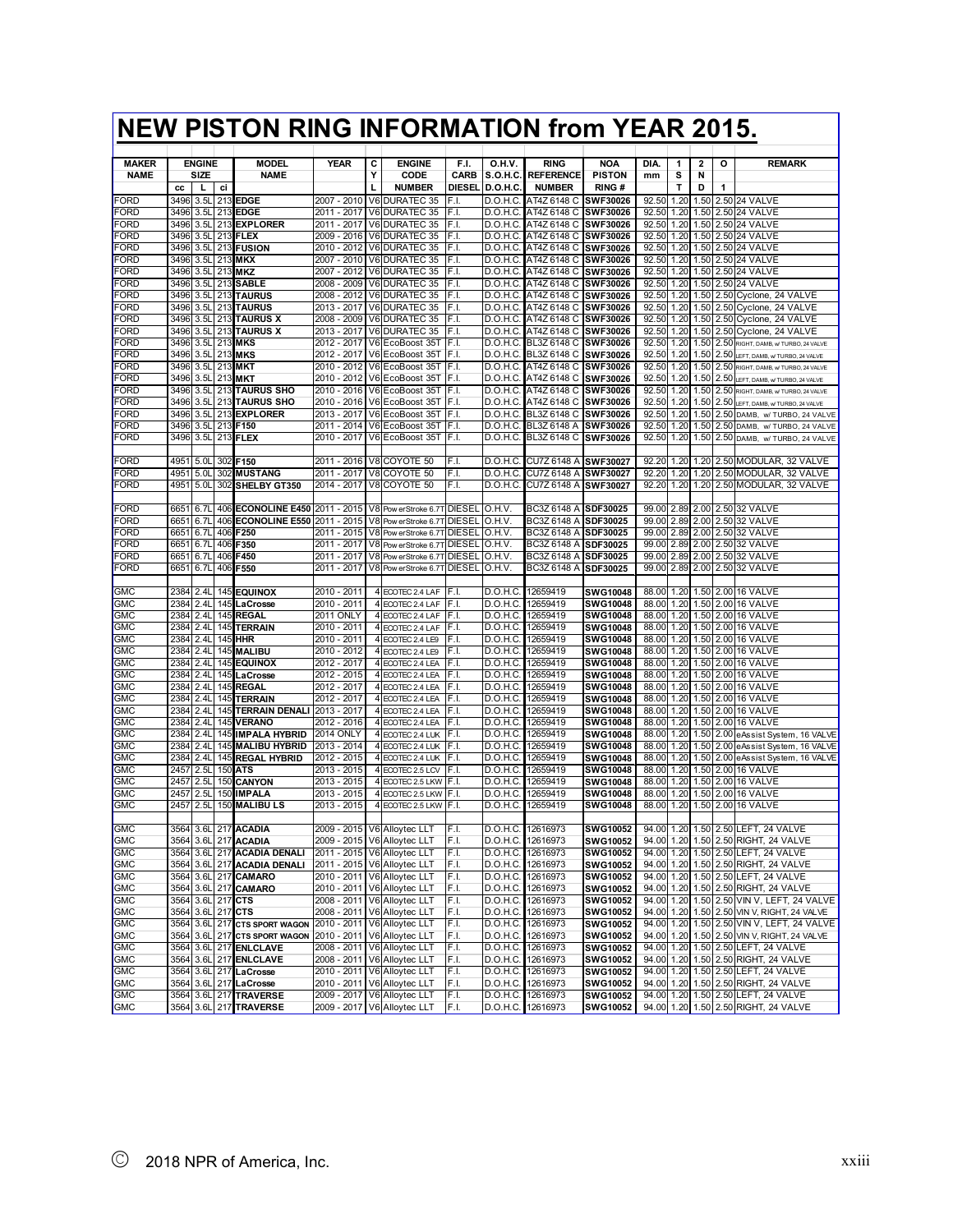# **NEW PISTON RING INFORMATION from YEAR 2015.**

| <b>MAKER</b>            |           | <b>ENGINE</b>    |                    | <b>MODEL</b>                  | YEAR                  | С | <b>ENGINE</b>        | F.I.          | 0.H.V.          | <b>RING</b>                   | <b>NOA</b>      | DIA.   | 1    | 2    | о         | <b>REMARK</b>                                 |
|-------------------------|-----------|------------------|--------------------|-------------------------------|-----------------------|---|----------------------|---------------|-----------------|-------------------------------|-----------------|--------|------|------|-----------|-----------------------------------------------|
| <b>NAME</b>             |           | SIZE             |                    | <b>NAME</b>                   |                       | Υ | CODE                 | CARB          | <b>S.O.H.C.</b> | <b>REFERENCE</b>              | <b>PISTON</b>   | mm     | s    | N    |           |                                               |
|                         | cc        | L                | ci                 |                               |                       | L | <b>NUMBER</b>        | <b>DIESEL</b> | <b>D.O.H.C.</b> | <b>NUMBER</b>                 | RING#           |        | T    | D    | 1         |                                               |
| <b>GMC</b>              | 6162      | 6.2L             |                    | 376 CAMARO                    | 2010 - 2015           |   | V8 Vortec 6200 LS3   | F.I.          | O.H.V.          | 19168090                      | SWG10050        | 103.25 | 1.50 | 1.50 |           | 2.50 STD Trans., 16 VALVE                     |
| <b>GMC</b>              | 6162      | 6.21             | 376                | <b>CAMARO ZL1</b>             | 2013 - 2015           |   | V8 Vortec 6200 L99   | F.I.          | O.H.V.          | 19168090                      | SWG10050        | 103.25 | 1.50 | 1.50 |           | 2.50 AUTO Trans., 16 VALVE                    |
| GMC                     | 6162      | 6.2L             |                    | 376 CORVETTE                  | 2008 - 2013           |   | V8 Vortec 6200 LS3   | F.I.          | O.H.V.          | 19168090                      | <b>SWG10050</b> | 103.25 | 1.50 | 1.50 |           | 2.50 16 VALVE                                 |
| GMC                     | 6162      | 6.2L             | 376                | <b>CORVETTE</b>               | 2014 - 2017           |   | V8 Vortec 6200 LT1   | F.I.          | O.H.V.          | 19168090                      | <b>SWG10050</b> | 103.25 | 1.50 |      |           | 1.50 2.50 16 VALVE                            |
| GMC                     | 6162      | 6.2L             |                    | 376 ESCALADE                  | 2007 - 2009           |   | V8 Vortec 6200 L92   | F.I.          | O.H.V.          | 19168090                      | <b>SWG10050</b> | 103.25 | 1.50 | 1.50 |           | 2.50 16 VALVE                                 |
| GMC                     | 6162      | 6.2L             |                    | 376 ESCALADE                  | 2010 - 2014           |   | V8 Vortec 6200 L94   | F.I.          | O.H.V.          | 19168090                      | SWG10050        | 103.25 | 1.50 |      |           | 1.50 2.50 16 VALVE                            |
| GMC                     | 6162      | 6.2L             |                    | 376 ESCALADE EXT              | 2007 - 2009           |   | V8 Vortec 6200 L92   | F.I.          | O.H.V.          | 19168090                      | <b>SWG10050</b> | 103.25 | 1.50 |      |           | 1.50 2.50 16 VALVE                            |
| <b>GMC</b>              | 6162      | 6.2L             | 376                | <b>ESCALADE EXT</b>           | 2010 - 2013           |   | V8 Vortec 6200 L94   | F.I.          | O.H.V.          | 19168090                      | SWG10050        | 103.25 | 1.50 |      |           | 1.50 2.50 16 VALVE                            |
| GMC                     | 6162      | 6.2L             | 376 G8             |                               | <b>2009 ONLY</b>      |   | V8 Vortec 6200 LS3   | F.I.          | O.H.V.          | 19168090                      | SWG10050        | 103.25 | 1.50 |      |           | 1.50 2.50 16 VALVE                            |
| <b>GMC</b>              | 6162      | 6.2L             | 376 H <sub>2</sub> |                               | 2008 - 2009           |   | V8 Vortec 6200 L92   | F.I.          | 0.H.V.          | 19198090                      | <b>SWG10050</b> | 103.25 | 1.50 | 1.50 |           | 2.50 16 VALVE                                 |
| GMC                     | 6162      | 6.2L             |                    | 376 SIERRA 1500               | 2009 - 2017           |   | V8 Vortec 6200 L92   | F.I.          | O.H.V.          | 19168090                      | <b>SWG10050</b> | 103.25 | 1.50 |      |           | 1.50 2.50 16 VALVE                            |
| GMC                     | 6162      | 6.2L             |                    | 376 SIERRA 1500 DENALI        | 2009 - 2013           |   | V8 Vortec 6200 L92   | F.I.          | 0.H.V.          | 19168090                      | SWG10050        | 103.25 | 1.50 |      |           | 1.50 2.50 16 VALVE                            |
| <b>GMC</b>              | 6162      | 6.2L             | 376                | SILVERADO 1500                | 2010 - 2013           |   | V8 Vortec 6200 L92   | F.I.          | O.H.V.          | 19198090                      | SWG10050        | 103.25 | 1.50 |      |           | 1.50 2.50 16 VALVE                            |
| <b>GMC</b>              | 6162      | 6.2L             | 376                | lSS                           | $2014 - 2017$         |   | V8 Vortec 6200 LS3   | F.I.          | O.H.V.          | 19168090                      | <b>SWG10050</b> | 103.25 | 1.50 | 1.50 |           | 2.50 16 VALVE                                 |
| <b>GMC</b>              | 6162      | 6.2L             |                    | 376 YUKON DENALI              | 2007 - 2013           |   | V8 Vortec 6200 L92   | F.I.          | O.H.V.          | 19168090                      | SWG10050        | 103.25 | 1.50 |      |           | 1.50 2.50 16 VALVE                            |
|                         |           |                  |                    |                               |                       |   |                      |               |                 |                               |                 |        |      |      |           |                                               |
|                         | 1497      |                  |                    |                               |                       |   | 4 LEA                | F.I.          |                 |                               | <b>SWH30479</b> |        |      |      |           |                                               |
| HONDA                   |           | 1.5L             |                    | 91 CIVIC HYBRID               | 2012 - 2015           |   |                      |               | S.O.H.C.        | 13011-RW0-004                 |                 | 73.00  |      |      |           | 1.00 1.00 2.00 w/ i-VTECH, 8 VALVE            |
|                         |           |                  |                    |                               |                       |   |                      |               |                 |                               |                 |        |      |      |           |                                               |
| honda                   | 2559      | 2.6L             |                    | 156 PASSPORT                  | 1994 - 1997           |   | 4 4 ZE1              | F.I.          | S.O.H.C.        | 8-97037-801-1                 | SWI10144        | 92.60  |      |      |           | 1.50 1.50 4.00 8 VALVE                        |
|                         |           |                  |                    |                               |                       |   |                      |               |                 |                               |                 |        |      |      |           |                                               |
| <b>HYUNDAI</b>          | 3342      | 3.3L             | 204                | <b>AZERA</b>                  | 2007 - 2011           |   | V6 LAMBDA G6DB       | F.I.          | D.O.H.C.        | 23040-3C150 SWG30055          |                 | 92.00  | 1.20 |      |           | 1.20 2.00 GLS, 24 VALVE                       |
| HYUNDAI                 | 3342      | 3.3L             |                    | 204 SANTA FE                  | 2007 - 2009           |   | V6 LAMBDA G6DB       | F.I.          | D.O.H.C.        | 23040-3C150 SWG30055          |                 | 92.00  | 1.20 |      |           | 1.20 2.00 24 VALVE                            |
| <b>HYUNDAI</b>          | 3342      | 3.3L             |                    | 204 SONATA                    | 2006 - 2010           |   | V6 LAMBDA G6DB       | JF.I.         | D.O.H.C.        | 23040-3C150 SWG30055          |                 | 92.00  | 1.20 |      |           | 1.20 2.00 24 VALVE                            |
|                         |           |                  |                    |                               |                       |   |                      |               |                 |                               |                 |        |      |      |           |                                               |
| <b>HYUNDAI</b>          | 3342      | 3.3L             |                    | 204 XG350                     | 2002 - 2006           |   | V6 SIGMA G6CU        | IF.I.         |                 | D.O.H.C. 23040-39800          | <b>SWG30056</b> | 93.00  |      |      |           | 1.50 1.50 3.00 24 VALVE                       |
| HYUNDAI                 | 3342      | 3.3L             | 204                | <b>SANTA FE</b>               | 2003 - 2006           |   | V6 SIGMA G6CU        | F.I.          | D.O.H.C.        | 23040-39800                   | SWG30056        | 93.00  | 1.50 | 1.50 |           | 3.00 24 VALVE                                 |
|                         |           |                  |                    |                               |                       |   |                      |               |                 |                               |                 |        |      |      |           |                                               |
| <b>ISUZU</b>            | 2559      | 2.6L             |                    | 156 AMIGO                     | 1989 - 1992           |   | 4 4 ZE1              | C & F         | S.O.H.C.        | 8-94405-614-2                 | SW110144        | 92.60  |      |      |           | 1.50 1.50 4.00 8 VALVE                        |
| ISUZU                   | 2559      | 2.6L             |                    | <b>156 AMIGO</b>              | 1993<br>1994          |   | 4 4 ZE1              | C & F         | S.O.H.C.        | 8-94405-614-2                 | SWI10144        | 92.60  | 1.50 |      |           | 1.50 4.00 8 VALVE                             |
| ISUZU                   | 2559      | 2.6L             |                    | 156 PICKUP                    | 1988<br>$-1992$       |   | 4 4 ZE1              | C & F         | S.O.H.C.        | 8-94405-614-2                 | SW110144        | 92.60  | 1.50 |      |           | 1.50 4.00 8 VALVE                             |
| isuzu                   | 2559      | 2.6L             |                    | 156 PICKUP                    | 1993 - 1995           |   | 4 4 ZE1              | C & F         | S.O.H.C.        | 8-94405-614-2                 | SWI10144        | 92.60  | 1.50 |      |           | 1.50 4.00 8 VALVE                             |
| ISUZU                   | 2559      | 2.6L             |                    | 156 RODEO                     | 1991 - 1992           |   | 4 4 ZE1              | F.I.          | S.O.H.C.        | 8-94405-614-2                 | SWI10144        | 92.60  | 1.50 |      |           | 1.50 4.00 8 VALVE                             |
| <b>ISUZU</b>            | 2559      | 2.61             |                    | 156 RODEO                     | 1993 - 1997           |   | 4 4 ZE1              | F.I.          | S.O.H.C.        | 8-94405-614-2                 | SWI10144        | 92.60  | 1.50 |      |           | 1.50 4.00 8 VALVE                             |
| isuzu                   | 2559      | 2.6L             | 156                | <b>TROOPER</b>                | 1989 - 1991           |   | 4 4 ZE1              | F.I.          | S.O.H.C.        | 8-94405-614-2                 | SWI10144        | 92.60  | 1.50 |      |           | 1.50 4.00 8 VALVE                             |
| ISUZU                   | 2559      | 2.6L             | 156                | <b>TROOPER II</b>             | <b>1988 ONLY</b>      |   | 4 4 ZE1              | F.I.          | S.O.H.C.        | 8-94405-614-2                 | SW110144        | 92.60  | 1.50 |      |           | 1.50 4.00 8 VALVE                             |
|                         |           |                  |                    |                               |                       |   |                      |               |                 |                               |                 |        |      |      |           |                                               |
| KIA                     | 3342      | 3.3L             |                    | 204 SORENTO                   | 2008 - 2009           |   | V6 LAMBDA G6DB       | F.I.          | D.O.H.C.        | 23040-3C150 SWG30055          |                 | 92.00  | 1.20 |      |           | 1.20 2.00 24 VALVE                            |
|                         |           |                  |                    |                               |                       |   |                      |               |                 |                               |                 |        |      |      |           |                                               |
| КIА                     | 3497      | 3.5L             |                    | 213 AMANTI                    | 2004 - 2006           |   | V6 SIGMA G6AU        | F.I.          | D.O.H.C.        | 23040-39800                   | <b>SWG30056</b> | 93.00  | 1.50 |      |           | 1.50 3.00 24 VALVE                            |
| KІA                     | 3497      | 3.5L             |                    | 213 SEDONA                    | 2002 - 2005           |   | V6 SIGMA G6AU        | F.I.          | D.O.H.C.        | 23040-39800                   | SWG30056        | 93.00  | 1.50 |      |           | 1.50 3.00 24 VALVE                            |
| ΚIΑ                     | 3497      | 3.5L             |                    | 213 SORENTO                   | 2003 - 2006           |   | V6 SIGMA G6AU        | F.I.          | D.O.H.C.        | 23040-39800                   | SWG30056        | 93.00  | 1.50 |      |           | 1.50 3.00 24 VALVE                            |
|                         |           |                  |                    |                               |                       |   |                      |               |                 |                               |                 |        |      |      |           |                                               |
| LEXUS                   | 4663      | 4.7L             |                    | 285 GX 470                    | 2005 - 2009           |   | V8 2UZ-FE            | F.I.          | D.O.H.C.        | 13011-50161                   | SWT10240        | 94.00  | 1.20 |      |           | 1.20 3.00 RIGHT, 32 VALVE                     |
| LEXUS                   | 4663      | 4.7L             |                    | 285 GX 470                    | 2005 - 2009           |   | V8 2UZ-FE            | F.I.          | D.O.H.C.        | 13011-50161                   | SWT10240        | 94.00  | 1.20 |      |           | 1.20 3.00 LEFT, 32 VALVE                      |
| _EXUS                   | 4663      | 4.7L             |                    | 285 LX 470                    | 2005 - 2007           |   | V8 2UZ-FE            | F.I.          | D.O.H.C.        | 13011-50161                   | SWT10240        | 94.00  | 1.20 | 1.20 |           | 3.00 RIGHT, 32 VALVE                          |
| _EXUS                   | 4663 4.7L |                  |                    | 285 LX 470                    | 2005 - 2007           |   | V8 2UZ-FE            | F.I.          | D.O.H.C.        | 13011-50161                   | SWT10240        | 94.00  | 1.20 |      |           | 1.20 3.00 LEFT, 32 VALVE                      |
|                         |           |                  |                    |                               |                       |   |                      |               |                 |                               |                 |        |      |      |           |                                               |
| <b>MITSUBISHI</b>       | 1997      | 2.0 <sub>L</sub> | 122                | <b>LANCER EVO.</b>            | 2003 - 2007           |   | 44G63                | F.I.          | D.O.H.C.        | MN149594                      | SWM31143        | 85.00  | 1.20 |      |           | 1.20 2.00 16 VALVE                            |
|                         |           |                  |                    |                               |                       |   |                      |               |                 |                               |                 |        |      |      |           |                                               |
| SCION                   | 2494      | 2.5L             | 152                | łС                            | 2011 - 2016           |   | 4 2AR-FE             | F.I.          | D.O.H.C.        | 13011-0V010 SDT10226          |                 | 90.00  | 1.00 |      |           | 1.00 2.00 VVT-i, 16 VALVE                     |
|                         | 2494      |                  |                    |                               |                       |   |                      |               |                 |                               |                 | 90.00  | 1.00 |      |           |                                               |
| TOYOTA<br><b>TOYOTA</b> |           | 2.5L             |                    | 152 AVALON HYBRID 2013 - 2017 |                       |   | 4 2AR-FXE<br>42AR-FE | F.I.          | D.O.H.C.        | 13011-36070                   | SDT10226        |        |      |      |           | 1.00 2.00 VVT-i, 16 VALVE                     |
|                         | 2494      | 2.5L             | 152                | <b>CAMRY</b>                  | 2010 - 2017           |   |                      | F.I.          | D.O.H.C.        | 13011-0V010 SDT10226          |                 | 90.00  | 1.00 |      |           | 1.00 2.00 VVT-i, 16 VALVE                     |
| TOYOTA                  | 2494      | 2.5L             | 152                | <b>CAMRY HYBRID</b>           | 2011 - 2017           |   | 4 2AR-FXE            | F.I.          | D.O.H.C.        | 13011-0V010 SDT10226          |                 | 90.00  | 1.00 |      | 1.00 2.00 | VVT-i, 16 VALVE                               |
| TOYOTA                  | 2494      | 2.5L             | 152                | RAV4                          | 2009 - 2017           |   | 42AR-FE              | F.I.          | D.O.H.C.        | 13011-0V010 SDT10226          |                 | 90.00  | 1.00 |      |           | 1.00 2.00 VVT-i, 16 VALVE                     |
| <b>TOYOTA</b>           | 2672 2.7L |                  |                    | 163 HIGHLANDER                | 2009 - 2017           |   | 4 1AR-FE             | F.I.          |                 | D.O.H.C. 13011-0V040 SDT10226 |                 | 90.00  |      |      |           | 1.00 1.00 2.00 16 VALVE                       |
| <b>TOYOTA</b>           |           |                  |                    | 2672 2.7L 163 SIENNA          | 2011 - 2012           |   | 4 1AR-FE             | F.I.          |                 | D.O.H.C. 13011-0V040 SDT10226 |                 |        |      |      |           | 90.00 1.00 1.00 2.00 16 VALVE                 |
| <b>TOYOTA</b>           |           |                  |                    | 2672 2.7L 163 VENZA           | 2009 - 2015           |   | 4 1AR-FE             | F.I.          |                 | D.O.H.C. 13011-0V040 SDT10226 |                 |        |      |      |           | 90.00 1.00 1.00 2.00 16 VALVE                 |
|                         |           |                  |                    |                               |                       |   |                      |               |                 |                               |                 |        |      |      |           |                                               |
| <b>TOYOTA</b>           |           |                  |                    | 4663 4.7L 285 4 RUNNER        | 2006 - 2010 V8 2UZ-FE |   |                      | F.I.          |                 | D.O.H.C. 13011-50162 SWT10240 |                 | 94.00  |      |      |           | 1.20 1.20 3.00 RIGHT, 32 VALVE                |
| <b>TOYOTA</b>           | 4663 4.7L |                  |                    | 2854 RUNNER                   | 2006 - 2010 V8 2UZ-FE |   |                      | F.I.          |                 | D.O.H.C. 13011-50162 SWT10240 |                 |        |      |      |           | 94.00 1.20 1.20 3.00 LEFT, 32 VALVE           |
| <b>TOYOTA</b>           | 4663 4.7L |                  |                    | <b>285 LAND CRUISER</b>       | 2004 - 2007           |   | V8 2UZ-FE            | F.I.          |                 | D.O.H.C. 13011-50162 SWT10240 |                 |        |      |      |           | 94.00 1.20 1.20 3.00 RIGHT, i-Force, 32 VALVE |
| <b>TOYOTA</b>           | 4663 4.7L |                  |                    | 285 LAND CRUISER              | 2004 - 2007           |   | V8 2UZ-FE            | F.I.          |                 | D.O.H.C. 13011-50162 SWT10240 |                 |        |      |      |           | 94.00 1.20 1.20 3.00 LEFT, I-Force, 32 VALVE  |
| <b>TOYOTA</b>           | 4663 4.7L |                  |                    | 285 SEQUOIA                   | 2005 - 2008           |   | V8 2UZ-FE            | F.I.          |                 | D.O.H.C. 13011-50162 SWT10240 |                 |        |      |      |           | 94.00 1.20 1.20 3.00 RIGHT, i-Force, 32 VALVE |
| TOYOTA                  | 4663 4.7L |                  |                    | 285 SEQUOIA                   | 2005 - 2008 V8 2UZ-FE |   |                      | F.I.          |                 | D.O.H.C. 13011-50162 SWT10240 |                 |        |      |      |           | 94.00 1.20 1.20 3.00 LEFT, I-Force, 32 VALVE  |
| <b>TOYOTA</b>           | 4663 4.7L |                  |                    | 285 TUNDRA                    | 2006 - 2009 V8 2UZ-FE |   |                      | F.I.          |                 | D.O.H.C. 13011-0F022 SWT10240 |                 |        |      |      |           | 94.00 1.20 1.20 3.00 RIGHT, i-Force, 32 VALVE |
| TOYOTA                  |           |                  |                    | 4663 4.7L 285 TUNDRA          | 2006 - 2009 V8 2UZ-FE |   |                      | F.I.          |                 | D.O.H.C. 13011-0F022 SWT10240 |                 |        |      |      |           | 94.00 1.20 1.20 3.00 LEFT, I-Force, 32 VALVE  |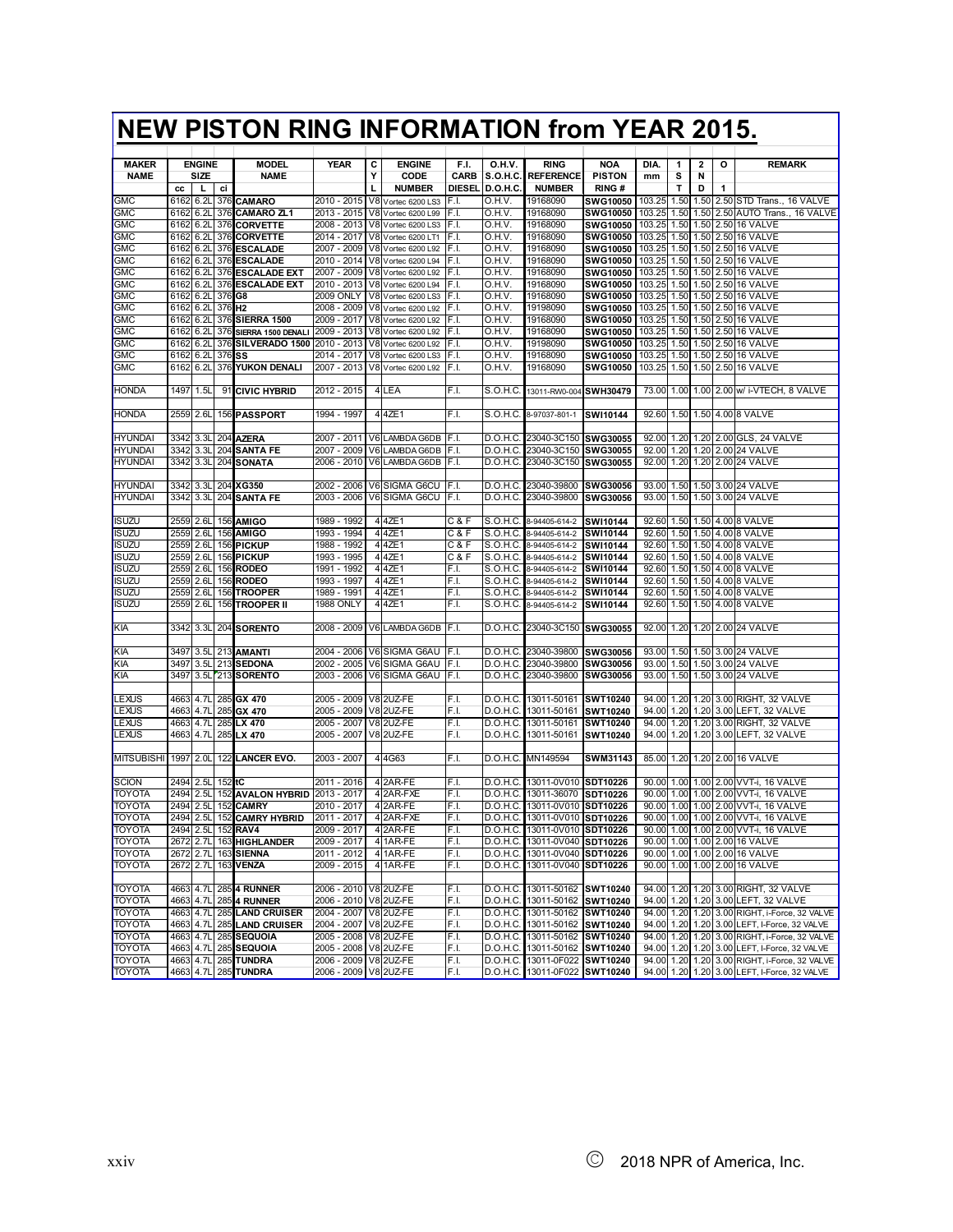|                                                 |                   |                       |                    | <b>NEW PISTONINFORMATION from YEAR 2015.</b> |                                |        |                                                         |                         |                           |                                                          |                             |                  |              |              |   |                                                                |
|-------------------------------------------------|-------------------|-----------------------|--------------------|----------------------------------------------|--------------------------------|--------|---------------------------------------------------------|-------------------------|---------------------------|----------------------------------------------------------|-----------------------------|------------------|--------------|--------------|---|----------------------------------------------------------------|
|                                                 |                   |                       |                    |                                              |                                |        |                                                         |                         |                           |                                                          |                             |                  |              |              |   |                                                                |
| <b>MAKER</b><br><b>NAME</b>                     |                   | <b>ENGINE</b><br>SIZE |                    | <b>MODEL</b><br><b>NAME</b>                  | <b>YEAR</b>                    | С<br>Υ | <b>ENGINE</b><br>CODE                                   | F.I.<br>CARB            | 0.H.V.<br><b>S.O.H.C.</b> | <b>PISTON</b><br><b>REFERENCE</b>                        | <b>NOA</b><br><b>PISTON</b> | DIA.<br>mm       | 1<br>s       | 2<br>N       | о | <b>REMARK</b>                                                  |
|                                                 | cc                | L                     | ci                 |                                              |                                | L      | <b>NUMBER</b>                                           | DIESEL                  | D.O.H.C                   | <b>NUMBER</b>                                            | #                           |                  | Т            | D            | 1 |                                                                |
| LEXUS                                           | 4663              | 4.7L                  |                    | 285 GX 470                                   | 2005 - 2009                    |        | V8 2UZ-FE                                               | F.I.                    | D.O.H.C.                  | 13101-50082-01                                           | 11-912                      | 94.00            | 1.20         | 1.20         |   | 3.00 RIGHT, 32 VALVE                                           |
| EXUS.                                           | 4663              | 4.7L                  |                    | 285 GX 470                                   | 2005 - 2009                    |        | V8 2UZ-FE                                               | F.I.                    | D.O.H.C.                  | 13103-50081-01                                           | 11-912                      | 94.00            | 1.20         | 1.20         |   | 3.00 LEFT, 32 VALVE                                            |
| LEXUS<br>EXUS.                                  | 4663<br>4663      | 4.7L<br>4.7L          |                    | 285 LX 470                                   | 2005 - 2007<br>2005 - 2007     |        | V8 2UZ-FE<br>V8 2UZ-FE                                  | F.I.<br>F.I.            | D.O.H.C.<br>D.O.H.C.      | 13101-50082-01                                           | 11-912                      | 94.00<br>94.00   | 1.20<br>1.20 | 1.20         |   | 1.20 3.00 RIGHT, 32 VALVE<br>3.00 LEFT, 32 VALVE               |
| TOYOTA                                          | 4663              | 4.7L                  |                    | 285 LX 470<br><b>285 4 RUNNER</b>            | 2006 - 2010                    |        | V8 2UZ-FE                                               | F.I.                    | D.O.H.C.                  | 13103-50081-01<br>13101-50082-01                         | 11-912<br>11-912            | 94.00            | 1.20         | 1.20         |   | 3.00 RIGHT, 32 VALVE                                           |
| TOYOTA                                          | 4663              | 4.7L                  |                    | <b>285 4 RUNNER</b>                          | 2006 - 2010                    |        | V8 2UZ-FE                                               | F.I.                    | D.O.H.C.                  | 13103-50081-01                                           | 11-912                      | 94.00            | 1.20         | 1.20         |   | 3.00 LEFT, 32 VALVE                                            |
| TOYOTA                                          | 4663              | 4.7L                  | 285                | <b>LAND CRUISER</b>                          | 2004 - 2007                    |        | V82UZ-FE                                                | F.I.                    | D.O.H.C.                  | 13101-50082-01                                           | 11-912                      | 94.00            | 1.20         | 1.20         |   | 3.00 RIGHT, i-Force, 32 VALVE                                  |
| TOYOTA<br>TOYOTA                                | 4663<br>4663      | 4.7L<br>4.7L          | 285                | <b>LAND CRUISER</b><br>285 SEQUOIA           | 2004 - 2007<br>2005 - 2008     |        | V8 2UZ-FE<br>V82UZ-FE                                   | F.I.<br>F.I.            | D.O.H.C.<br>D.O.H.C.      | 13103-50081-01                                           | 11-912<br>11-912            | 94.00<br>94.00   | 1.20<br>1.20 | 1.20<br>1.20 |   | 3.00 LEFT, I-Force, 32 VALVE<br>3.00 RIGHT, i-Force, 32 VALVE  |
| TOYOTA                                          | 4663              | 4.7L                  |                    | 285 SEQUOIA                                  | 2005 - 2008                    |        | V8 2UZ-FE                                               | F.I.                    | D.O.H.C.                  | 13101-50082-01<br>13103-50081-01                         | 11-912                      | 94.00            | 1.20         | 1.20         |   | 3.00 LEFT, I-Force, 32 VALVE                                   |
| TOYOTA                                          | 4663              | 4.7L                  | 285                | TUNDRA                                       | 2006 - 2009                    |        | V8 2UZ-FE                                               | F.I.                    | D.O.H.C.                  | 13101-0F031                                              | 11-912                      | 94.00            | 1.20         | 1.20         |   | 3.00 RIGHT, i-Force, 32 VALVE                                  |
| TOYOTA                                          | 4663              | 4.7L                  |                    | 285 TUNDRA                                   | 2006 - 2009                    |        | V8 2UZ-FE                                               | F.I.                    | D.O.H.C.                  | 13103-0F031                                              | 11-912                      | 94.00            | 1.20         | 1.20         |   | 3.00 LEFT, I-Force, 32 VALVE                                   |
| CHRYSLER                                        | 5654              | 5.7L                  | 345 300            |                                              | 2010 - 2017                    |        | V8 EZH HEMI 5.7 F.I.                                    |                         | O.H.V.                    | 53022257AE                                               | 11-913                      | 99.50            | 1.20         |              |   | 1.20 2.00 RIGHT, 16 VALVE                                      |
| <b>CHRYSLER</b>                                 | 5654              | 5.7L                  | 345                | 300                                          | 2010 - 2017                    |        | V8 EZH HEMI 5.7                                         | IF.I.                   | O.H.V.                    | 53022258AE                                               | 11-913                      | 99.50            | 1.20         |              |   | 1.20 2.00 LEFT, 16 VALVE                                       |
| <b>CHRYSLER</b>                                 | 5654              | 5.7L                  | 345                | <b>CHALLENGER</b>                            | 2009 - 2017                    |        | V8 EZH HEMI 5.7                                         | IF.I.                   | O.H.V.                    | 53022257AE                                               | 11-913                      | 99.50            | 1.20         |              |   | 1.20 2.00 RIGHT, 16 VALVE                                      |
| <b>CHRYSLER</b>                                 | 5654              | 5.7L                  | 345                | <b>CHALLENGER</b>                            | 2009 - 2017                    |        | V8 EZH HEMI 5.7                                         | F.I.                    | O.H.V                     | 53022258AE                                               | 11-913                      | 99.50            | 1.20         | 1.20         |   | 2.00 LEFT, 16 VALVE                                            |
| <b>CHRYSLER</b><br><b>CHRYSLER</b>              | 5654<br>5654      | 5.7L<br>5.7L          | 345                | <b>CHARGER</b><br>345 CHARGER                | 2010 - 2017<br>2010 - 2017     |        | V8 EZH HEMI 5.7<br>V8 EZH HEMI 5.7                      | IF.I.<br>F.I.           | O.H.V.<br>O.H.V.          | 53022257AE<br>53022258AE                                 | 11-913<br>11-913            | 99.50<br>99.50   | 1.20<br>1.20 |              |   | 1.20 2.00 RIGHT, 16 VALVE<br>1.20 2.00 LEFT, 16 VALVE          |
| <b>CHRYSLER</b>                                 | 5654              | 5.7L                  |                    | 345 DURANGO                                  | 2011 - 2017                    |        | <b>V8 HEMI 5.7</b>                                      | F.I.                    | O.H.V.                    | 53022257AE                                               | 11-913                      | 99.50            | 1.20         |              |   | 1.20 2.00 RIGHT, 16 VALVE                                      |
| <b>CHRYSLER</b>                                 | 5654              | 5.7L                  |                    | 345 DURANGO                                  | 2011 - 2017                    |        | <b>V8 HEMI 5.7</b>                                      | F.I.                    | O.H.V.                    | 53022258AE                                               | 11-913                      | 99.50            | 1.20         |              |   | 1.20 2.00 LEFT, 16 VALVE                                       |
| <b>CHRYSLER</b>                                 | 5654              | 5.7L                  | 345                | <b>Grand Cherokee</b>                        | 2010 - 2017                    |        | <b>V8 HEMI 5.7</b>                                      | F.I.                    | O.H.V.                    | 53022257AE                                               | 11-913                      | 99.50            | 1.20         | 1.20         |   | 2.00 RIGHT, 16 VALVE                                           |
| <b>CHRYSLER</b><br><b>CHRYSLER</b>              | 5654<br>5654      | 5.7L<br>5.7L          | 345                | 345 Grand Cherokee<br><b>RAM 1500</b>        | 2010 - 2017<br>2010 - 2017     |        | <b>V8 HEMI 5.7</b><br><b>V8 HEMI 5.7</b>                | F.I.<br>F.I.            | O.H.V.<br>O.H.V.          | 53022258AE<br>53022257AE                                 | 11-913<br>11-913            | 99.50<br>99.50   | 1.20<br>1.20 | 1.20<br>1.20 |   | 2.00 LEFT, 16 VALVE<br>2.00 RIGHT, 16 VALVE                    |
| <b>CHRYSLER</b>                                 | 5654              | 5.7L                  |                    | 345 RAM 1500                                 | 2010 - 2017                    |        | <b>V8 HEMI 5.7</b>                                      | F.I.                    | O.H.V                     | 53022258AE                                               | 11-913                      | 99.50            | 1.20         |              |   | 1.20 2.00 LEFT, 16 VALVE                                       |
| <b>CHRYSLER</b>                                 | 5654              | 5.7L                  |                    | 345 RAM 2500                                 | 2010 - 2017                    |        | <b>V8 HEMI 5.7</b>                                      | F.I.                    | O.H.V.                    | 53022257AE                                               | 11-913                      | 99.50            | 1.20         | 1.20         |   | 2.00 RIGHT, 16 VALVE                                           |
| <b>CHRYSLER</b>                                 | 5654              | 5.7L                  |                    | 345 RAM 2500                                 | 2010 - 2017                    |        | <b>V8 HEMI 5.7</b>                                      | F.I.                    | O.H.V.                    | 53022258AE                                               | 11-913                      | 99.50            | 1.20         |              |   | 1.20 2.00 LEFT, 16 VALVE                                       |
| <b>CHRYSLER</b><br><b>CHRYSLER</b>              | 5654<br>5654      | 5.7L<br>5.7L          | 345                | <b>RAM 3500</b><br>345 RAM 3500              | 2011 - 2017<br>2011 - 2017     |        | <b>V8 HEMI 5.7</b><br><b>V8 HEMI 5.7</b>                | F.I.<br>F.I.            | O.H.V.<br>O.H.V.          | 53022257AE<br>53022258AE                                 | 11-913<br>11-913            | 99.50<br>99.50   | 1.20<br>1.20 |              |   | 1.20 2.00 RIGHT, 16 VALVE<br>1.20 2.00 LEFT. 16 VALVE          |
| <b>CHRYSLER</b>                                 | 5654              | 5.7L                  | 345                | RAM 3500 Chassis Cab                         | 2011 - 2014                    |        | <b>V8 HEMI 5.7</b>                                      | F.I.                    | O.H.V.                    | 53022257AE                                               | 11-913                      | 99.50            | 1.20         | 1.20         |   | 2.00 RIGHT, 16 VALVE                                           |
| <b>CHRYSLER</b>                                 | 5654              | 5.7L                  | 345                | RAM 3500 Chassis Cab                         | 2011 - 2014                    |        | <b>V8 HEMI 5.7</b>                                      | F.I.                    | O.H.V.                    | 53022258AE                                               | 11-913                      | 99.50            | 1.20         |              |   | 1.20 2.00 LEFT, 16 VALVE                                       |
|                                                 |                   |                       |                    |                                              |                                |        |                                                         |                         |                           |                                                          |                             |                  |              |              |   |                                                                |
| FORD<br>FORD                                    | 4015 4.0L<br>4015 | 4.0L                  | 245                | 245 EXPLORER<br><b>Explorer Sport Trac</b>   | 2001 - 2010<br>2001<br>$-2005$ |        | V6 COLOGNE 40<br>V6 COLOGNE 40                          | IF.I.<br>F.I.           | S.O.H.C<br>S.O.H.C.       | XL2Z 6108 AA<br>XL2Z 6108 AA                             | 11-914<br>11-914            | 100.40<br>100.40 | 1.20<br>1.20 | 1.50         |   | 1.50 3.00 12 VALVE<br>3.00 Incld. TRUCK, 12 VALVE              |
| FORD                                            | 4015              | 4.0L                  | 245                | <b>Explorer Sport Trac</b>                   | $-2010$<br>2007                |        | V6 COLOGNE 40                                           | F.I                     | S.O.H.C                   | XL2Z 6108 AA                                             | 11-914                      | 100.40           | 1.20         | 1.50         |   | 3.00 Incld. TRUCK, 12 VALVE                                    |
| FORD                                            | 4015              | 4.0L                  | 245                | <b>MOUNTAINEER</b>                           | 2002<br>$-2010$                |        | V6 COLOGNE 40                                           | F.I.                    | S.O.H.C                   | XL2Z 6108 AA                                             | 11-914                      | 100.40           | 1.20         | 1.50         |   | 3.00 12 VALVE                                                  |
| FORD                                            | 4015              | 4.01                  |                    | 245 MUSTANG                                  | 2005<br>2009                   |        | V6 COLOGNE 40                                           | F.I.                    | S.O.H.C                   | 2U3Z 6108 AA                                             | 11-914                      | 100.40           | 1.20         | 1.50         |   | 3.00 12 VALVE                                                  |
| FORD                                            | 4015              | 4.01                  |                    | 245 RANGER                                   | 2001<br>$-2011$                |        | V6 COLOGNE 40                                           | F.I.                    | S.O.H.C                   | XL2Z 6108 AA                                             | 11-914                      | 100.40           | 1.20         | 1.50         |   | 3.00 VIN-E, 12 VALVE                                           |
| FORD                                            | 6651              | 6.7L                  | 406                | <b>ECONOLINE E450</b>                        | 2011 - 2014                    |        | V8 Pow erStroke 6.7T                                    | DIESEL O.H.V            |                           | BC3Z 6108 D <b>11-915</b>                                |                             | 99.00            | 2.89         |              |   | 2.00 2.50 32 VALVE                                             |
| FORD                                            | 6651              | 6.7L                  | 406                | <b>ECONOLINE E550</b>                        | $-2014$<br>2011                |        | V8 Pow erStroke 6.71                                    | DIESEL                  | O.H.V                     | BC3Z 6108 D <b>  11-915</b>                              |                             | 99.00            | 2.89         | 2.00         |   | 2.50 32 VALVE                                                  |
| FORD                                            | 6651              | 6.7L                  | 406                | F250                                         | 2011 - 2015                    |        | V8 Pow erStroke 6.7T                                    | <b>DIESEL</b>           | O.H.V.                    | BC3Z 6108 D 11-915                                       |                             | 99.00            | 2.89         |              |   | 2.00 2.50 32 VALVE                                             |
| FORD<br>FORD                                    | 6651<br>6651      | 6.7L<br>6.7L          | 406                | 406 F350<br>F450                             | 2011 - 2017<br>2011 - 2017     |        | V8 Pow erStroke 6.71<br>V8 Pow erStroke 6.7T            | DIESEL<br><b>DIESEL</b> | O.H.V<br>O.H.V.           | BC3Z 6108 D <b>  11-915</b><br>BC3Z 6108 D <b>11-915</b> |                             | 99.00<br>99.00   | 2.89<br>2.89 | 2.00         |   | 2.00 2.50 32 VALVE<br>2.50 32 VALVE                            |
| FORD                                            | 6651              | 6.7L                  | 406                | F550                                         | 2011 - 2017                    |        | V8 Pow erStroke 6.7T                                    | <b>DIESEL</b>           | O.H.V.                    | BC3Z 6108 D 11-915                                       |                             | 99.00            | 2.89         | 2.00         |   | 2.50 32 VALVE                                                  |
|                                                 |                   |                       |                    |                                              |                                |        |                                                         |                         |                           |                                                          |                             |                  |              |              |   |                                                                |
| <b>CHRYSLER</b><br><b>CHRYSLER</b>              | 3604              | 3.6L                  | 220 200<br>220 300 |                                              | 2011 - 2017<br>2011<br>$-2017$ |        | V6 PENTASTAR 3.6                                        | F.I.                    | D.O.H.C.                  | 5184347AG                                                | 11-916                      | 96.00<br>96.00   | 1.20<br>1.20 |              |   | 1.20 2.00 24 VALVE                                             |
| <b>CHRYSLER</b>                                 | 3604<br>3604      | 3.6L<br>3.6L          | 220                | <b>AVENGER</b>                               | 2014<br>2011                   | V6     | V6 PENTASTAR 3.6<br>PENTASTAR 3.6                       | F.I.<br>F.I             | D.O.H.C.<br>D.O.H.C       | 5184347AG<br>5184347AG                                   | 11-916<br>11-916            | 96.00            | 1.20         | 1.20         |   | 1.20 2.00 24 VALVE<br>2.00 24 VALVE                            |
| CHRYSLER                                        | 3604              | 3.6L                  | 220                | <b>CHALLENGER</b>                            | $-2017$<br>2011                |        | V6 PENTASTAR 3.6                                        | F.I.                    | D.O.H.C.                  | 5184347AG                                                | 11-916                      | 96.00            | 1.20         | 1.20         |   | 2.00 24 VALVE                                                  |
| <b>CHRYSLER</b>                                 | 3604 3.6L         |                       |                    | 220 CHARGER                                  | 2011 - 2017                    |        | V6 PENTASTAR 3.6                                        | F.I.                    |                           | D.O.H.C. 5184347AG                                       | 11-916                      | 96.00            |              |              |   | 1.20 1.20 2.00 24 VALVE                                        |
| CHRYSLER 3604 3.6L 220 DURANGO<br>CHRYSLER 3604 |                   | 3.6L                  |                    | 220 Grand Caraven                            | 2011                           |        | - 2017 V6 PENTASTAR 3.6<br>2011 - 2017 V6 PENTASTAR 3.6 | F.I.<br>F.I.            |                           | D.O.H.C. 5184347AG 11-916<br>D.O.H.C. 5184347AG          | 11-916                      |                  |              |              |   | 96.00 1.20 1.20 2.00 24 VALVE<br>96.00 1.20 1.20 2.00 24 VALVE |
| <b>CHRYSLER</b>                                 | 3604              | 3.6L                  |                    | 220 Grand Cherokee                           | 2011 - 2017                    |        | V6 PENTASTAR 3.6                                        | F.I.                    | D.O.H.C.                  | 5184347AG                                                | 11-916                      | 96.00            | 1.20         |              |   | 1.20 2.00 24 VALVE                                             |
| <b>CHRYSLER</b>                                 | 3604              | 3.6L                  |                    | 220 JOURNEY                                  | 2011 - 2017                    |        | V6 PENTASTAR 3.6                                        | F.I.                    | D.O.H.C.                  | 5184347AG                                                | 11-916                      | 96.00            | 1.20         |              |   | 1.20 2.00 24 VALVE                                             |
| <b>CHRYSLER</b>                                 |                   |                       |                    | 3604 3.6L 220 PACIFICA                       | 2017 - 2018                    |        | V6 PENTASTAR 3.6                                        | F.I.                    |                           | D.O.H.C. 5184347AG                                       | 11-916                      | 96.00            | 1.20         |              |   | 1.20 2.00 24 VALVE                                             |
| <b>CHRYSLER</b><br><b>CHRYSLER</b>              | 3604 3.6L<br>3604 | 3.6L                  |                    | 220 RAM CARGO VAN<br>220 RAM PROMASTER       | 2011 - 2017<br>$2011 - 2017$   |        | V6 PENTASTAR 3.6<br>V6 PENTASTAR 3.6                    | F.I.<br>F.I.            |                           | D.O.H.C. 5184347AG<br>D.O.H.C. 5184347AG                 | 11-916<br>11-916            | 96.00<br>96.00   | 1.20<br>1.20 |              |   | 1.20 2.00 24 VALVE<br>1.20 2.00 24 VALVE                       |
| <b>CHRYSLER</b>                                 | 3604              | 3.6L                  |                    | 220 TOWN & COUNTRY                           | 2011 - 2017                    |        | V6 PENTASTAR 3.6                                        | F.I.                    | D.O.H.C.                  | 5184347AG                                                | 11-916                      | 96.00            | 1.20         |              |   | 1.20 2.00 24 VALVE                                             |
| CHRYSLER<br>CHRYSLER                            | 3604              | 3.6L                  |                    | 220 WRANGLER                                 | 2012 - 2017                    |        | V6 PENTASTAR 3.6                                        | F.I.                    |                           | D.O.H.C. 5184347AG                                       | 11-916                      | 96.00            | 1.20         | 1.20         |   | 2.00 24 VALVE                                                  |
|                                                 | 3604 3.6L         |                       |                    | 220 WRANGLER UNLIMITED                       | 2012 - 2017                    |        | V6 PENTASTAR 3.6                                        | F.I.                    | D.O.H.C.                  | 5184347AG                                                | 11-916                      | 96.00            | 1.20         |              |   | 1.20 2.00 24 VALVE                                             |
| <b>CHRYSLER</b>                                 | 3604              | 3.6L                  |                    | 220 ROUTAN                                   | $2011 - 2012$                  |        | V6 PENTASTAR 3.6                                        | F.I.                    | D.O.H.C                   |                                                          | 11-916                      | 96.00            | 1.20         |              |   | 1.20 2.00 CHRYSLER Engine, 24 VALVE                            |
| GMC                                             | 3564              |                       |                    | 3.6L 217 ACADIA                              |                                |        | 2007 - 2008   V6 Alloytec LY7                           | F.I.                    | D.O.H.C.                  | 12590866                                                 | 11-917                      | 94.00            |              |              |   | 1.20 1.50 2.50 24 VALVE                                        |
| GMC                                             | 3564              |                       |                    | 3.6L 217 AURA                                | 2007 - 2009                    |        | V6 Alloytec LY7                                         | F.I.                    | D.O.H.C.                  | 12590866                                                 | 11-917                      | 94.00            | 1.20         |              |   | 1.50 2.50 24 VALVE                                             |
| GMC                                             | 3564              |                       |                    | 3.6L 217 CTS                                 | 2004 - 2009                    |        | V6 Alloytec LY7                                         | F.I.                    | D.O.H.C                   | 12590866                                                 | 11-917                      | 94.00            |              |              |   | 1.20 1.50 2.50 VIN 7, 24 VALVE                                 |
| GMC<br>GMC                                      | 3564              |                       |                    | 3.6L 217 ENLCLAVE<br>3564 3.6L 217 EQUINOX   | 2008 ONLY<br>2008 - 2009       |        | V6 Alloytec LY7<br>V6 Alloytec LY7                      | F.I.<br>F.I.            | D.O.H.C.<br>D.O.H.C       | 12590866<br>12590866                                     | 11-917<br>11-917            | 94.00<br>94.00   | 1.20<br>1.20 |              |   | 1.50 2.50 24 VALVE<br>1.50 2.50 24 VALVE                       |
| GMC                                             | 3564              | 3.6L 217 G6           |                    |                                              | 2007 - 2009                    |        | V6 Alloytec LY7                                         | F.I.                    | D.O.H.C.                  | 12590866                                                 | 11-917                      | 94.00            |              |              |   | 1.20 1.50 2.50 24 VALVE                                        |
| GMC                                             | 3564 3.6L 217 G8  |                       |                    |                                              | 2008 - 2009                    |        | V6 Alloytec LY7                                         | F.I.                    | D.O.H.C.                  | 12590866                                                 | 11-917                      | 94.00            | 1.20         |              |   | 1.50 2.50 24 VALUE                                             |
| GMC                                             | 3564              | 3.6L                  |                    | 217 LaCrosse                                 | 2005 - 2008                    |        | V6 Alloytec LY7                                         | F.I.                    | D.O.H.C.                  | 12590866                                                 | 11-917                      | 94.00            | 1.20         |              |   | 1.50 2.50 24 VALVE                                             |
| GMC<br>GMC                                      | 3564<br>3564      | 3.6L<br>3.6L          |                    | 217 MALIBU<br>217 OUTLOOK                    | 2007 - 2010                    |        | 2009 - 2012 V6 Alloytec LY7<br>V6 Alloytec LY7          | F.I.<br>F.I.            | D.O.H.C.<br>D.O.H.C.      | 12590866<br>12590866                                     | 11-917<br>11-917            | 94.00<br>94.00   | 1.20<br>1.20 |              |   | 1.50 2.50 24 VALVE<br>1.50 2.50 24 VALVE                       |
| GMC                                             |                   |                       |                    | 3564 3.6L 217 RENDEZVOUS                     |                                |        | 2004 - 2006 V6 Alloytec LY7                             | F.I.                    | D.O.H.C.                  | 12590866                                                 | 11-917                      | 94.00            |              |              |   | 1.20 1.50 2.50 24 VALVE                                        |
| GMC                                             |                   |                       |                    | 3564 3.6L 217 SRX                            |                                |        | 2004 - 2009   V6 Alloytec LY7                           | F.I.                    |                           | D.O.H.C. 12590866                                        | 11-917                      |                  |              |              |   | 94.00 1.20 1.50 2.50 24 VALVE                                  |
| GMC                                             | 3564 3.6L 217 STS |                       |                    |                                              |                                |        | 2005 - 2011   V6 Alloytec LY7                           | F.I.                    | D.O.H.C.                  | 12590866                                                 | 11-917                      |                  |              |              |   | 94.00 1.20 1.50 2.50 24 VALVE                                  |